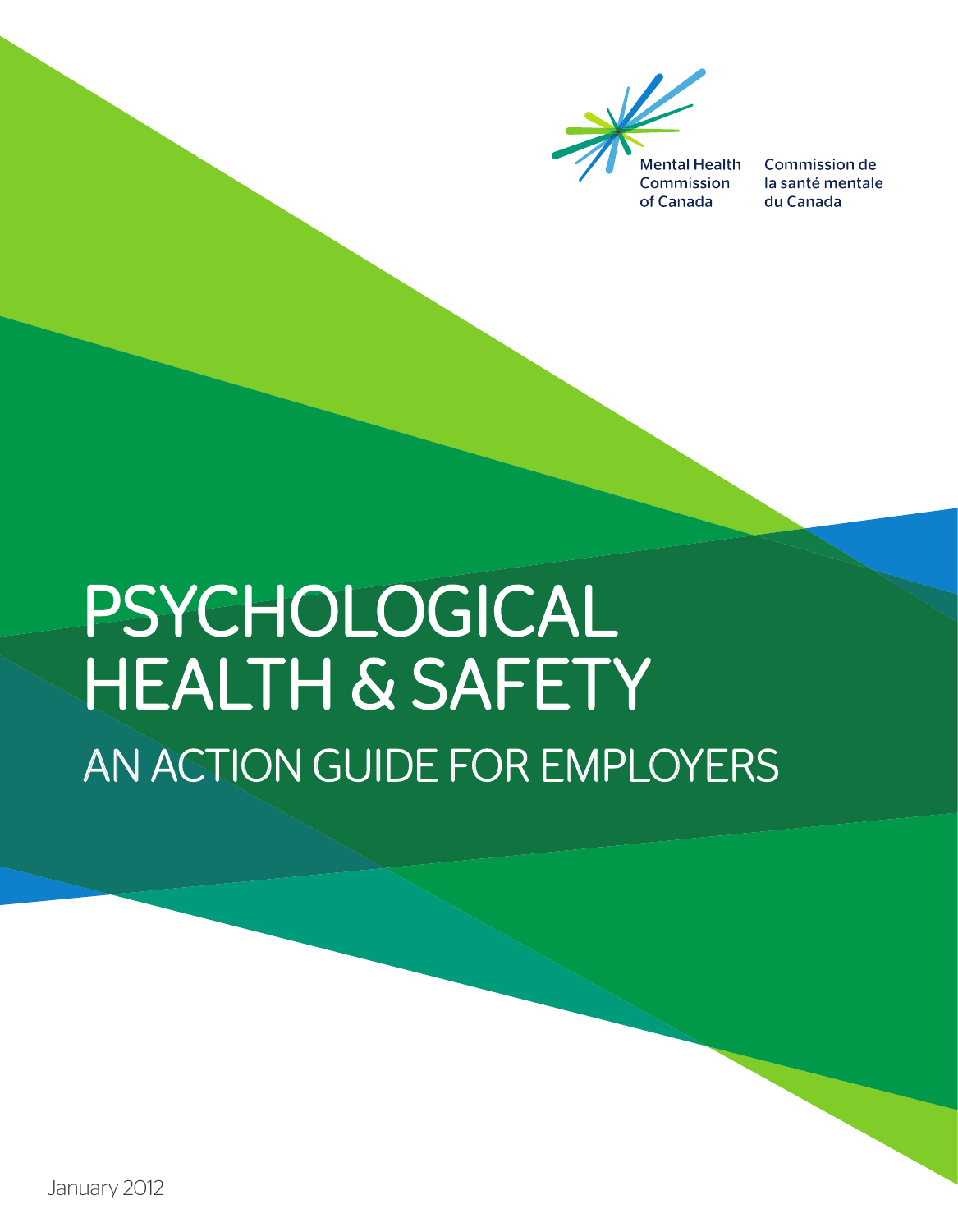# Acknowledgements

The MHCC would like to acknowledge the authors of this report:

Merv Gilbert PhD and Dan Bilsker PhD from the Centre for Applied Research in Mental Health and Addiction Simon Fraser University

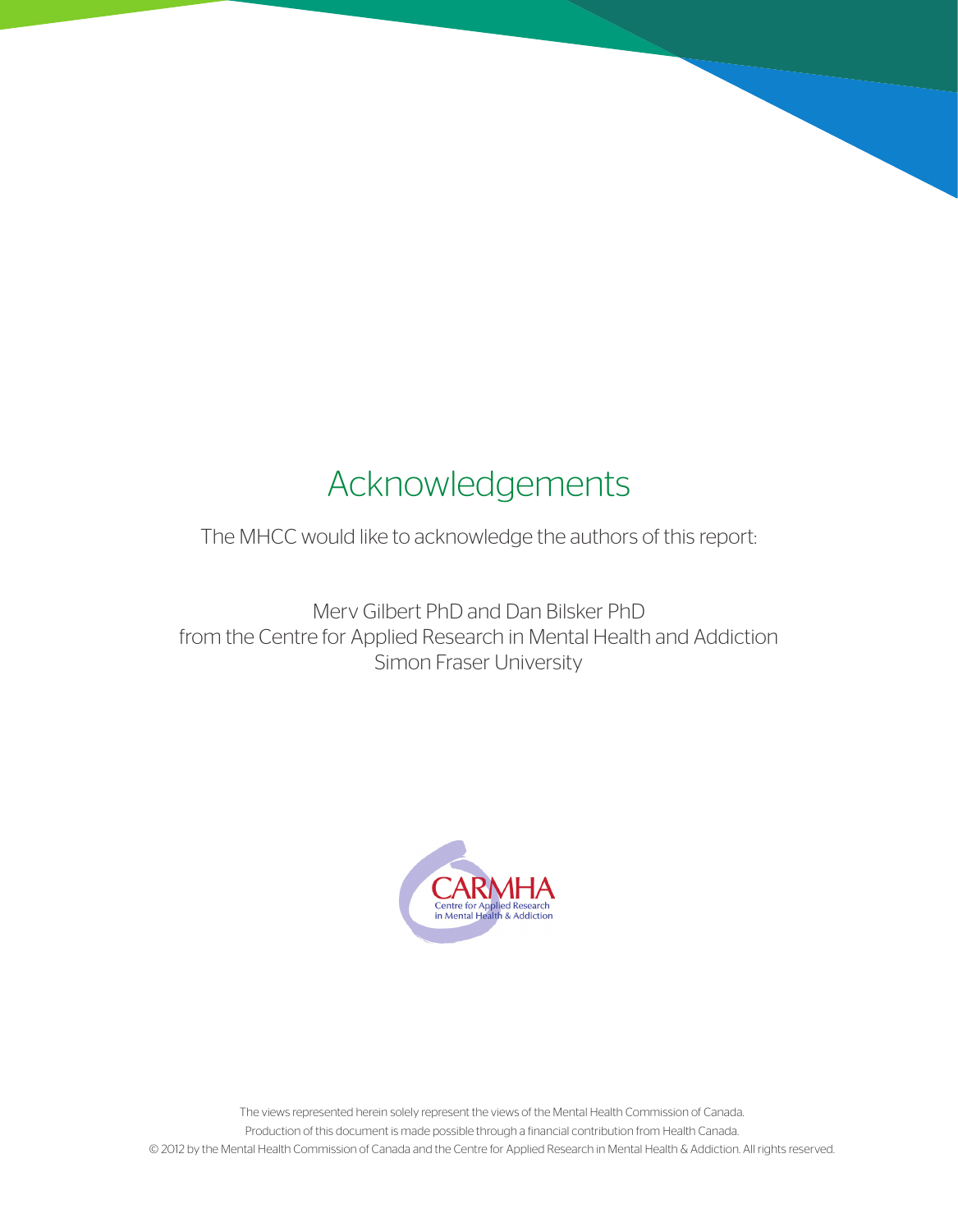# Table of Contents

|    | 01 <u>- Preface</u>                                                                        |
|----|--------------------------------------------------------------------------------------------|
|    | 02 Introduction                                                                            |
|    |                                                                                            |
| 04 | The P6 Framework and ISO Format                                                            |
|    | 06 Policy                                                                                  |
|    | 07 __________________________________ Obtain Endorsement from Organizational Leaders       |
|    |                                                                                            |
|    |                                                                                            |
|    |                                                                                            |
|    | 12 <b>Marshall Report Food Section</b> Gather the Facts                                    |
|    |                                                                                            |
|    | 14 Measure Readiness to Change                                                             |
|    |                                                                                            |
|    |                                                                                            |
|    |                                                                                            |
|    | 20 Prevention                                                                              |
|    |                                                                                            |
|    |                                                                                            |
|    |                                                                                            |
|    |                                                                                            |
|    | 26 Marshall Secondary Prevention                                                           |
|    | 28 <b>Manager Training</b> Provide Manager Training                                        |
|    | 29 <b>Marine 29</b> Provide Early Intervention Through EFAP                                |
|    |                                                                                            |
|    |                                                                                            |
|    | 34 <b>Management</b> Provide Coordinated Disability Management                             |
|    |                                                                                            |
|    | 36 Process                                                                                 |
|    | 37 <b>Married Plan Your Evaluation</b>                                                     |
|    | Measure the Implementation Process<br>39 <b>Measure Short - and Longer - Term Outcomes</b> |
|    |                                                                                            |
|    | 41 Persistence                                                                             |
|    |                                                                                            |
|    | 43 <b>Marson Create a Culture of Psychological Safety</b>                                  |
|    |                                                                                            |
|    | 46 PH&S in Small Business                                                                  |
|    |                                                                                            |
|    | 48 ____________________________ Integrating Mental Health Care and the Workplace           |
|    | 50 Closing Comments                                                                        |
|    |                                                                                            |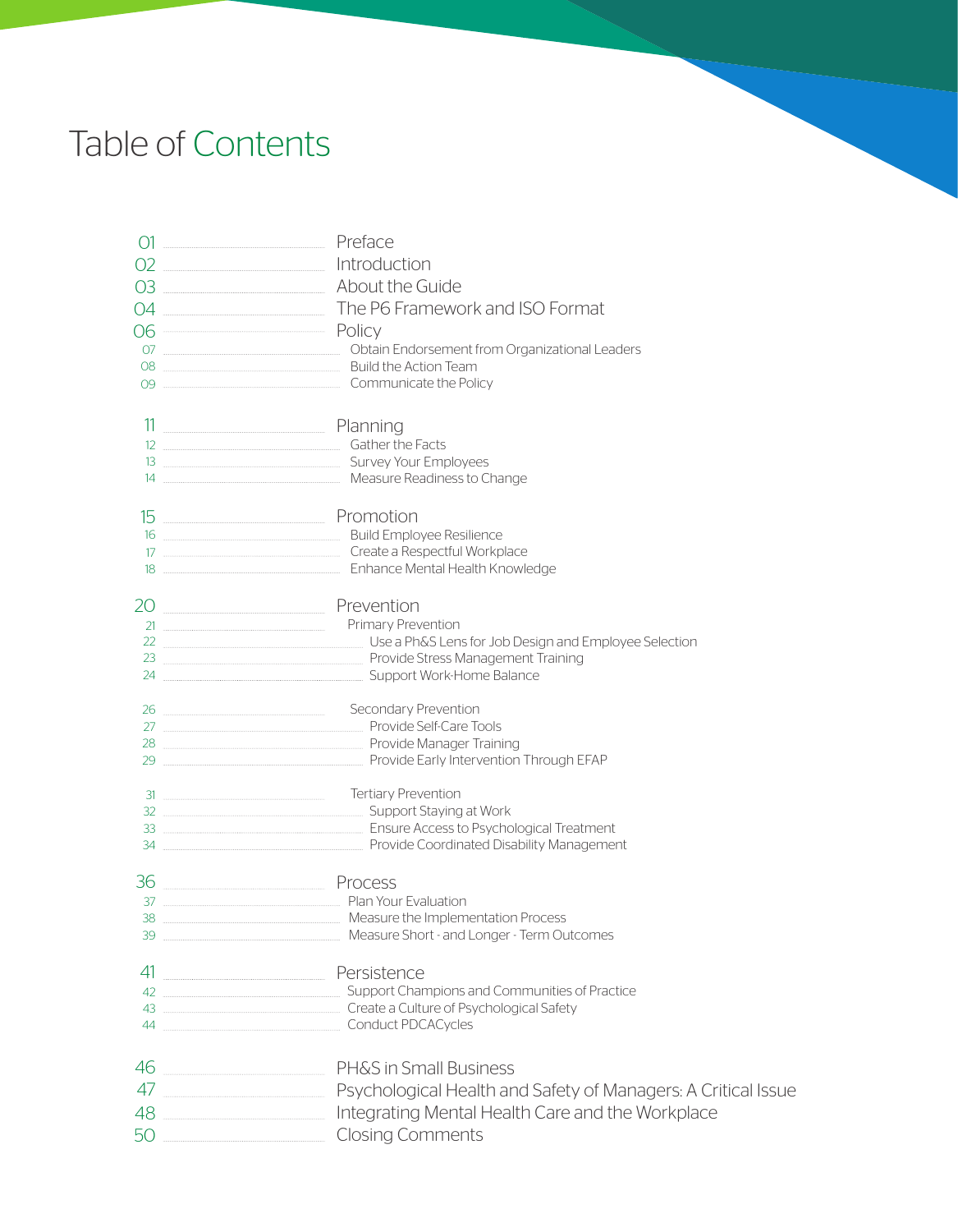## Preface

Mental health problems have a powerful and expanding impact in the workplace. As their burden on the public and private sectors in Canada increases, the management of workplace mental health issues will be of increasing importance. Yet, strategies for the assessment, prevention and treatment of mental health problems in the workplace are underdeveloped and underused. The gap between the need for and use of effective models can be partially explained by limited access to relevant knowledge. While there is considerable literature on the prevalence and nature of mental health problems in the workplace, practical **solutions** to these problems are harder to identify.

To foster a pragmatic integrated approach to workplace mental health in Canada, the Workforce Advisory Committee (WAC) of the Mental Health Commission of Canada (MHCC) collaborated with the Centre for Applied Research in Mental Health and Addiction (CARMHA) at Simon Fraser University to examine the relevant scientific and 'grey' literature on approaches to improving the mental health of employees.

On the basis of this review, CARMHA has issued four companion documents:

- A technical report that provides an overview of the search strategies, results and categorization process used in reviewing the existing peer-reviewed and grey literature with respect to workplace mental health
- A report reviewing select models for improving workplace mental health and providing recommendations for an integrated approach
- An employer's guide to improving mental health care in the workplace
- A plan for knowledge exchange to maximize dissemination and utilization of the findings and reports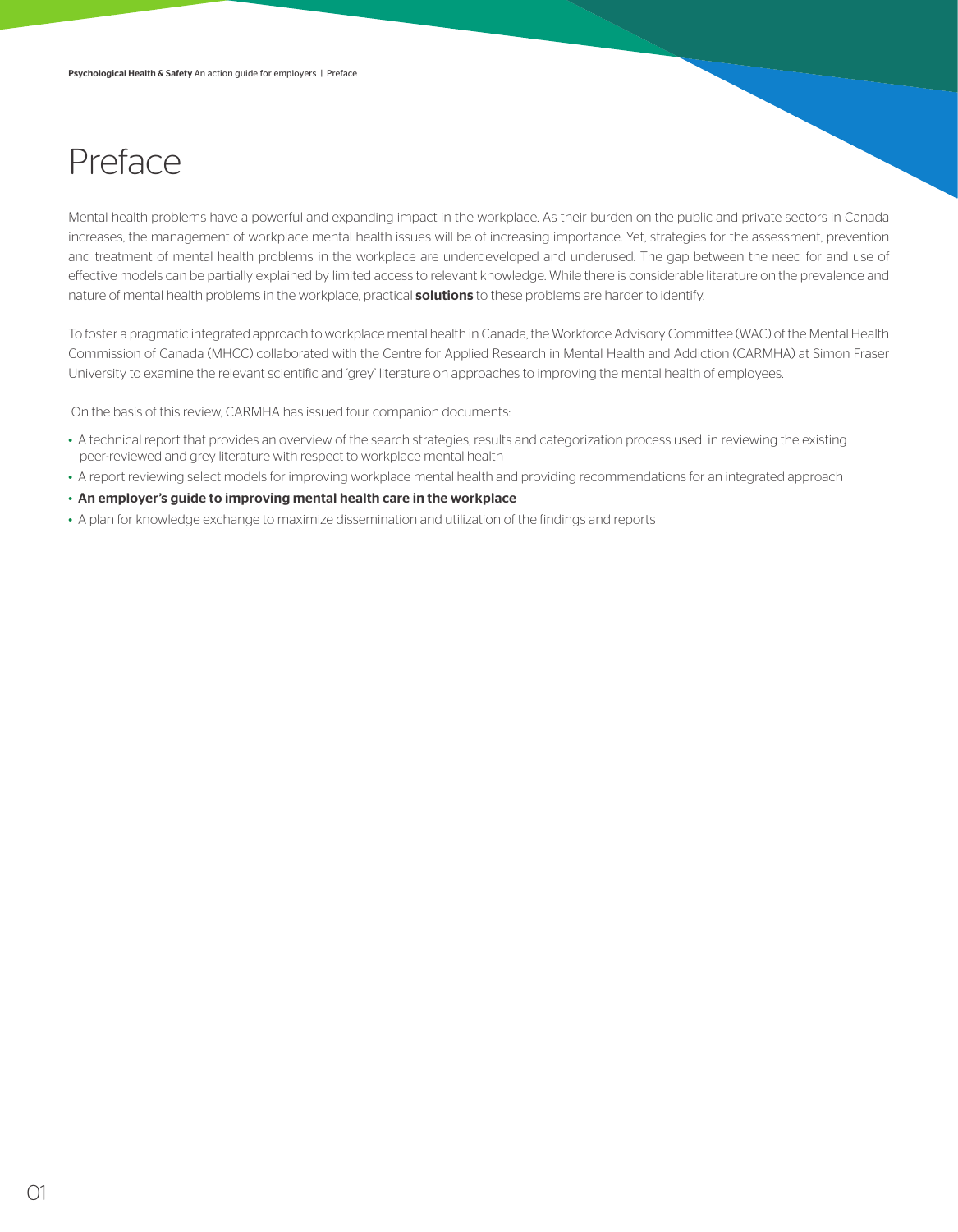## Introduction

This Action Guide is based on the idea of protecting *employees' psychological health and safety*. We are all familiar with the need to protect physical health and safety in the workplace; it is enshrined in Occupational Health and Safety (OH&S) regulations, legislation and business practice. Enormous progress has been made over the last 100 years in decreasing rates of accidents and illness related to risks posed by workplace conditions or worker behaviours.

But a new realization has dawned: the protection of workers also includes attending to their psychological (mental) health and safety (PH&S) in the workplace. Just as employers have worked with human resources professionals, occupational health experts and organized labour representatives to reduce workplace risks to physical health, many organizations are now similarly committed to identifying and reducing workplace risks of psychological injury or illness, for the same reasons:

- high rates of illness or injury leading to possible loss of skilled employees
- regulatory or legal sanctions for failing to recognize and make reasonable efforts to avert work-related injuries or incidents
- escalating costs related to increased benefits utilization, lost productivity, recruitment and replacement expenses, and insurance premiums
- negative impact on employee morale and engagement, customer and client relations, and organizational reputation

This has created the awareness that PH&S is a critical aspect of occupational health and safety. The aim is to create a psychologically healthy workplace, one that supports the psychological health of employees in a manner that also furthers the goals of the organization. Promoting psychological health for the entire workforce is an excellent strategy for reducing the risk of psychological harm. A psychologically healthy workplace helps keep workers safe, engaged and productive. Addressing psychological health and safety is critically important.

A good PH&S strategy benefits employers, affecting workforce stability, productivity, insurance costs, risk of legal or regulatory sanctions, and the financial bottom line. It also benefits employees, with an enormous impact upon their health, morale, worklife quality and ability to perform at their highest capacity. And, it is important to Canada, a country dependent on psychologically healthy workers and workplaces.

By accessing and using this guide, you demonstrate your commitment to protecting PH&S in your workplace. Whether your organization is in the early stages of planning a PH&S initiative or is building on existing programs, yours is amongst the forward-thinking Canadian workplaces that understand the connection between psychological health and productivity, sustainability and profitability. In times of rising workplace pressures (increased competitiveness, a faster pace and tighter economy), creating an environment where workers flourish benefits both the overall organization and the bottom line. Your organization's capacity to respond effectively to changing markets and new ways of doing business will be significantly enhanced if managers and staff are not hampered by poor psychological coping skills or mental health problems.

This action guide provides a logical approach to moving forward with PH&S strategies. We are still in an early stage of understanding this complex area, but we are making progress in identifying effective strategies through research and innovative workplace programs. This guide is based on the best and most comprehensive information currently available.

There will soon be a standard for psychological health and safety in the workplace, the National Standard of Canada for Psychological Health and Safety in the Workplace, scheduled for release in late 2012. This standard is based on the ISO standards format. The reader is advised to read the section of this Guide entitled "The P6 Framework and the ISO Format" to better understand the close relationship between the ideas discussed in the guidebook and the future Standard. The National Standard will establish a benchmark and ensure that this issue reaches the boardroom table. But the greatest progress will stem from workplaces across Canada taking action and using initiative, creativity and common sense to make a difference in PH&S. To be successful, these efforts will require commitment, collaboration and conversations amongst employees, employers, labour organizations and health care providers.

Your organization's efforts to enhance psychological health and safety will be transformative for employers and employees alike. When PH&S becomes a priority, everyone wins!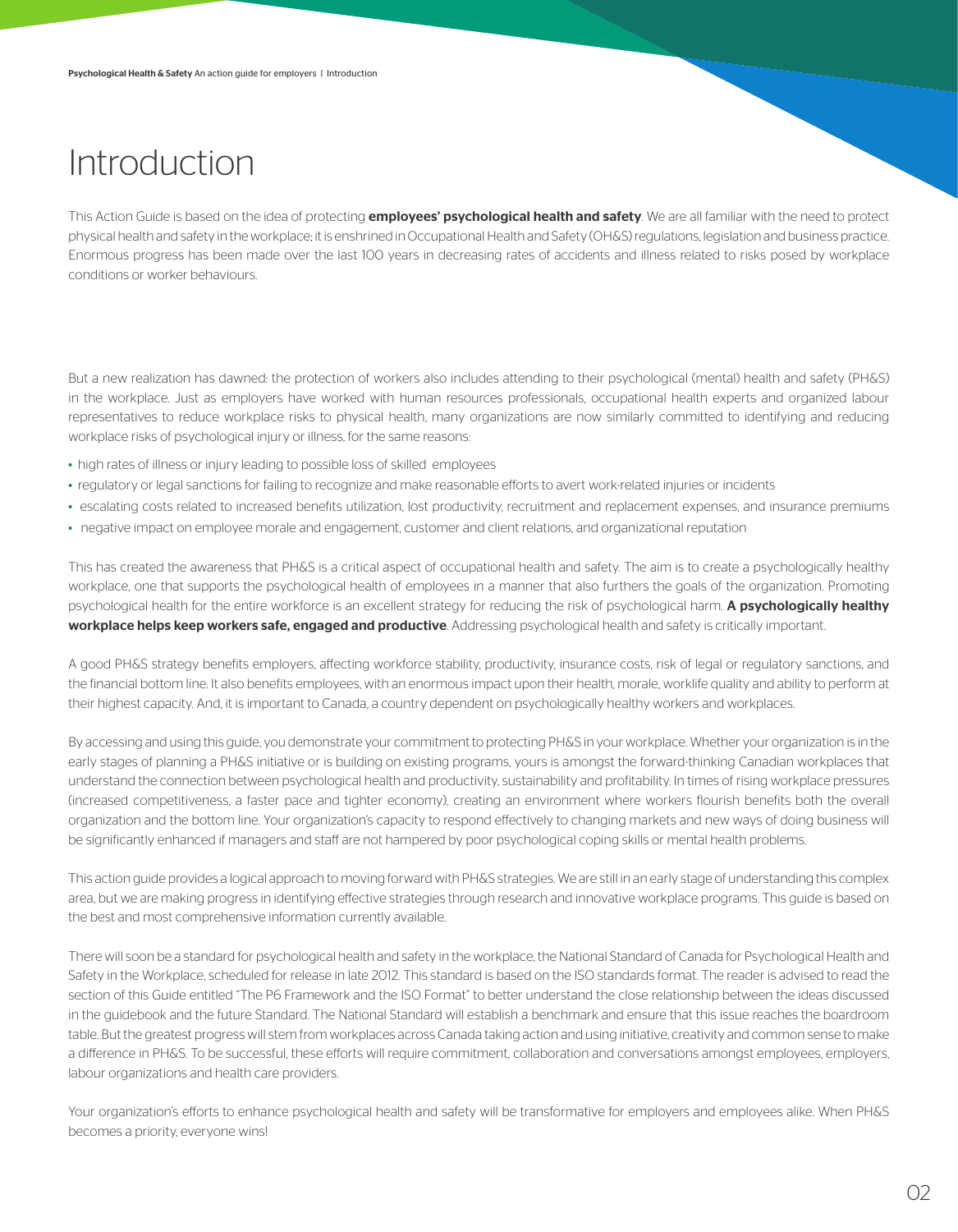## About the Guide

This guide is informed by an evolving understanding of psychological health in the workplace and specifically by two sources of knowledge:

- Literature search. We sought research on approaches, policies and interventions aimed at improving psychological health and safety in the workplace. The results are summarized in our research report: A Framework for Psychological Health & Safety.
- Stakeholder consultation. This included participation in a national consensus forum on psychological health and safety in the workplace and a series of focused discussions with informed Canadian business leaders, union representatives, disability managers, and occupational health care providers.

We will walk with you through the steps of planning and implementing workplace interventions to protect psychological health and safety (PH&S). At each step, we will: (i) explain why the change is important; (ii) identify effective actions, and (iii) link you to tools that help you take action.

The guide is mainly intended for employers and HR personnel who are considering programs and policies to improve psychological health in their organizations. In smaller organizations, this role is likely fulfilled by the owner or senior manager rather than dedicated HR practitioners. This material is also relevant to union leaders, occupational health care providers, frontline managers, legal and regulatory professionals, and others with a stake in maintaining the PH&S of workers. Internal or external consultants who are familiar with PH&S and principles for creating workplace change can help organizations navigate the guide and facilitate implementation.

To make it easier for employers to foster an integrated process of change, we created the P6 Framework. This framework describes the change process in terms of six successive components: Policy, Planning, Promotion, Prevention, Process and Persistence. By a happy coincidence, these components all begin with the letter P.

For each component of the P6 Framework, we list three actions you might want to consider. Each action is consistent with research evidence and represents a promising practice in the field of PH&S. For each action, we explain why it matters, describe briefly how to implement it, and provide links to  $\otimes$  useful tools (web-based, primarily Canadian and at no or minimal cost) for supporting its implementation. The tools include reports that provide detailed guidance, sites to help build skills, and sources of additional practical knowledge. The guide also includes stories that illustrate how workplaces have tackled PH&S. These stories are composites based on issues encountered and actions taken by actual organizations. Finally, the guide includes quotes selected from the stakeholder consultation process, pertinent research or policy documents.

To become familiar with the guide, we suggest that you first:

- look over the Table of Contents to gain a sense of the information offered
- if a particular topic is relevant to you, take some time to look at the specific content
- check out the links to useful tools
- keep the web address for this guide in a convenient place or saved as a 'favourite' so it's easy to access when you need it

A diagrammatic overview of the P6 Framework appears on the following page.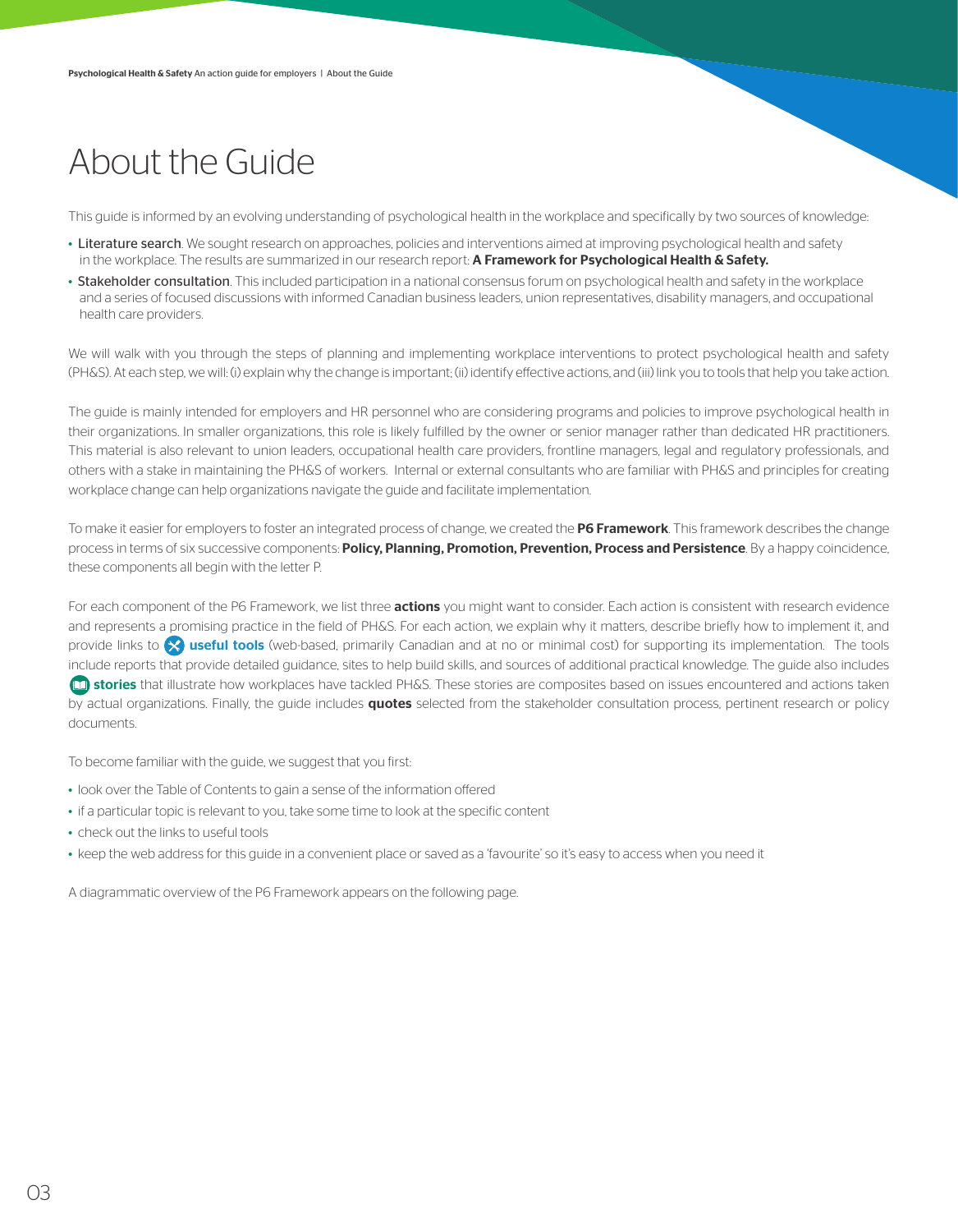## The P6 Framework



### **Policy**

#### Commitment by organizational leadership to enhance psychological health across the organizaand safety through workplace interventions

### Planning

Determination of key psychological health indicators tion, selection of actions, and specification of objectives

### **Promotion**

Actions taken to promote the general psychological health of the workforce

### Prevention

Actions taken to prevent the occurrence of significant psychological problems or mental disorders – may occur at the primary, secondary or tertiary level

### Process

Evaluation of implementation and results of actions taken to enhance psychological health and safety

### Persistence

Sustainment of effective actions in a process of continuous improvement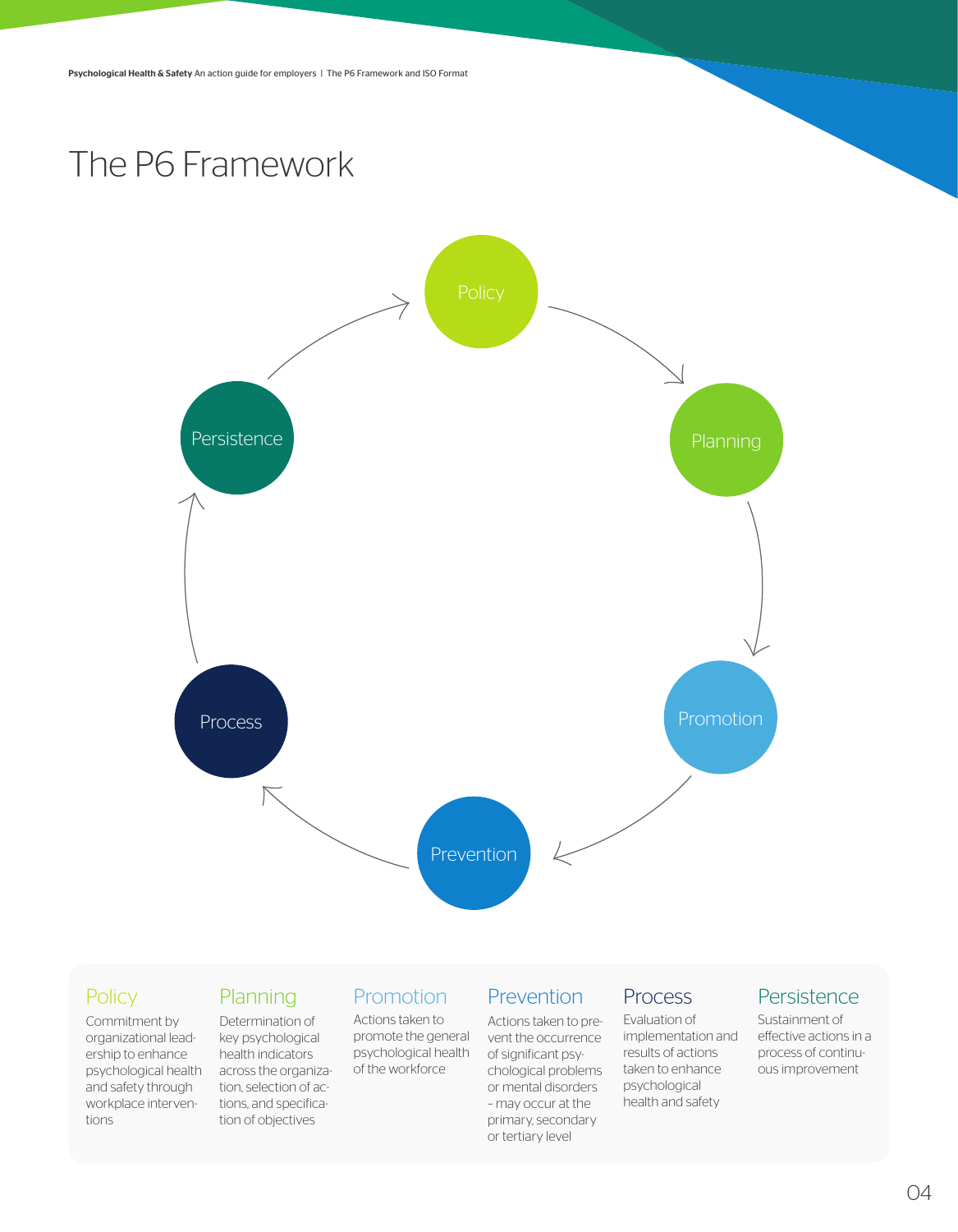## The P6 Framework And The ISO Format

The P6 Framework was developed to be consistent with a widely-accepted approach to improvement of organizational quality, that of the International Standards Organization (ISO). Organizational interventions based on the ISO Format have an excellent track record for driving continual improvement while also achieving conformity to legislative and regulatory requirements as well as creating significant economic benefits. The consistency between our framework and the ISO Format becomes clear when we map each of our components onto those of ISO: ISO Policy & Commitment corresponds to our **Policy** component; ISO Planning corresponds to our Planning component; ISO Implementation & Operation corresponds to our **Promotion** and **Prevention** components; ISO Checking & Corrective Action corresponds to our **Process** component; and ISO Review & Improvement corresponds to our **Persistence** component.

The Policy component is comparable to ISO Policy & Commitment in that it involves a clear statement of the organization's commitment; in this case, to the protection of psychological health and safety.

The Planning component is directly comparable to ISO Planning, defined as "part of quality management focused on setting objectives and specifying necessary operational processes and related resources to fulfill the quality objectives". There is an emphasis upon a clear connection between policy, objectives and processes implemented to meet these objectives. The ISO Format calls upon those planning quality initiatives to lay out a logic model for change: what is the commitment underlying this desired change, what are the exact objectives, by which processes will the change be accomplished, and how will accomplishment of the objectives be measured?

The Prevention component relates to ISO Implementation & Operation. It emphasizes the need to ensure that staff understand the commitment to PH&S and reasons for prevention activities, and that effective interventions are chosen and implemented in a timely manner.

The Process component relates to ISO Checking & Corrective Action, which emphasizes the need to audit the adequacy of newly-developed policies as well as to evaluate the outcomes of actions. Evaluation of initiatives leads to an action plan designed to address unforeseen difficulties or particular deficiencies in the initiatives. The ISO approach to evaluation, Plan Do Check Act, is strikingly similar to the process/formative evaluation described in our Process component, with repeated cycles of action and feedback in a process of continual improvement. The PDCA cycle has proven to be a successful model for guiding change across a wide range of organizational settings.

Finally, the Persistence component relates to ISO Review, which emphasizes the role of management and organizational leadership in seeking continued improvement, using the results from previous outcomes. It seeks to modify and improve organizational policies and programs. The aim is to incorporate a continual improvement cycle that will keep the mental health improvement initiative sustainable and relevant to changing conditions.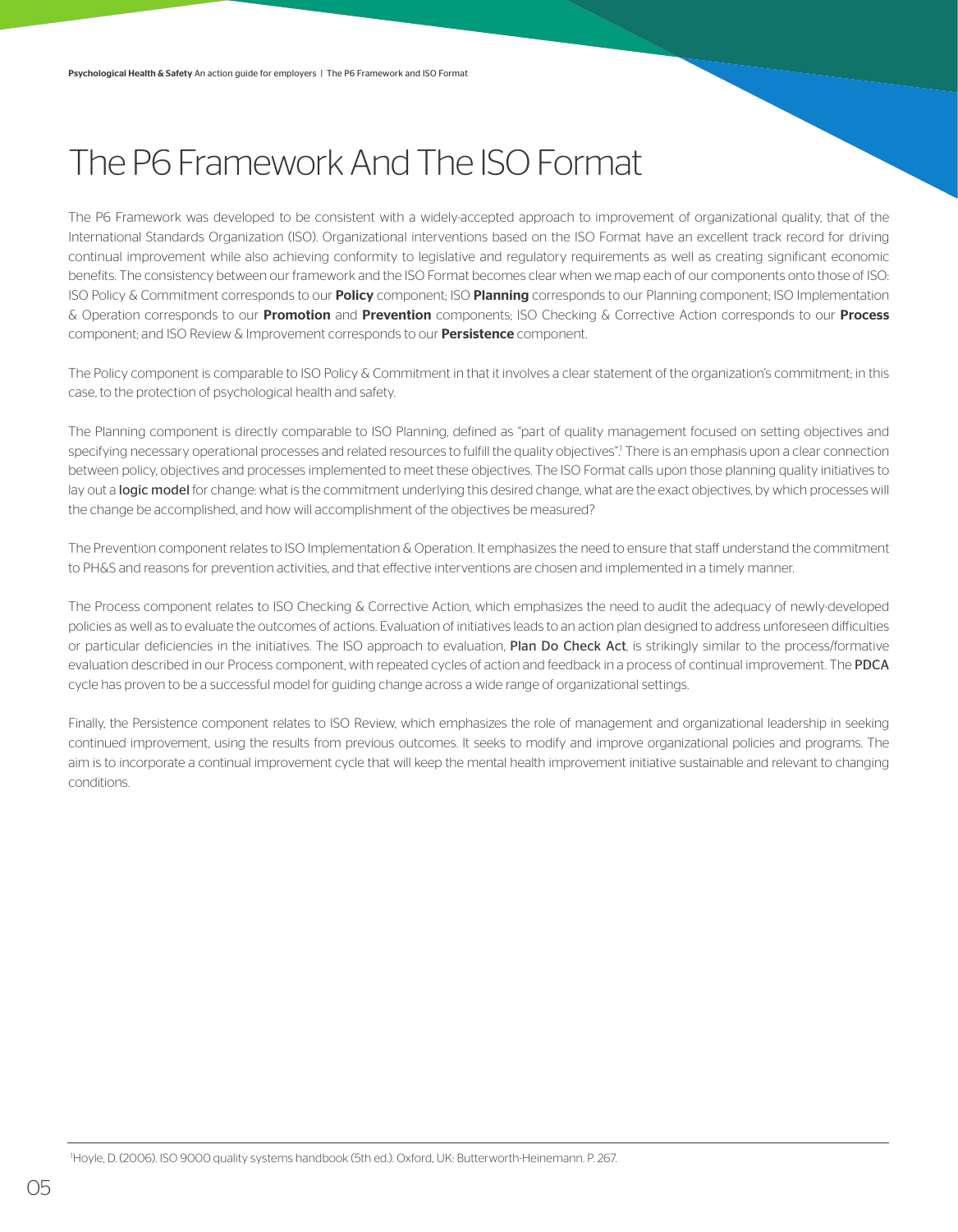## **Policy**

### Commitment by organizational leadership to enhance psychological health and safety through workplace interventions.

Organizational leaders set policy to establish the organization's commitment to the protection and enhancement of PH&S. Policy sets the stage for action. In a larger company, policy development may be initiated by the HR department, which assumes the task of engaging leadership and other key members of the organization. In some organizations, the senior executive team may take on policy development in collaboration with HR. In a smaller company, policy development will likely be initiated by the managers or owners.

In Quebec, some years ago many employers took action – most commonly putting in EAPs. But for many that was their only action – oh yes, some also had conferences and talked about stress.

- Science Advisor, Health Promotion Group

The lack of understanding of psychological health and safety issues is at the root of the problem. Workplace parties lack the understanding of their roles in addition to the legal implications of raising these issues. Supervisors are concerned that they may be held liable due to privacy issues. Workers are concerned for their safety because they are unaware of how the organization and other workers will react to raising these concerns. Psychological concerns were always kept in the closet.

- Occ. Health & Safety Expert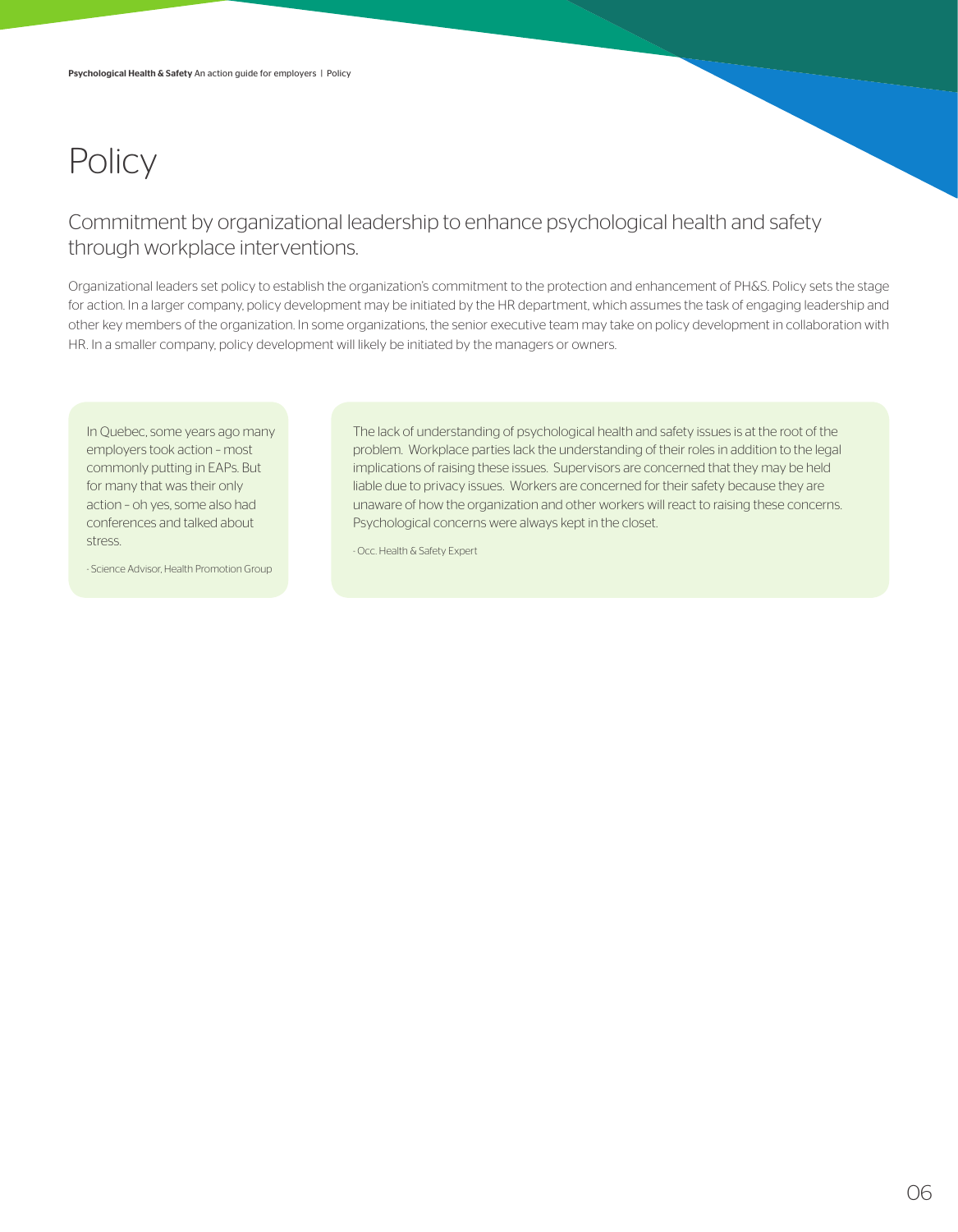## Obtain Endorsement from Organizational Leaders

Active endorsement and support from senior organizational leaders underlines the importance of psychological health in the workplace. Where applicable, support from unions or other forms of employee associations involved with the company is also crucial.

#### **Why it matters**

Unless organizational leaders clearly support efforts to protect and enhance PH&S, there is little chance of making lasting positive change. Organizational leaders who understand the importance of PH&S will send a clear message regarding the urgency of these interventions, allocate sufficient resources for meaningful interventions, demonstrate the organization's commitment to change, and drive change when reluctance or resistance form barriers.

#### **How it is done**

Leadership commitment might take the form of a statement expressing the priority of PH&S or a comprehensive strategy for organizational change. Organizational commitment depends upon persuading leaders that: (i) improving PH&S is important in relation to overall organizational priorities – that is, there is a strong business case for taking action; (ii) improving PH&S is feasible given available staff and financial resources. The business case rests on three pillars:

There is a solid business case for psychologically healthy workplaces. It can't just be about employer risk reduction and improved individual well-being. It also has to incorporate evidence on how individual, team and organizational performance depend on a psychologically healthy work environment.

- Workplace Health Consultant

Financial benefit: Psychological health problems contribute substantially to organizational costs

through reduced productivity resulting from employees being absent due to mental disorders or 'present' but with reduced function due to psychological difficulties. Organizations with high rates of psychological well-being are likely to experience increased productivity and performance due to enhanced engagement, morale and competitiveness. Significant cost savings have been demonstrated through targeted workplace psychological health initiatives, in particular those aimed at preventing the psychological disorders most commonly impacting the workplace, such as depression.

Legal/regulatory benefit: Courts and regulatory bodies increasingly recognize organizations as responsible for protecting the PH&S of their employees. Where employers have failed to take reasonable steps to reduce psychological risks, substantial penalties have been imposed. Taking reasonable steps to enhance PH&S helps mitigate this risk. Regulatory requirements specific to your region and business sector are especially important.

Ethical benefit: Most organizations affirm the obligation to ensure the health and safety of their employees. Workplace stress factors are associated with increased risk of mental disorders and other psychological problems. Identifying and addressing these risks protects employees' PH&S.

### Useful Tools

Fostering Leadership and Policy in Workplace Mental Health, Mental Health Commission of Canada: http://www.mhccleadership.ca/

Making the Business Case, Great-West Life Centre for Mental Health in the Workplace – Workplace Strategies for Mental Health: http://www.workplacestrategiesformentalhealth.com/display.asp?|1=3&|2=37&d=37

Understanding the Legal and Regulatory Side of PH&S. Mental Health Commission of Canada: http://www.mentalhealthcommission.ca/SiteCollectionDocuments/workplace/Perfect%20Legal%20Storm%20FINAL%20EN%20wc.pdf

Guidance on the Management of Psychosocial Risks in the Workplace, BSI (UK): http://shop.bsigroup.com/en/ProductDetail/?pid=000000000030213276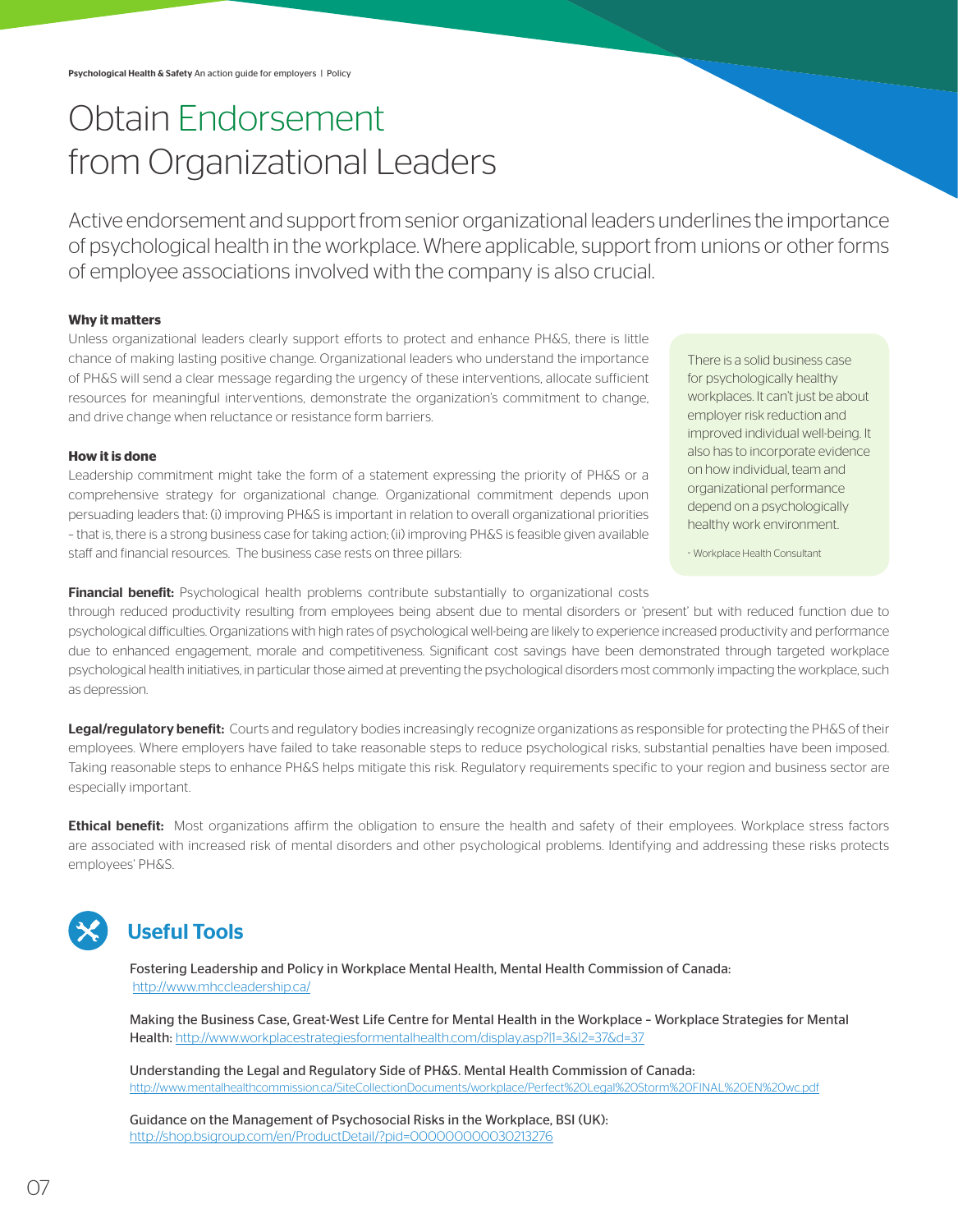## Build the Action Team

You'll want a team of individuals responsible for planning and implementing PH&S initiatives. They should represent the key groups within your organization. Depending on the size of the organization, this might include representatives from: management, occupational health and safety, unions, employee and family assistance programs, human resources, professional groups and major divisions, branches or departments. This team needs access to the knowledge, resources and authority to carry forward PH&S initiatives. In smaller organizations the team may consist of just a few people, or change may be initiated and overseen solely by the owner or manager.

#### **Why it matters**

Members of the action team serve as champions for change and make sure that interventions are customized to the needs and culture of your particular organization. Two critical functions of the action team are maintaining connections with the rest of the organization and ensuring the sustainability of successful initiatives by continuing to advocate the importance of PH&S.

#### **How it is done**

Identify champions within the organization. Some members of your staff will have more knowledge, familiarity and motivation with respect to PH&S. This may be based on personal experience, the experiences of a close friend or loved one, or prior success carrying out organizational change initiatives. Regardless, these individuals can lead and inspire their colleagues and provide practical advice to your team as well as serving as positive role models by demonstrating concern for psychological health.

Use existing structures. Many organizations have existing joint committees with representation chosen by management and employees to address occupational health and safety and other related issues. The mandate and representation of such committees can be extended to include PH&S.

Determine the resources necessary for success. The action team needs to have the necessary knowledge, tools and authority to carry forward PH&S initiatives. This may require provision of training, further reading or reviews of web content. If team members are volunteering while continuing to serve in their regular positions, they need adequate time and support from management so that they can participate freely. Although many PH&S initiatives can be carried out with few hard costs, requirements for funding, equipment or space should be identified early in the planning process.

Assign tasks. Different members of your team will have unique interests, skills and areas of influence. As you develop your PH&S plan, it is important to determine who will do what and when. Common objectives should be established. Determine what actions will be needed to achieve these and how each team member will contribute. Identify who will take on the leadership role for the team.

### Useful Tools

Identify a Champion, A Leadership Project for Advancing Workplace Mental Health, Mental Health Commission of Canada: http://www.mhccleadership.ca/identify-a-champion/

Championing a Healthy Workplace, Workplace Strategies for Mental Health - Great-West Life Centre for Mental Health in the Workplace: http://www.workplacestrategiesformentalhealth.com/display.asp?l1=4&l2=55&l3=58&d=58&

Establishing a Healthy Workplace Committee, Workplace Mental Health Promotion Guide, Canadian Mental Health Association Ontario: http://wmhp.cmhaontario.ca/comprehensive-workplace-health-promotion-affecting-mental-health-in-theworkplace/element-2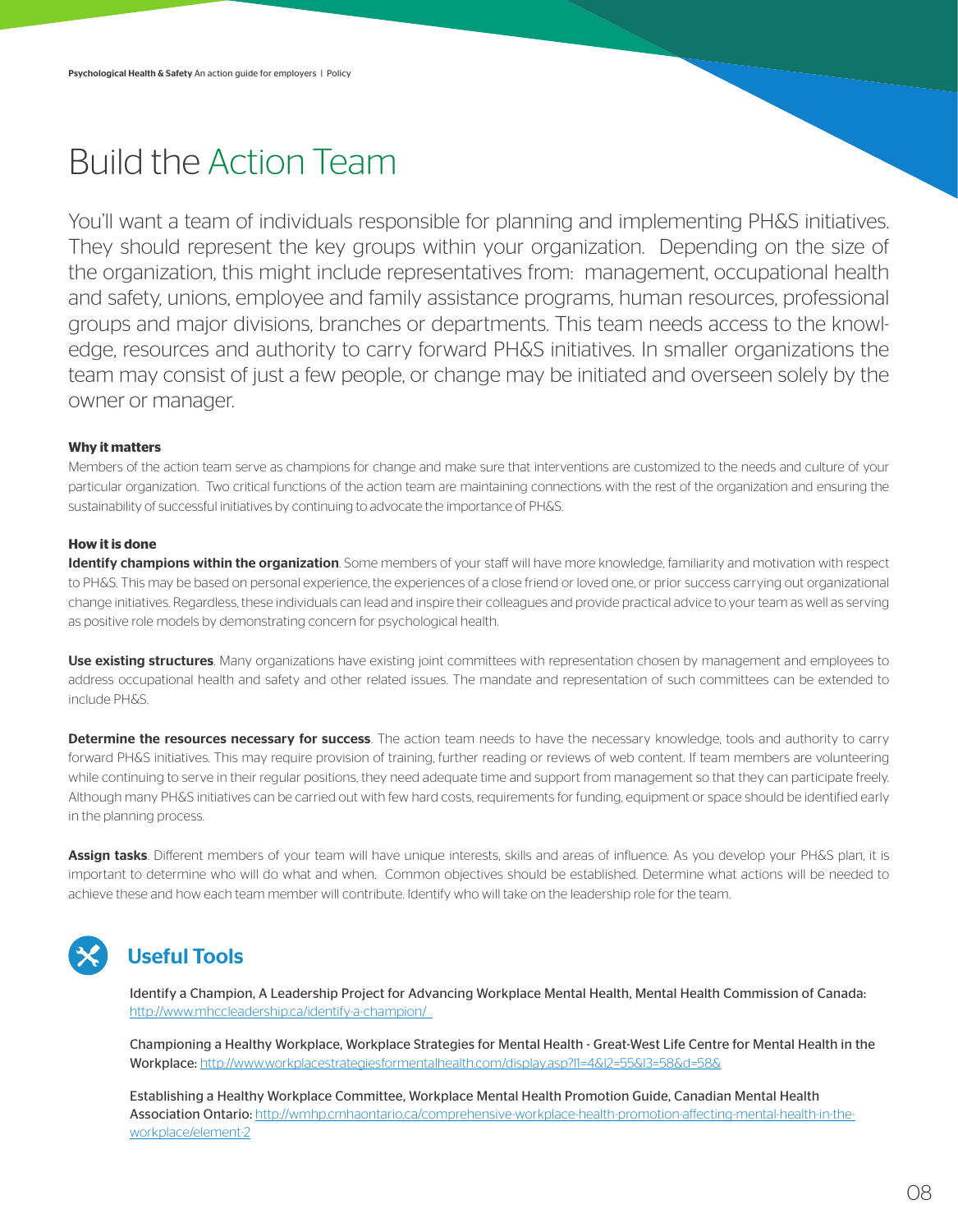## Communicate the Policy

Once the decision has been made to go forward with the enhancement of PH&S, this needs to be communicated to all levels of the organization. A clear and concise statement of policy that has been endorsed by organizational leaders is a powerful way to communicate the organization's commitment to psychological health and safety.

#### **Why it matters**

Implementation of a PH&S policy can only work if your employees know what is being done and why this matters to them and to the company. It is important to have an effective communication strategy. Failure to do so can undermine trust, interest and participation.

#### **How it is done**

Communication can occur through a number of channels: staff meetings, newsletter updates, health and safety bulletins, intranet memos, and postings in areas where employees gather. Consider employees' communication preferences; posting notices on bulletin boards is of little value if they are not read or updated. Also, pay attention to employee demographics to ensure information is presented in an appropriate style and language(s). Communication is most effective when it comes from the top and is reinforced throughout the organization. PH&S should not be a one-time message; to create culture change, key messages must be repeated and woven into communications about other organizational issues, as appropriate.

A well-planned communication strategy will transmit several critical messages to the workforce:

- We believe that creating and sustaining a psychologically healthy and safe workplace is essential to the success and sustainability of our business and consistent with our values, priorities and objectives. (Summarize the specific business case for your organization.)
- These are short- and long-term objectives that will benefit you and the company. We will measure how we are doing, let you know the results and change anything that isn't working.
- This is a commitment to action we may not be able to accomplish everything, but we will be investing effort and resources into creating a positive change.
- We will keep you regularly informed of next steps. We welcome your thoughts and input on how to make this initiative work.



### Useful Tools

Role for Senior Leaders, A Leadership Framework for Advancing Workplace Mental Health, Mental Health Commission of Canada: http://www.mhccleadership.ca/accountability/implementing-change/role-for-senior-leaders/

Overview of Health Communication Campaigns, Health Communication Unit, University of Toronto: http://www.thcu.ca/infoandresources/publications/OHCMasterWorkbookv3.2.mar26.07.pdf

It is important to target different communication strategies for boards and executives, middle managers, frontline supervisors, and employees (including unions and professional associations).

- Workplace Health Consultant

There is not one best way to communicate the importance of psychological health... Providing a standard would be effective for those seeking a credible way to address the issues… For others, it will only be at the time of a crisis or need that they will look for information or resources. Our job is to make sure these are easily accessible when the time comes.

- Mental Health Consultant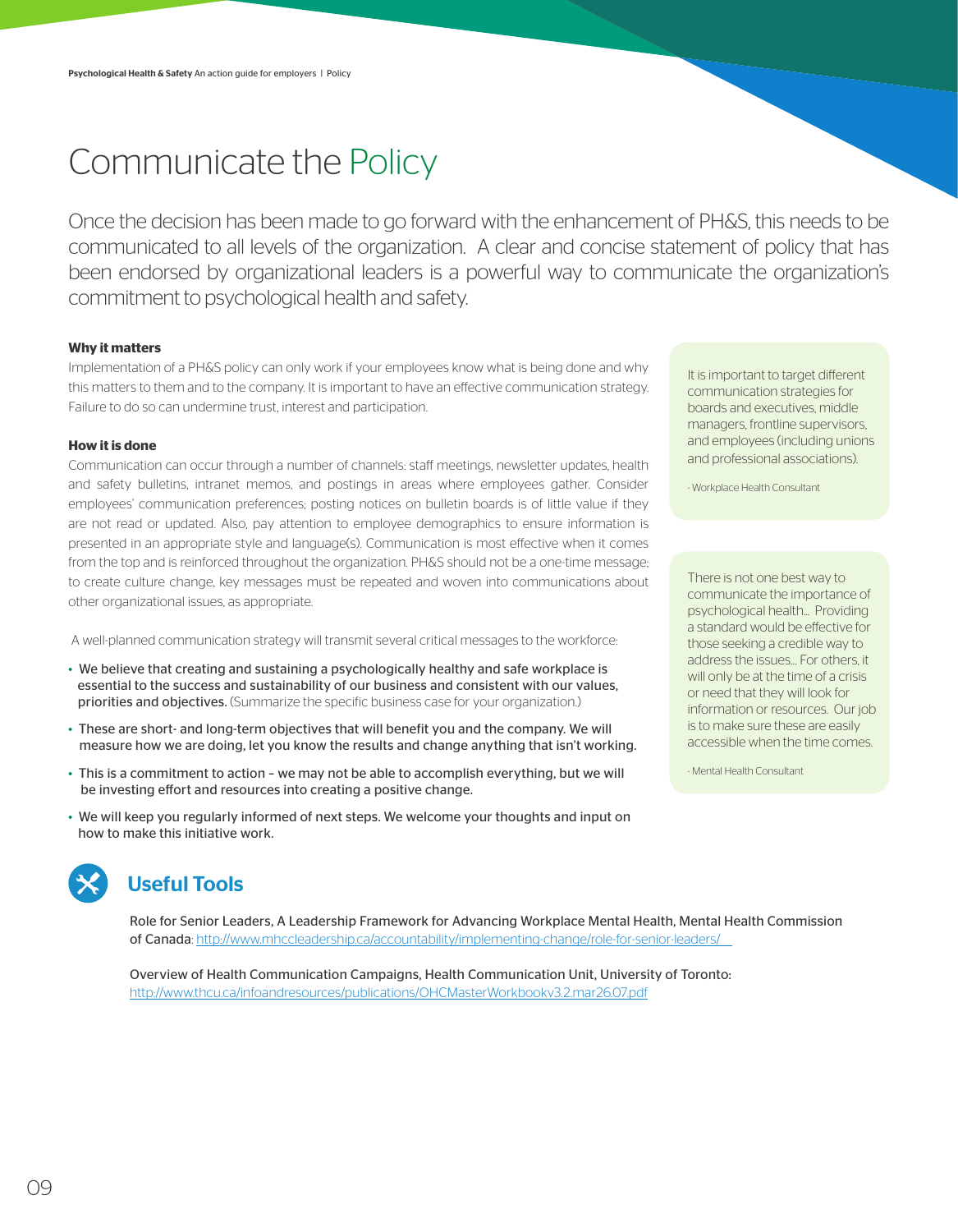

### A sustainable corporation embraces psychological health and safety

A national crown corporation, focused on environmental health and sustainability, recognized a corresponding need to attend to the psychological health and sustainability of its workforce.

The business case was built upon the number of employees on long-term disability due to mental health diagnoses, which was rapidly approaching the number of employees off as a result of musculoskeletal (MSK) injuries. Furthermore, the organization's occupational health providers explained that when employees had both MSK injuries and a mental illness such as depression, successful work return was much more difficult.

The decision to aim for a psychologically healthier workplace was endorsed by the Executive Board and the heads of all three unions. The participation of union leaders was reinforced when a member of the union executive told his colleagues that his father had struggled with depression and substance abuse. Still, the union leaders were cautious about this new initiative. Union endorsement was particularly important in this organization; previously, an absence management program had been introduced without union endorsement and was viewed suspiciously by employees.

A communiqué was distributed to all employees from a joint union-management committee stating that: (i) creating a psychologically healthy workplace was consistent with the organization's strategic values, and (ii) the organization was committed to building PH&S into the corporate culture. This would be accomplished through input and collaboration from all levels of the organization.

Because of the lingering uncertainty about psychological health programs, a pilot PH&S intervention was conducted, involving only two worksites. This pilot went well: employees at both sites rated the intervention to be acceptable, relevant and helpful. This positive response paved the way for extension of the PH&S intervention to other worksites across the country.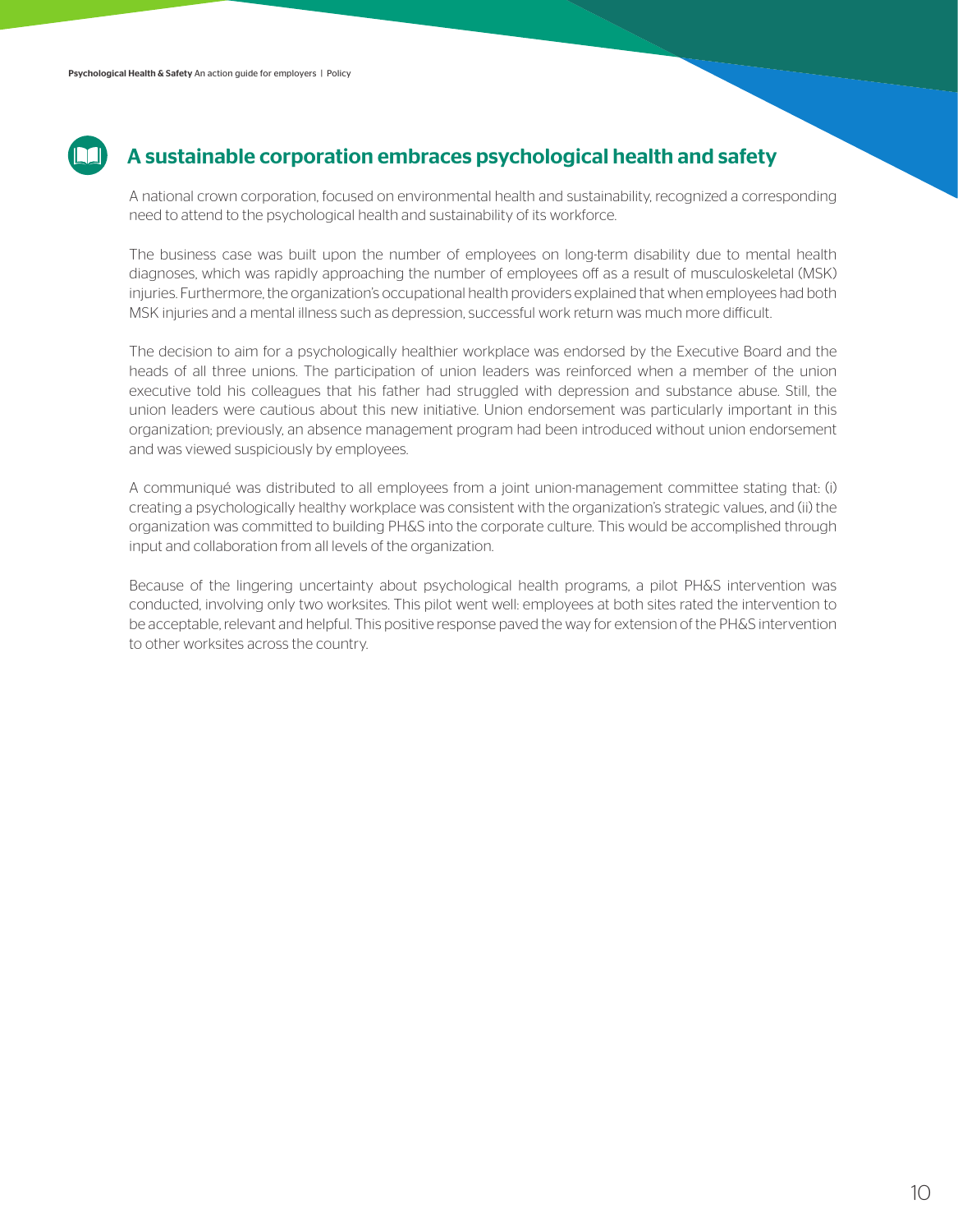## Planning

Determination of key psychological health indicators across the organization, selection of actions, and specification of objectives.

Thoughtful preparation is essential if efforts to improve PH&S within an organization are to be successful. Consider the intended goals and objectives: What sorts of inputs (financial resources, time, staffing) are required and what indicators will demonstrate impact? What will be required to sustain these efforts over time?

Planning is based on initial and ongoing assessment to identify the particular issues or risk factors of greatest relevance for your organization. This will identify problems most needing attention, opportunities for change, and organizational strengths to build on. Planning also sets the stage for evaluating the effectiveness of your efforts.

Maximizing the relevance and effectiveness of different interventions requires taking into account employee characteristics like gender, ethnicity and preferred language; and organizational characteristics including small versus large, public versus private sector, urban versus rural, and type of business.

Interventions occur at different stages and have varying primary objectives: health promotion to enhance the general psychological health of the workforce; primary prevention to reduce the likelihood of psychological injury; secondary prevention for early identification of psychological problems; and tertiary prevention to ensure optimal treatment of mental health conditions as well as to reduce disability and support work return. We recommend action at more than one stage.

Interventions may be carried out at the *individual* level, e.g., taking action to enhance the psychological health of designated employee groups, or at the organizational level, e.g., acting to reduce risk factors associated with the workplace environment. A combination of both approaches is often preferable.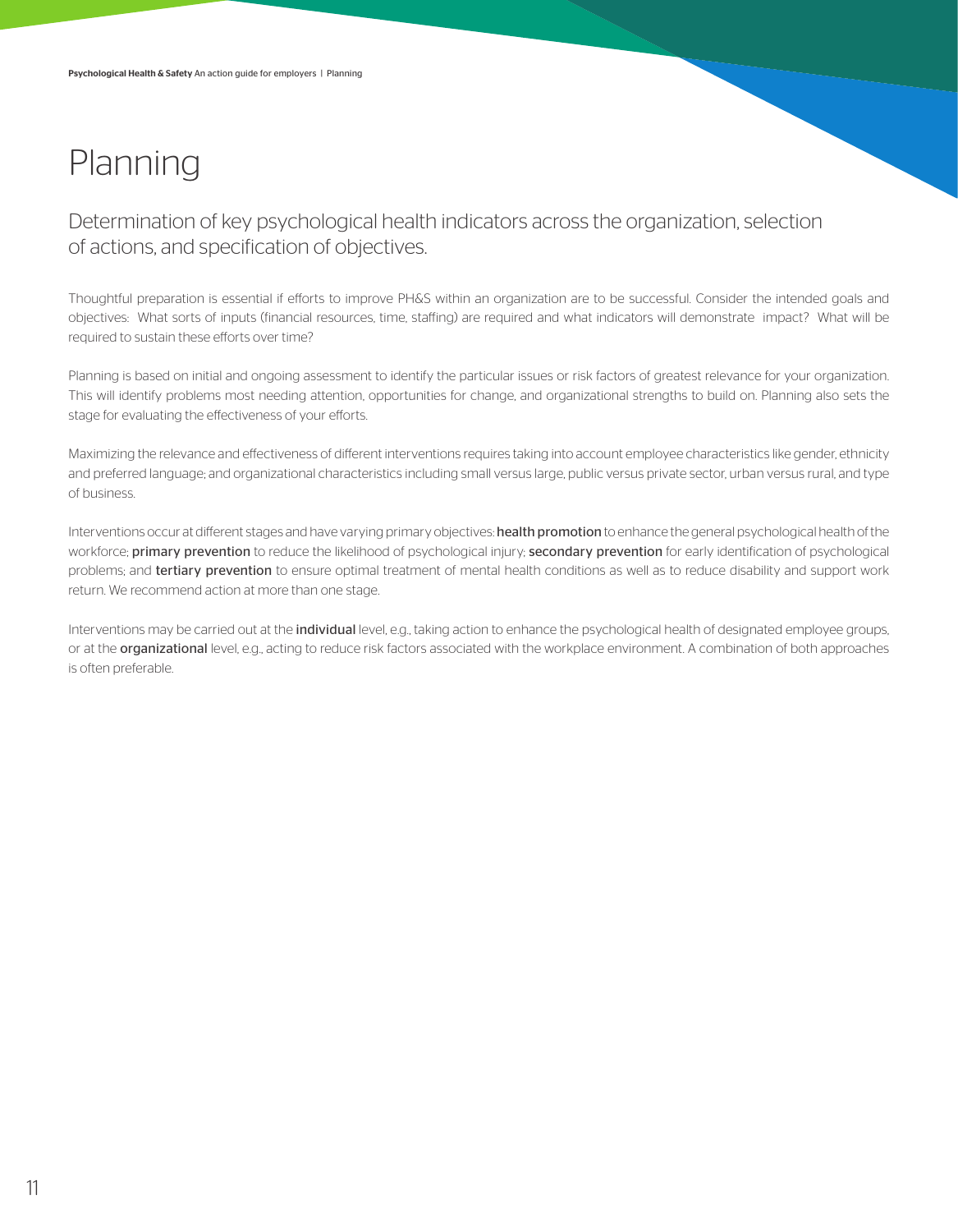## Gather the Facts

This involves gathering relevant data that provides a meaningful picture of PH&S in your organization.

#### **Why it matters**

Before launching any initiative it is important to gain an understanding of your starting point by collecting organizational information relevant to PH&S. This will tell you where you need to focus your efforts and will provide a baseline for evaluating your effectiveness.

#### **How it is done**

Various kinds of information may reflect the PH&S of a workforce:

- Absenteeism (amount and duration). It is important to have information on how many employees are away, for how long, and the reasons for absence. In larger organizations, this information will be tracked systematically and can reveal trends of illness or injury. Although psychological health is the focus, it is important to monitor absence related to both physical and mental conditions.
- Benefits utilization. Depending on the benefit structure of a particular organization, this may include prescription medication use, visits to mental health care providers, or other services related to psychological concerns. Companies may be able to partner with insurance carriers to obtain information on 'soft numbers' such as secondary diagnoses associated with disability claims.
- Employee and Family Assistance Program (EFAP) data: Such programs typically submit reports specifying overall utilization rates, number of sessions and reasons for visits. EFAPs may also provide data concerning on-site consultations and referrals to more intensive treatment. Note changes in patterns and types of use, as well as differences between departments or branches.
- Disability rates and costs. This includes rates of short- and long-term disability and workers' compensation claims. It also includes indirect costs: training replacement workers, compensatory overtime by other employees and accommodation in return-to-work programs. You might also examine the frequency of successful and sustained work return for persons with psychological disabilities.
- Rates of accidents, incidents or injuries. Individuals experiencing psychological distress or disorder may have reduced concentration or decision-making abilities, increasing the likelihood of risky events, especially in safety-sensitive positions. Relevant information also includes customer or client complaints, grievances and conflicts between employees.
- Aggregated health risk assessment data. This would be especially valuable if it includes information about psychological health indicators.

It is helpful to consider this type of information over extended time periods to spot trends. In larger organizations, one might compare worksites, with particular attention to sites that are high-risk, high-cost or high-priority. Small business owners may not be able to track information systematically, but are usually aware of who is struggling and the impact on the workplace.

### Useful Tools

Collecting Information about the Costs of Stress in the Workplace, Health Canada: http://www.hc-sc.gc.ca/ewh-semt/occup-travail/work-travail/\_cost-cout/index-eng.php#f2

Assessing Risks and Returns, Great-West Life Centre for Mental Health in the Workplace – Workplace Strategies for Mental Health: http://www.workplacestrategiesformentalhealth.com/display.asp?l1=3&d=3&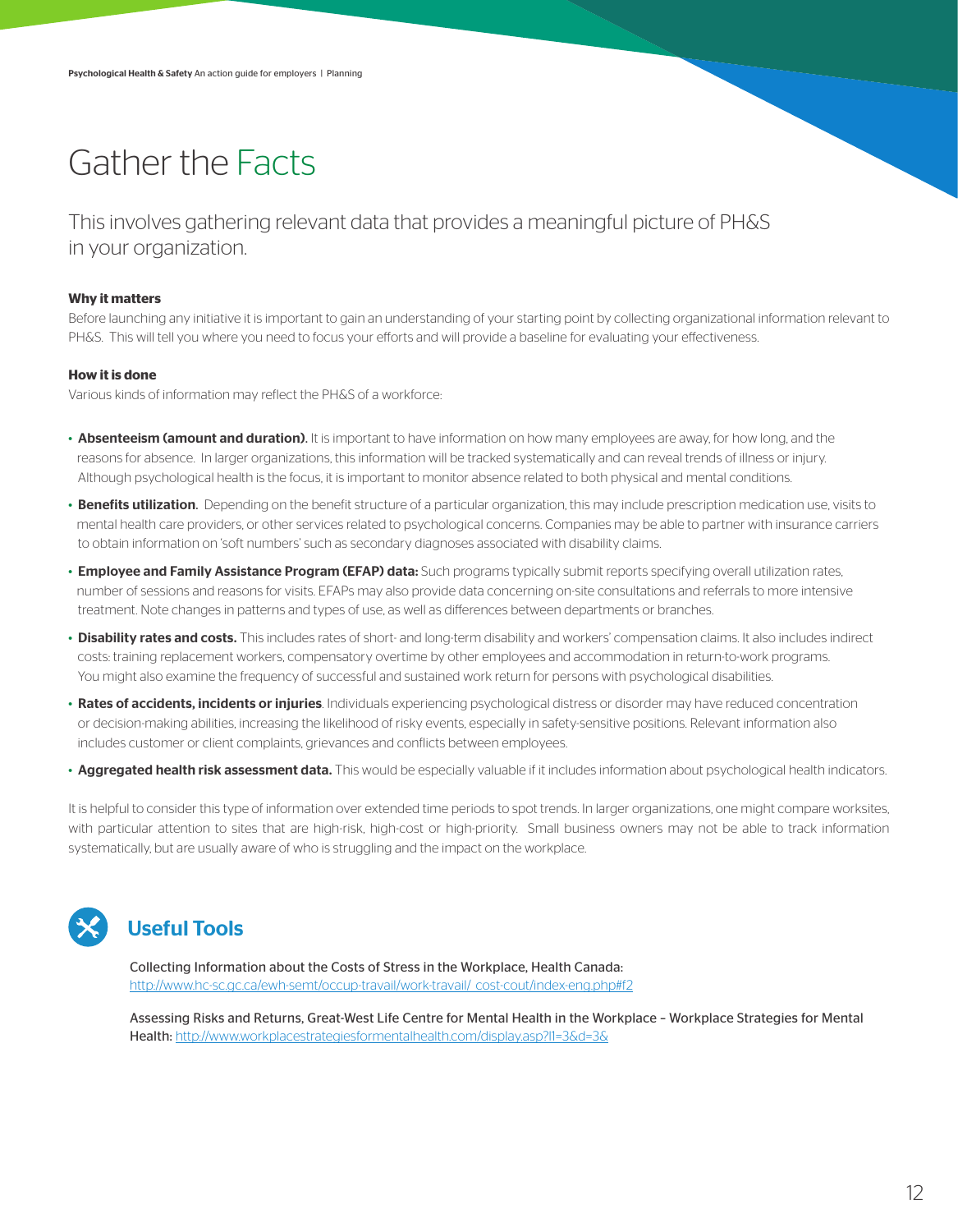## Survey Your Employees

This involves gathering survey or focus group information from employees about psychological health issues.

#### **Why it matters**

Your employees know a lot about the risks and protective factors related to PH&S in your organization. They may not have explicitly shared this knowledge and probably don't realize how much they know (like a fish knowing about water). But they work and participate in the day-to-day culture of your organization and have direct experience of the reality of the workplace. It is critical to use their knowledge to provide a deeper understanding of the real issues on the 'shop floor'. Soliciting employee input also communicates that employees are active participants in PH&S initiatives and that they share responsibility for their own psychological health.

#### **How it is done**

- Review existing records. A wealth of information related to PH&S is available in documentation from staff meetings, health and safety committees and internal newsletters. In addition, you might find relevant content in employee performance reviews, development plans and exit interviews.
- Conduct a staff survey. This may involve adding questions about PH&S to employee surveys you already conduct or using a tool designed specifically for this purpose. Guarding Minds @ Work is a Canadian tool that includes both a six-item employer audit and a comprehensive employee survey that examines twelve psychosocial risk factors. This tool is free and easy to use (see below). There may also be valuable information relevant to PH&S in results from prior or current employee surveys.
- Carry out focused discussions on PH&S with employees, union representatives and managers. These may be used to gain a deeper understanding of survey findings or other data. Small business owners can make PH&S a topic during regular meetings with staff. Note that care must be taken to protect privacy and ensure that employees will not be penalized for identifying workplace concerns.
- Gather information regarding the prevalence of mental health problems in your workforce. This might involve surveying employees regarding whether they have received a mental health diagnosis, experienced common mental health problems or been treated for such problems. But this is a challenging kind of data collection: questions about psychological health or mental disorders are typically perceived as intrusive, whether because such problems are stigmatized or because it is considered private information. Employees must have the right to refuse to answer such questions. Furthermore, there may be an obligation to ensure that employees indicating a mental health problem are able to readily access appropriate treatment resources. It must be emphasized that current practice guidelines do not recommend screening the workforce for psychological problems or mental disorders in the absence of a specific, appropriate and accessible program of clinical response to those conditions.



### Useful Tools

Guarding Minds @ Work: www.guardingmindsatwork.ca

Recommended and Promising Practices for Situational Assessment Tools, Health Communication Unit, University of Toronto: http://www.thcu.ca/Workplace/sat/pubs/sat\_v200.pdf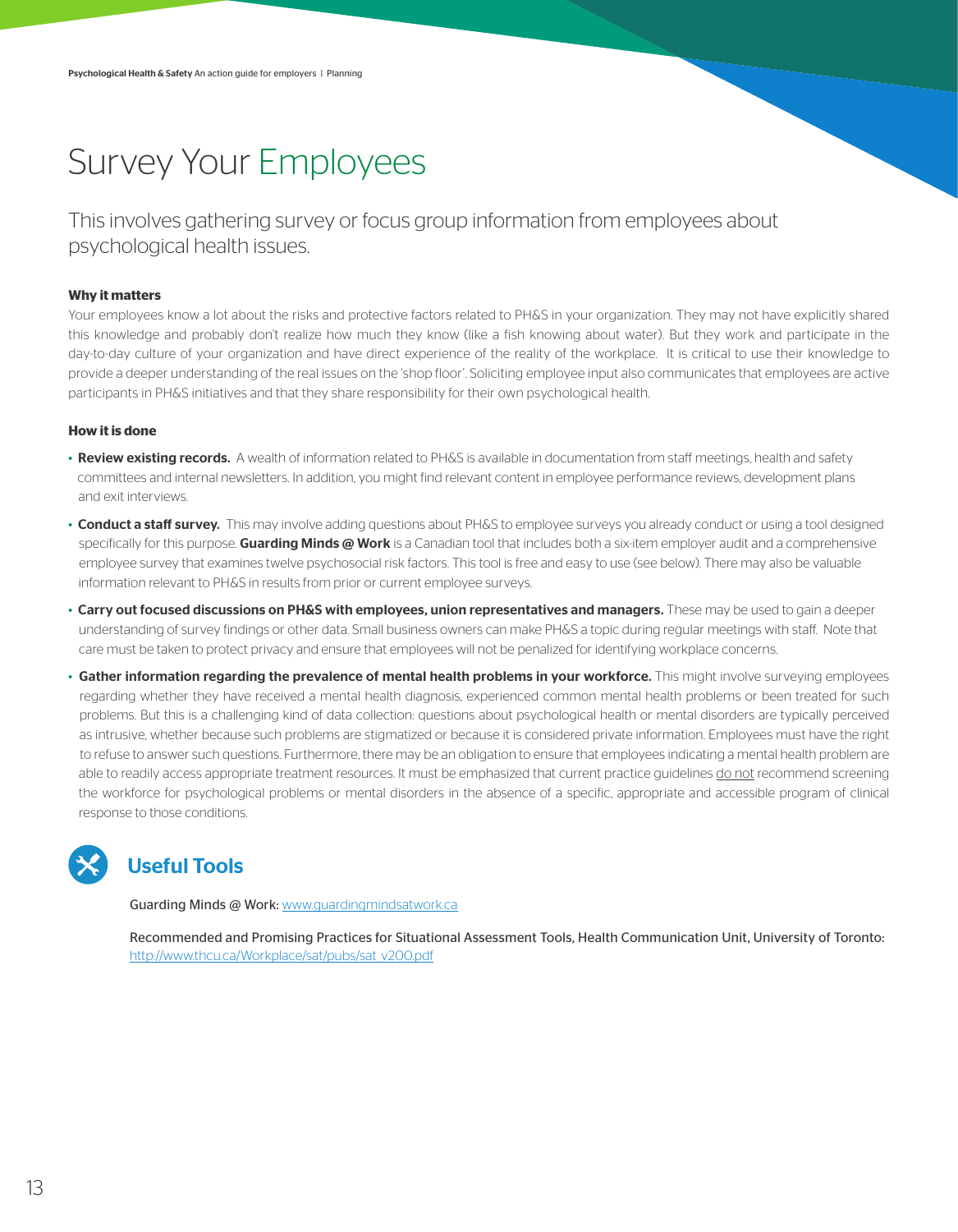## Measure Readiness to Change

Different individuals are at various points of readiness to change their health behaviours: some are not ready to make change, others are just beginning to explore the options and others are ready to change now. It works the same way for organizations.

#### **Why it matters**

Despite the importance of PH&S to productivity and sustainability, organizations differ in their readiness to take action. Changing organizational health behaviour is like changing an individual's health behaviour. Organizations vary in their degree of awareness, willingness and capacity to engage in improving their PH&S. Despite the commitment and good intentions of leaders and internal champions, embarking on a change initiative without considering readiness may lead to failure and undermine future efforts when conditions change.

#### **How it is done**

A helpful strategy is to conduct an initial SWOT (strengths, weaknesses, opportunities and threats) analysis to identify internal and external factors that may facilitate or impede action on PH&S:

- Internal organizational characteristics likely to support change can include: employee feedback indicating interest in psychological health issues; positive outcomes of prior change initiatives; union-management accords regarding occupational health and safety; alignment of PH&S with core strategic objectives; etc. Small businesses often have an advantage as it can be easier to ensure participation by all staff.
- Internal organizational characteristics that may impede change can include: significant conflict within work groups or between employees and management; major internal change (e.g., introduction of a new IT system); failure of prior efforts to improve health and safety; recent reorganization or shifts in leadership; or labour disputes. Interestingly, high levels of employee stress have been shown to be a barrier to organizational change.
- External factors that support change can include: recent changes in regulations relevant to PH&S such as workplace violence or 'anti-bullying' requirements; public events like mental health awareness campaigns; market analysis indicating customer approval of businesses that support their employees.
- External factors that may impede change can include: pending organizational mergers or takeovers; introduction of new technologies; threats of exporting work to other countries, etc. High-profile negative media coverage involving individuals described as mentally ill can undermine a psychological health campaign due to increased stigmatization.

If you identify a number of strengths and opportunities during your measurement of readiness to change, you are well-positioned to initiate a more comprehensive plan. But if weaknesses and threats are prominent, determine what it would take to move to the next stage of readiness and build on positive aspects identified.



### Useful Tools

Free Online Tool for SWOT Analysis: http://www.inghenia.com/gadgets/swot/swot\_en.php

Measuring Organizational Readiness to Change, TCU Institute of Behavioral Research: http://www.ibr.tcu.edu/evidence/evi-orc.html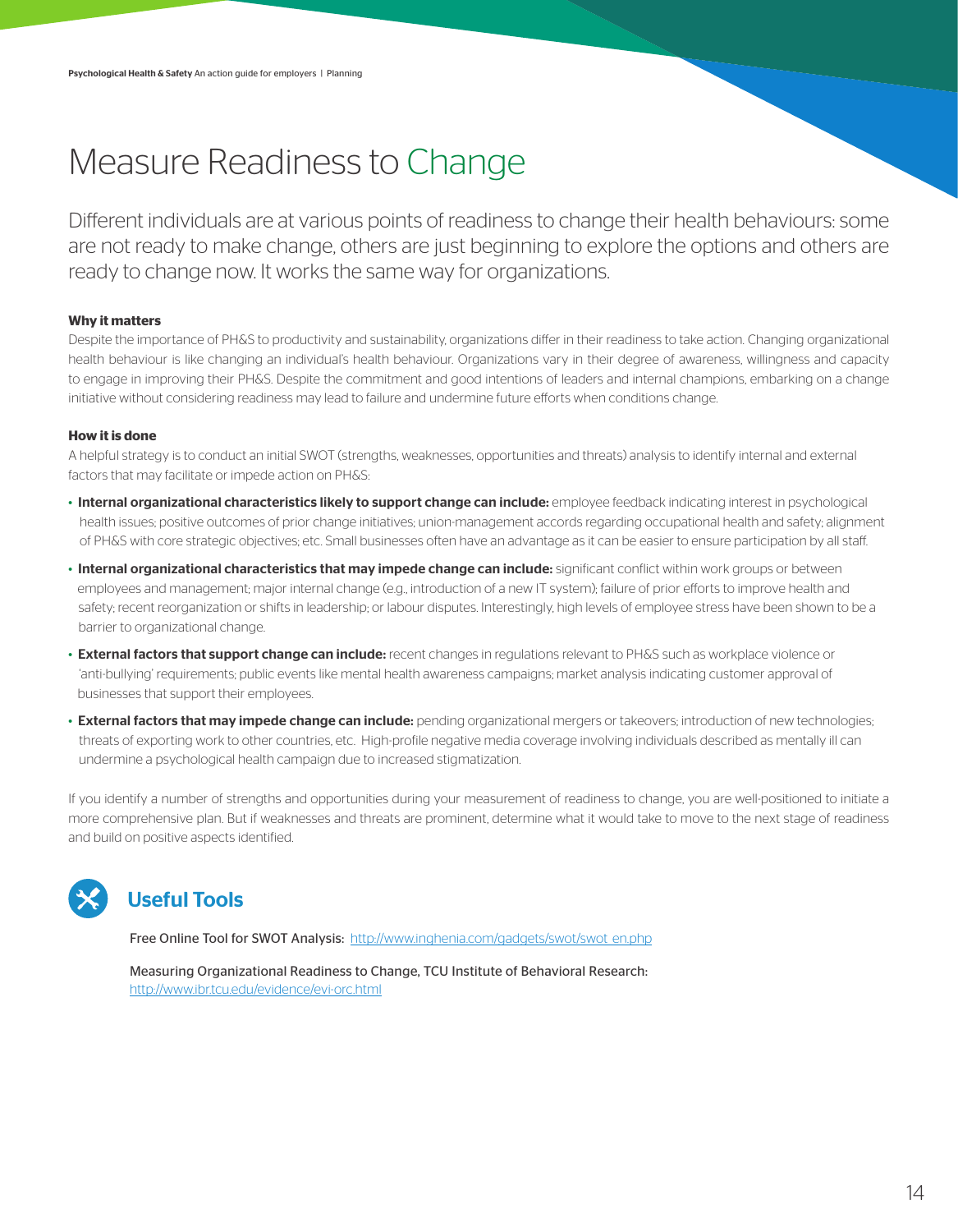## Promotion

### Actions taken to promote the general psychological health of the workforce.

The focus here is upon actions that foster the overall psychological health of the workforce. Psychological/mental health promotion does not target specific disorders, but rather helps the average employee improve his or her psychological well-being. It is likely that improved wellbeing will create greater resistance to psychological health difficulties. Psychological health promotion is related to the concept of positive psychological health. This is the idea that positive qualities like problem solving, self-efficacy, resiliency, creativity and spiritual growth are critical features of good psychological health.

The aim of psychological health promotion is to increase the capacity of employees to manage stress and emotional challenges in a way that reduces the likelihood of onset of mental disorders. Interestingly, it has been found that individuals suffering from psychological health problems are more likely than others to adopt positive health behaviours. Furthermore, it has been shown that health promotion interventions in the workplace, even those not specifically focused on psychological health, demonstrate positive effects with regard to reducing depression and anxiety symptoms in employees.

Wellness programs need to focus on mental health, offering education sessions and resources that include speakers (testimonials), information and resource material on the Wellness intranet, access to self-assessment tools, and preparation of health and safety content for the Joint Health & Safety Committee.

- Director, Corporate Wellness Program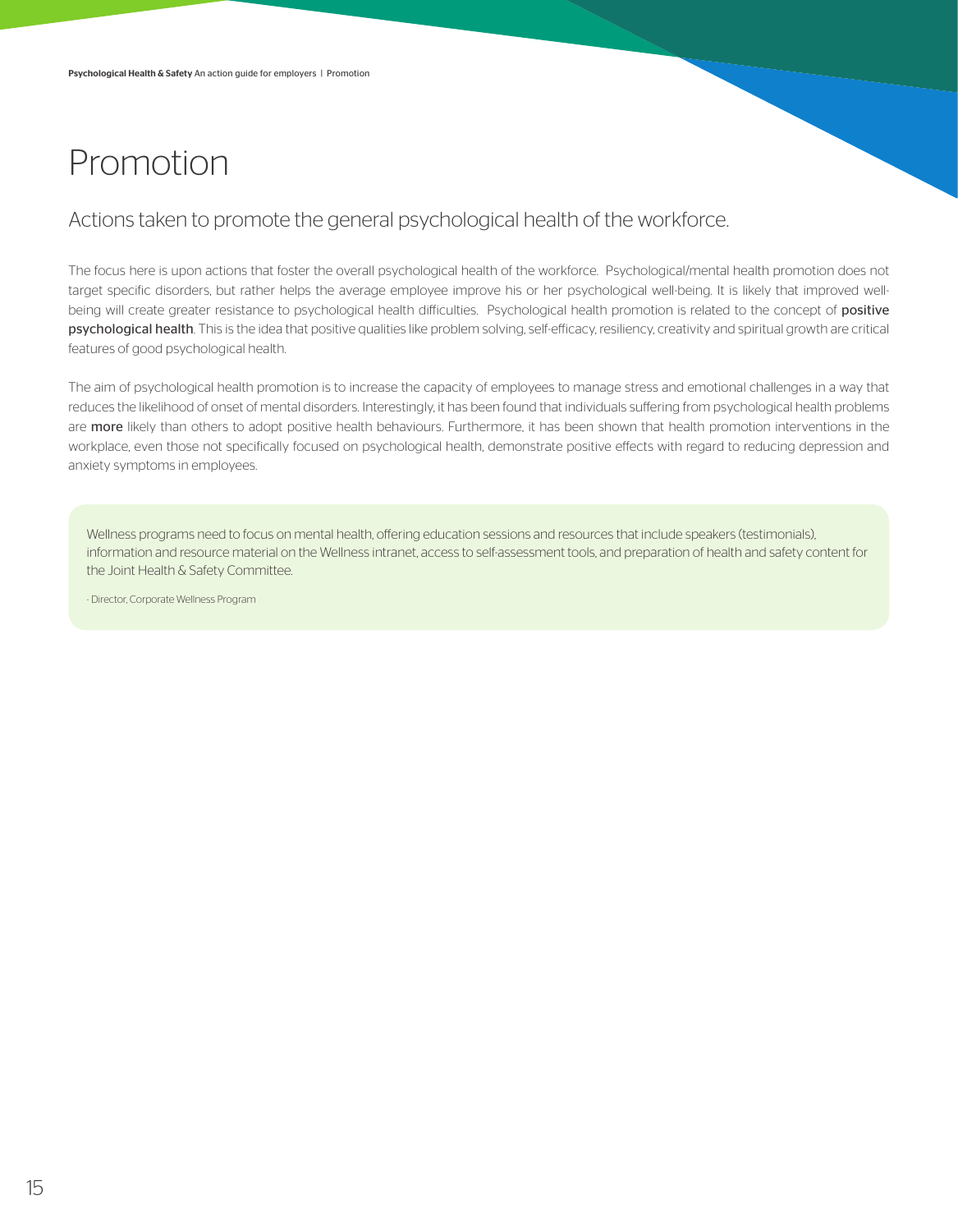## Build Employee Resilience

The ability to cope effectively with the stress of difficult life experiences has been named **Resilience.** Resilient people overcome adversity quickly, 'bounce back' from setbacks, and can thrive under ongoing pressure without acting in dysfunctional or harmful ways. Such individuals are not untouched by stressful circumstances, but are quicker to return to equilibrium; indeed they may 'bounce forward' after adversity and develop new strengths that contribute to the organization.

#### **Why it matters**

Resilience is a critical factor for the organizational bottom line. Staff members with low resilience are more likely to exhibit illness and disability, higher absence and turnover, and reduced engagement and productivity. Highly resilient employees more easily adapt to change, find ways to overcome adversity, are more engaged and productive, and are easier to work with. Note that the concept of 'resilience' can also be applied to organizations that are better able to adapt to change and take on challenges. Building a resilient workforce can deliver substantial rewards to both employer and employee.

#### **How it is done**

Everyone has the potential to become more resilient through accessing information and education. There are numerous resiliency resources and training programs accessible on-site or online. Important components of resiliency-building programs are:

- Self-regulation: You manage your emotional responses so they contribute to appropriate action rather than blocking it.
- Efficient problem solving: You are able to identify and implement a range of possible solutions and modify as needed.
- Self-efficacy: You are confident in your skills and capacity to deal with challenges.
- Social support: You are able to accept assistance from others and provide support in turn.

To achieve maximum benefit, it's best to have resilience training delivered by someone with an understanding of PH&S principles and of your particular organization. The bottom line is that resilience training offers the potential for significant enhancement of PH&S, at a moderate cost. Face-to-face training may be preferred, but technology (e.g., webinars, videoconferencing, online discussion groups) can be used for more complex organizations, remote workplaces or to enhance training.

A leading example of a resilience training tool is the Promoting Adult Resilience (PAR) program, which is delivered to groups of 8 to 14 individuals and focuses upon: understanding personal strengths; managing stress; thinking about self and situation realistically; problem solving; and managing interpersonal conflict. It has been applied in small business settings and shown to improve employees' coping confidence, levels of stress or low mood, and sense of work-life balance.

### Useful Tools

The Road to Resilience, American Psychological Association: http://www.apa.org/helpcenter/road-resilience.aspx

The PAR program is described in Promoting Adult Resilience in the Workplace: Synthesizing Mental Health and Work-life Balance Approaches: http://eprints.qut.edu.au/11076/1/11076.pdf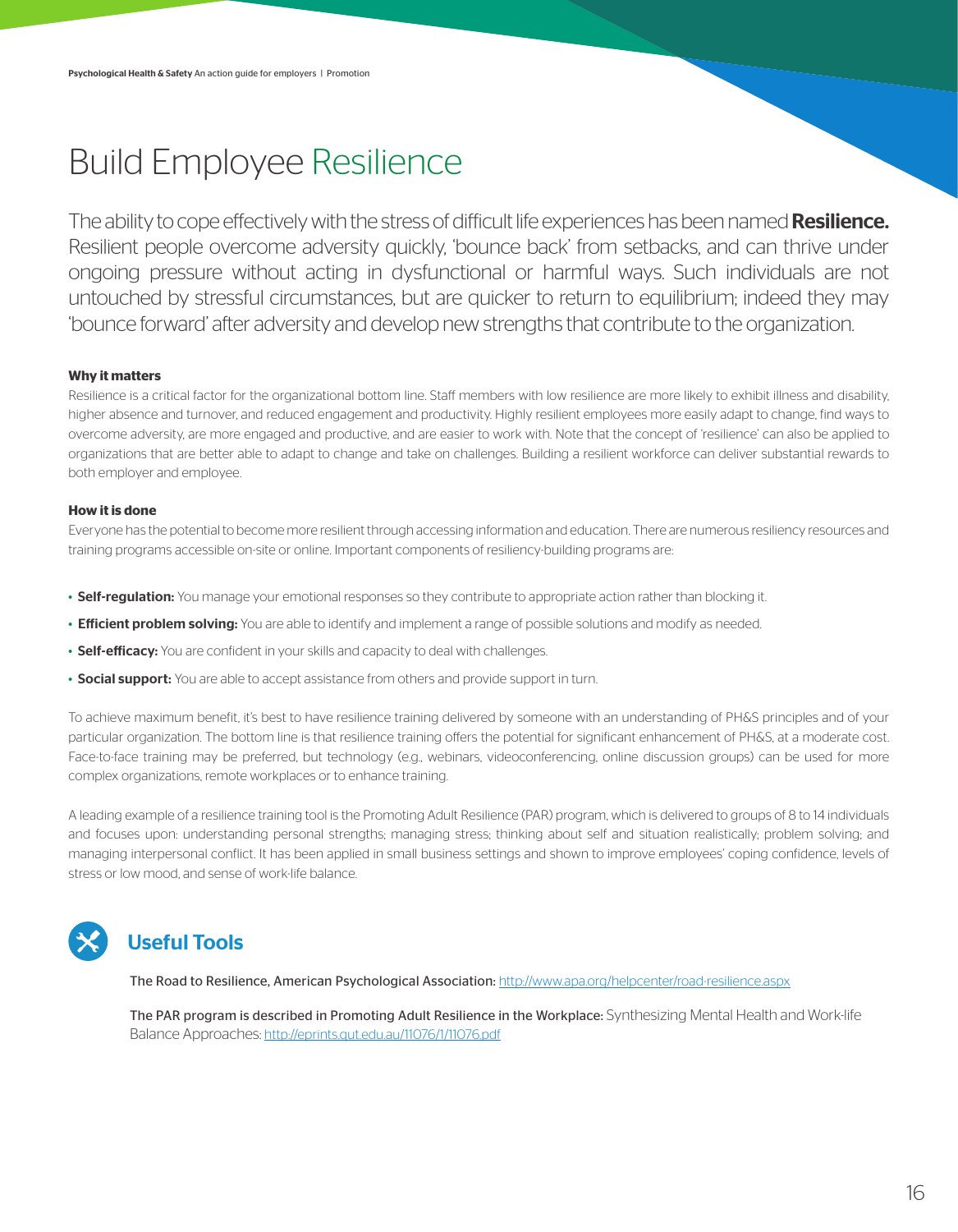## Create a Respectful Workplace

A respectful work environment is one where employees and employers treat one another with respect, consideration and tolerance. It is based on an organizational culture that recognizes diversity, expects courteous communication, and effectively addresses disrespectful behaviour, discrimination, harassment and bullying.

#### **Why it matters**

Respectful workplaces improve employee morale and job satisfaction, teamwork, labour and employee-management relations, absenteeism and turnover. Individuals in respectful environments are better equipped to collaboratively manage conflict and more willing to make the extra effort needed to achieve shared outcomes. In contrast, a disrespectful or uncivil workplace can result in reduced employee productivity, poor engagement, conflict and complaints. This may escalate to violence and can contribute to accidents, incidents and injuries. Harassment and bullying contribute to psychological injuries, including stress disorders, anxiety and depression. If not addressed, disrespectful behaviour can become pervasive, resulting in a 'toxic workplace' that can undermine employee recruitment, labour relations and customer confidence.

#### **How it is done**

- Create a policy commitment. Develop an explicit policy declaring the commitment of the organization to maintaining a workplace that is safe and respectful. The policy should be developed with input from employees and organized labour (where appropriate) and be consistent with relevant legislation, standards, and contracts or collective agreements.
- Communicate the policy throughout the organization. Internal web and print communications can be used, as well as displays in areas frequented by employees, visitors and customers.
- Educate staff at all levels about respectful workplace principles. This should include an explanation of the policy; concrete examples of what is, and is not, acceptable; and an explanation of the impact of disrespectful behaviour on others. This process should be repeated regularly and included in orientation of new employees. Education can be augmented by training and information sessions for employees regarding strategies for managing conflict as well as opportunities to become more knowledgable and appreciative of diversity.
- Provide specific training to organizational leaders. Educate leaders about their roles regarding respectful workplace policy, early identification of violations, how to model respectful behaviour, and how to support staff members involved in an investigation, as well as relevant regulations and legislation, conflict of interest parameters, and mediation or alternative dispute resolution strategies.

### Useful Tools

Anti-Harassment Policies for the Workplace: An Employer's Guide, Canadian Human Rights Commission: http://www.chrc-ccdp.ca/pdf/ahpoliciesworkplace\_en.pdf

Towards a Respectful Workplace, Research Team on Workplace Violence and Abuse, University of New Brunswick: http://www.unbf.ca/towardarespectfulworkplace/index.html

First Nations Occupational Health and Safety, National Aboriginal Health Organization: http://www.naho.ca/documents/fnc/english/FNC\_OccupationalHealthandSafety.pdf

Let's Talk: A Guide to Resolving Workplace Conflicts, Alberta Department of Employment and Immigration: http://alis.alberta.ca/pdf/cshop/LetsTalk.pdf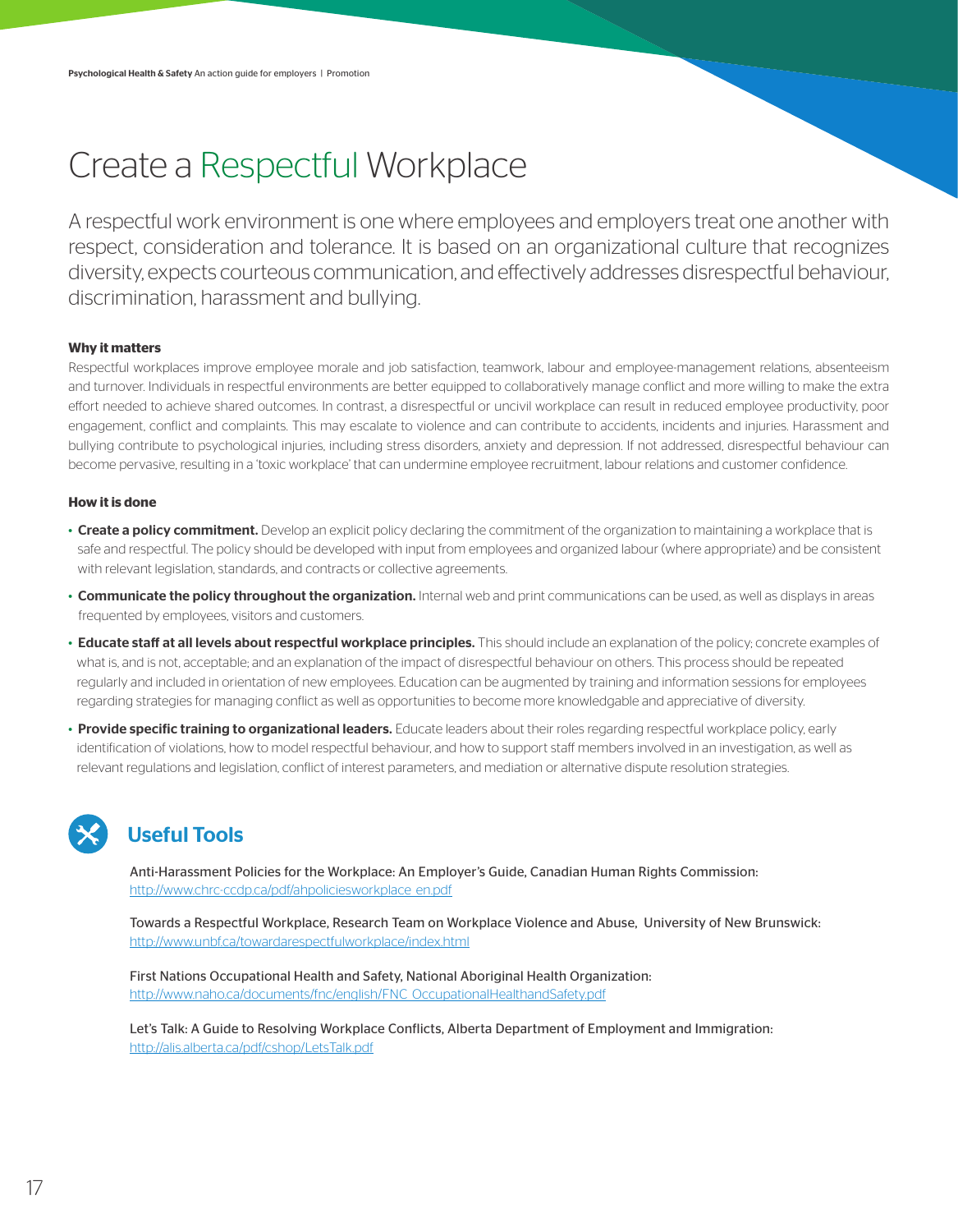## Enhance Mental Health Knowledge

This involves the enhancement of knowledge about psychological health to facilitate recognition, identification, and management of psychological problems. This knowledge helps to reduce stigma and increase awareness of self-care options and appropriate resources, internal and external to the workplace.

### **Why it matters**

A lack of an accurate, shared understanding of psychological health and mental disorders is a significant barrier to helping impacted individuals overcome these problems. In particular, **stigma** is a critical issue: viewing individuals with psychological health problems or mental disorders as inferior, inadequate or to be shunned. Stigma makes it more difficult for individuals to acknowledge or seek help for psychological problems; it also reduces the level of support from colleagues or supervisors and impedes return-to-work after an episode of psychological health-related disability. One of the more destructive forms is self-stigma, in which individuals with psychological health problems view themselves as damaged and inferior. Mental health literacy programs promote greater acceptance among the workforce, enhance willingness to seek treatment for psychological problems, and increase capacity for work return of those challenged by mental disorders.

#### **How it is done**

One promising intervention uses 'contact-based education', in which individuals with experiences of mental illness are invited into the workplace to share their stories and staff are given the opportunity to ask questions and engage in discussion. Several aspects of stigma can be addressed by mental health literacy programs, for example:

(a) the misperception that individuals with common psychological problems such as depression or anxiety are fundamentally different and unfixable versus the correct understanding that almost any of us could develop a psychological problem and that most get better with time or else respond to appropriate support and treatment;

(b) the misperception that individuals with common psychological problems are to blame for their difficulties versus the correct understanding that such problems are caused by a mix of situational, behavioural and biological factors.

Specific approaches to reduce stigma include protest (instructing people not to act in a socially inappropriate way), education (challenging inaccurate stereotypes with facts), and contact (face-to-face interactions with persons with depression).… If stigma continues to be a problem despite all efforts to reduce it, it may be necessary to circumvent stigma by finding alternative ways to reach populations. The internet may be a valuable health communication and education tool for populations who are affected by stigmatized illnesses such as depression. Those with stigmatized illnesses have been significantly more likely to have used the internet for health information than those with nonstigmatized conditions.

- Couser, G.P. (2008). Challenges and opportunities for preventing depression in the workplace. **Journal of Occupational and Environmental Medicine**, 50(4), p. 418.

### Useful Tools

Mental Health First Aid, Mental Health Commission of Canada: www.mentalhealthfirstaid.ca/EN/Pages/default.aspx

The Copernicus Project, Canadian Mental Health Association Calgary: http://www.cmha.calgary.ab.ca/programs/workplace\_mental\_health\_education.aspx

Helping Raise Awareness & Reduce Stigma, Great-West Life Centre for Mental Health – Workplace Strategies for Mental Health: http://www.workplacestrategiesformentalhealth.com/display.asp?l1=4&l2=64&d=64

Making the case for peer support, Mental Health Commission of Canada: http://www.mentalhealthcommission.ca/SiteCollectionDocuments/Peer%20Support/Service%20Systems%20AC%20-%20Peer%20support%20report%20EN.pdf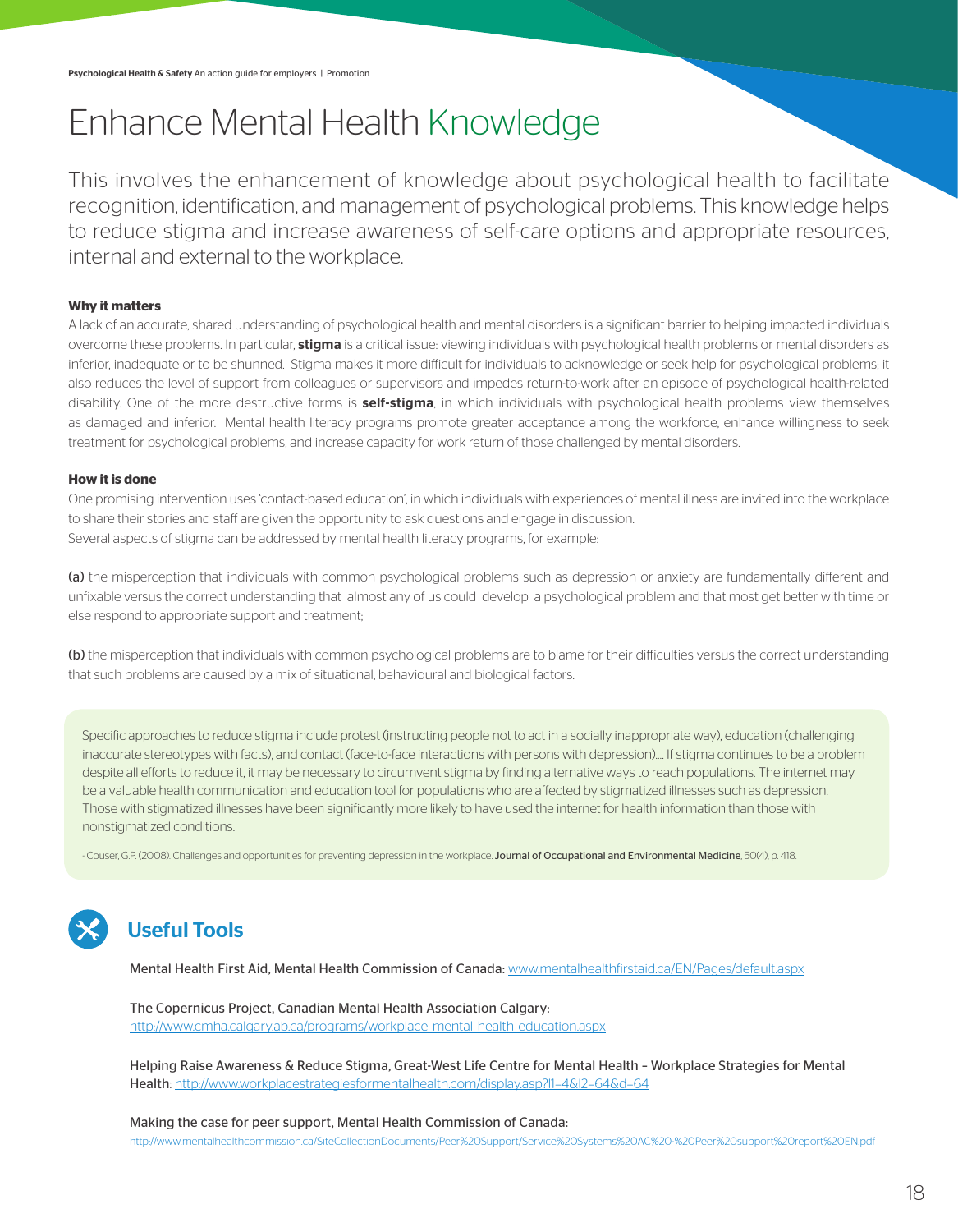### An agency that promoted psychological health

A small not-for-profit agency cared for individuals with chronic, disabling health conditions. Staff included unionized, contract and volunteer workers. This agency took pride in a philosophy of care that emphasized respecting the dignity of every resident and ensuring that they had an active voice in their care and regarding their living environment. Beyond this, the Executive Director determined that this philosophy should apply to staff as well as residents.

She created multiple opportunities for staff to learn about and be involved in job-related decisions. Information about the agency, both good and bad, was shared in regular meetings and newsletters. Staff were organized into self-directed teams where they had considerable autonomy in how they carried out their work. Disagreements or conflicts were dealt with openly and quickly. The organization partnered with a local gym to provide a setting where residents could receive physiotherapy and staff could maintain their own fitness. 'Respectful workplace' seminars were offered to all staff and about half of the workforce attended these events.

This investment in leadership, planning and collaboration paid for itself many times over. Morale remained high, staff identified more efficient ways to carry out work processes, and turnover was greatly reduced. Only a few staff departed in the five years over which this approach was implemented: these were retirements, and two came back as volunteers!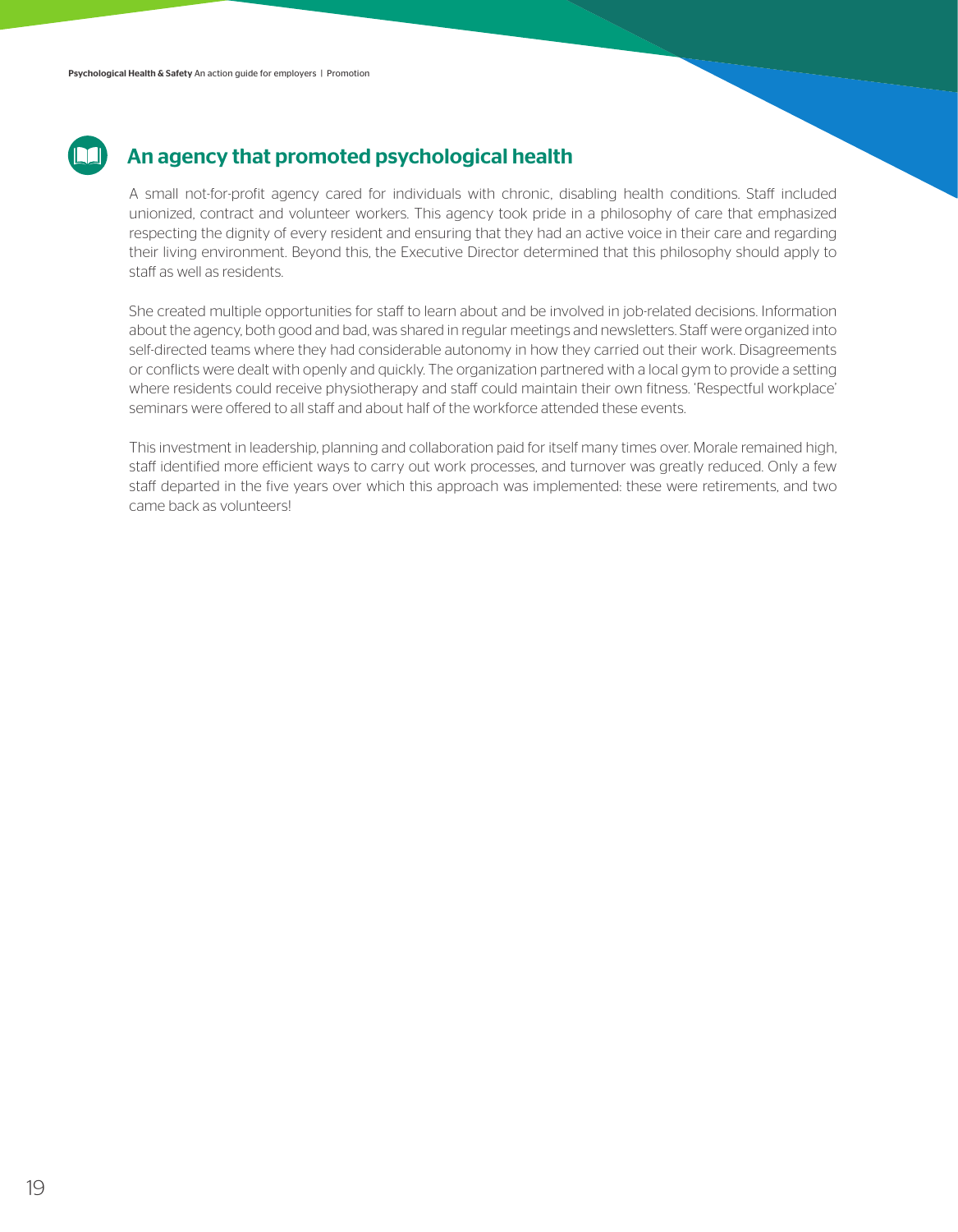## Prevention

Actions taken to prevent the occurrence of significant psychological problems or mental disorders – may occur at the primary, secondary or tertiary level.

This set of actions is designed to prevent the onset or reduce the severity and impact of psychological health problems in the workplace. A considerable amount of research demonstrates the effectiveness of workplace programs to prevent psychological distress and dysfunction.

There are three kinds of prevention: primary, secondary and tertiary. We will examine each of these prevention levels to illustrate how they can help your organization.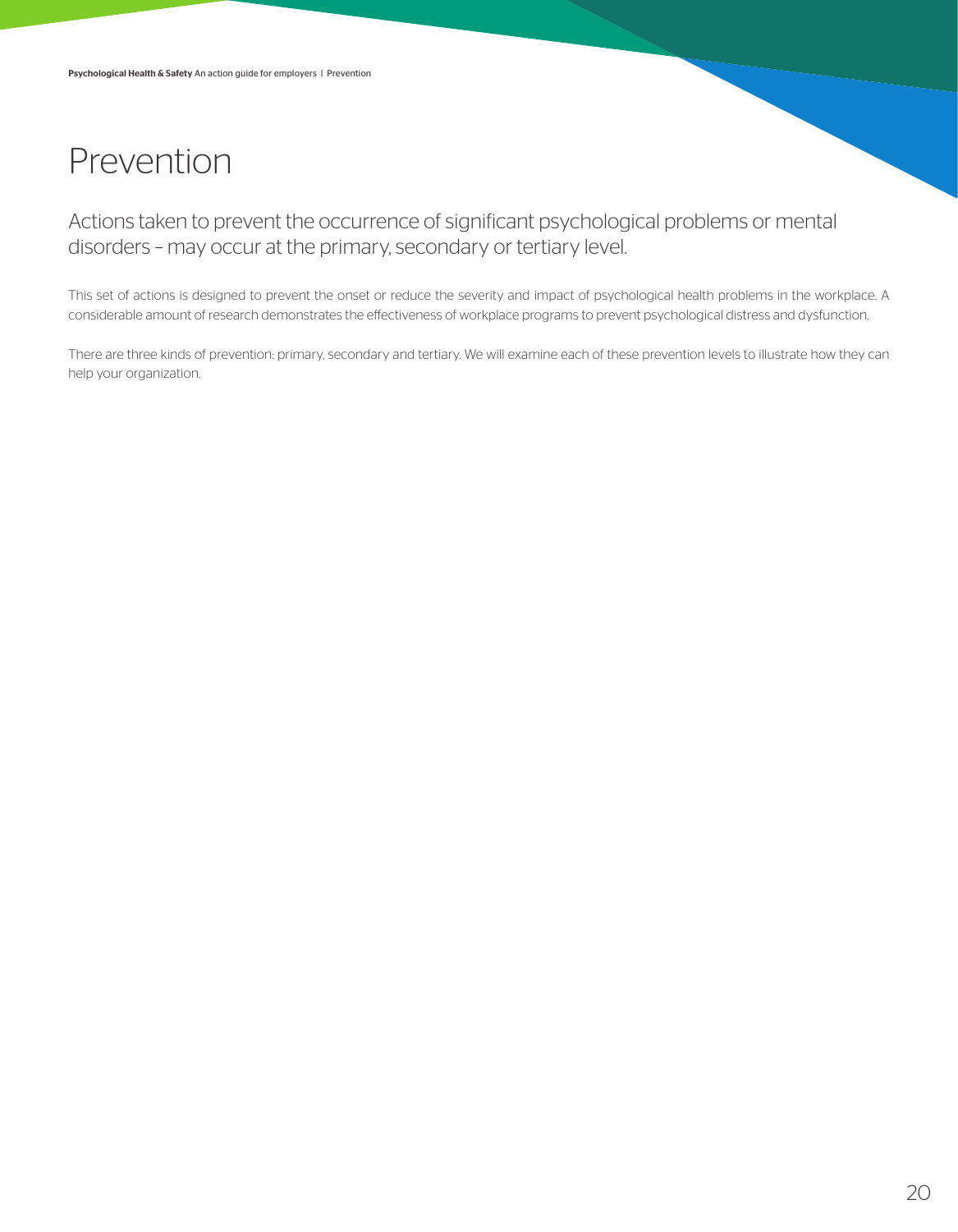## Primary Prevention

There are three kinds of prevention: Primary, Secondary and Tertiary. Primary prevention changes individual or organizational conditions that may contribute to psychological health problems, thus reducing the likelihood that problems may occur. This typically involves identifying and reducing the presence of risks, where possible, followed by enhancing the capacity to manage remaining risks. At the individual level, one might provide employees with particular forms of support or skill that reduce the risk. An example would be provision to the workforce of a stress management course. At the **organizational level**, one might seek to change workplace risk factors associated with increased likelihood of psychological health problems. An example would be to increase the level of control a worker has over particular tasks as a means to reduce job stress and thus the risk of psychological health problems.

I think it starts with raising awareness among employers that poor management practices (work overload/treadmill syndrome, lack of direction, lack of recognition/rewards, etc.) can cause or exacerbate a mental health condition. I think many employers see it as strictly a medical event and don't recognize the connection between how people are managed and the prevalence of mental health events.

The focus tends to be on stress management and personal care strategies rather than looking to root causes [in the organization]

- Occupational Health Specialist

- Executive, Disability Insurance Carrier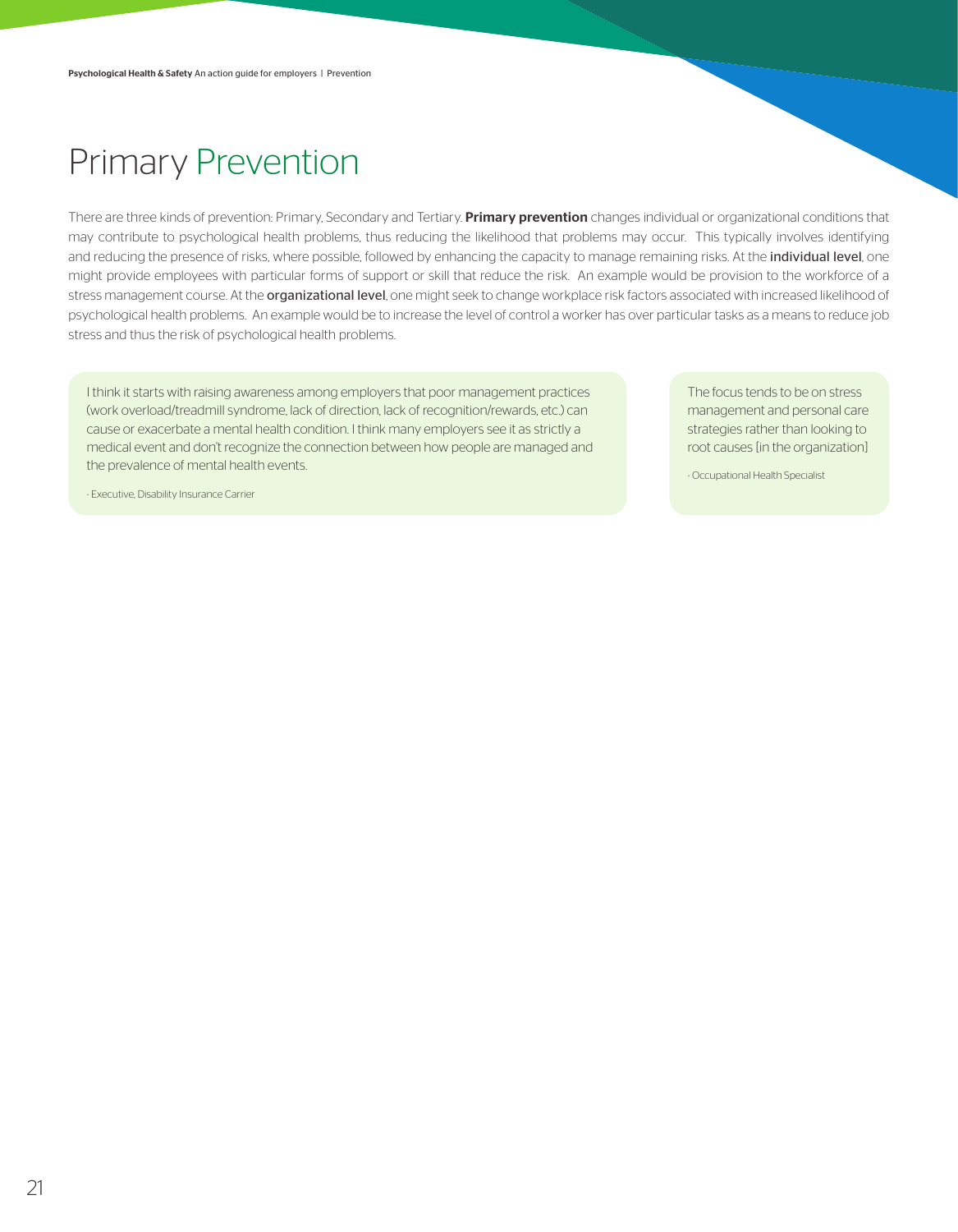## Use a PH&S Lens for Job Design and Employee Selection

Consider the psychological characteristics of work tasks and the individual worker to ensure good job-person 'fit' and protect psychological health. For job design, this means adopting a psychological health perspective with regard to issues such as workload, perceived fairness, work scheduling, etc. For employee selection, this means focusing on psychological competencies such as the ability to concentrate and problem-solve, to cooperate with others, and to care for one's own psychological well-being.

#### **Why it matters**

Job design that uses the PH&S lens has immense potential to reduce the risk of psychological injury. Psychologically-informed recruitment and selection recognizes that most employees nowadays spend their time dealing with others and attending to computer screens; they are using their minds more than their muscles. It is not surprising that psychological injuries are overtaking physical injuries in many sectors. But the processes used to design jobs or select the right people for the right job haven't always kept up. Updating this process can increase employee fit, satisfaction and productivity and facilitate successful advancement.

#### **How it is done**

Using the PH&S lens for job design means considering the psychological impact of factors such as workload (pacing the flow of work) work scheduling (providing flexibility to support work-life balance), and **perceived fairness** (soliciting input from staff regarding fairness of reward allocation or work assignment). Using the PH&S lens for selection means matching an employee's psychological competencies to job demands: concentration (sustained attention, multi-tasking); emotional intelligence (awareness of own and others' feelings); self-management (handling stress, balancing work and life); problem solving; etc. It may be helpful to review existing positions with a focus on psychological requirements, using input from employees who are successfully performing the jobs. Identifying psychological risk related to specific job tasks is important so that we do not place workers with identified psychological concerns in a job that may injure them or in which they may not be successful.



### Useful Tools

10 Factors in Building a Psychologically Healthy Workplace, Great-West Life Centre for Mental Health – Workplace Strategies for Mental Health: http://www.workplacestrategiesformentalhealth.com/display.asp?l1=4&l2=43&d=43

Mental Health at Work, Chair in Occupational Health and Safety Management, Université Laval: http://www.cgsst.com/eng/prevention/primary-prevention.asp

The Job Contents Questionnaire assesses the relative risks of individuals' exposures to different work settings: http://www.jcqcenter.org/

Best Advice on Stress Risk Management in the Workplace, Health Canada: http://www.mtpinnacle.com/pdfs/Best-Advise-on-Stress-Management.pdf

Enough Workplace Stress: Organizing for Change, Canadian Union of Public Employees, Health and Safety Branch: http://cupe.ca/updir/stress\_guideline.pdf

It is important to distinguish between individual and organizational interventions. There is a tendency to individualize mental/ psychological health, which is consistent with the lifestyle focus of wellness programs. As a result, organizational interventions (e.g., redesigning jobs to build in more worker autonomy, building supportive cultures) are less common.

- Workplace Health Consultant

Reward, recognition and promotion need to be tied to processes for supporting employee psychological safety. Hiring practices need to be designed to recruit for emotional intelligence at all levels but are crucial for those who will manage people.

- Mental Health Consultant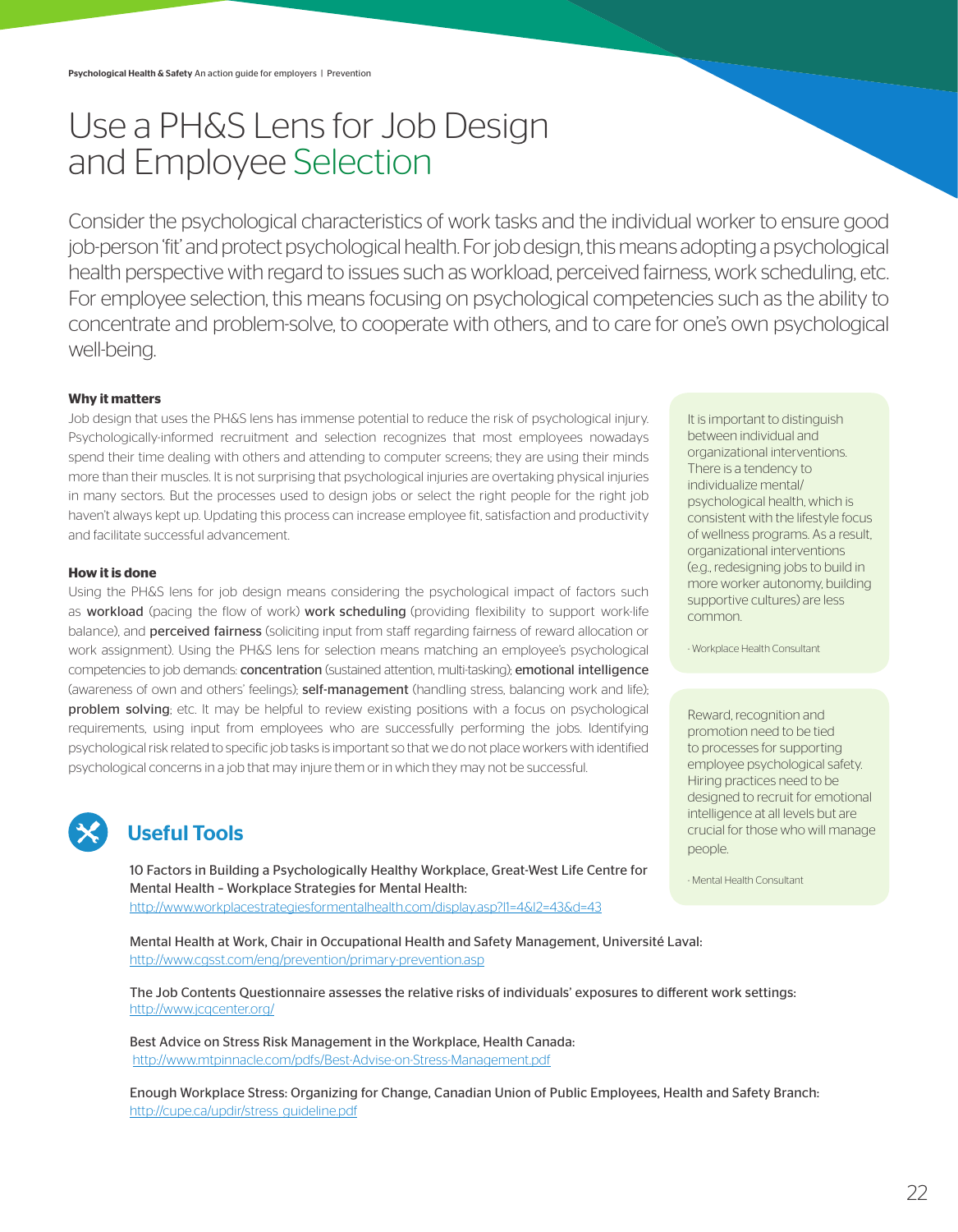## Provide Stress Management Training

Workplace stress management training is focused on situations where individuals are experiencing difficulty managing personal or workplace pressures, and are perhaps experiencing difficulties in coping. Stress management is all about dealing with difficult situations more effectively.

#### **Why it matters**

If we can provide workers with enhanced skills for dealing more effectively with personal and workplace stressors, we may well be able to prevent the onset of significant personal distress and functional difficulties as well as more serious psychological problems and common mental disorders. An employee who has learned to cope successfully with the stressful impact of a new software system, for example, is less likely to develop psychological problems and reduced work function, which might be manifest in presenteeism (present at work but with reduced function), increased absence from work, or even medical disability leave. Stress management training delivers skills to cope better with stress before the individual has been psychologically harmed.

#### **How it is done**

Although stress management skills can be developed individually in person or online, stress management training is usually provided in a group setting. Stress management interventions generally focus on: (i) the control of distressing or dysfunctional thoughts and emotions triggered by stressful work and personal factors; and (ii) the utilization of effective problem-solving strategies to identify and address workplace or personal stressors. Within each of these two areas, a number of specific skills are taught.

Here are some common stress management skills.

- Time management: efficient use of limited time through prioritizing tasks, protecting time for uninterrupted focus on complex tasks, and managing e-mail floods.
- Conflict resolution: effective negotiation methods and appropriate assertiveness.
- Relaxation: enhanced ability to remain physically relaxed and mentally calm despite ongoing stresses, whether through specific relaxation techniques or exercise.
- Structured problem solving: addressing particular situational problems in a rational and systematic way leading to responses that are more likely to be effective.
- Realistic thinking: identifying irrational or maladaptive thinking patterns that may be increasing distress, and replacing these with more fair and realistic thoughts conducive to reduced distress and more useful action.



### Useful Tools

Preventing Stress in the Workplace, Chair in Occupational Health and Safety Management, Université Laval: http://www.mtpinnacle.com/pdfs/Mental-Health3.pdf

Work Organization and Stress, World Health Organization: http://www.who.int/occupational\_health/publications/en/oehstress.pdf

Steps to Deal with Stress, Healthier Scotland: www.stepsforstress.org

Relaxation Training Audio File, Centre for Applied Research in Mental Health & Addiction: http://comh.ca/pchc/resources/audio/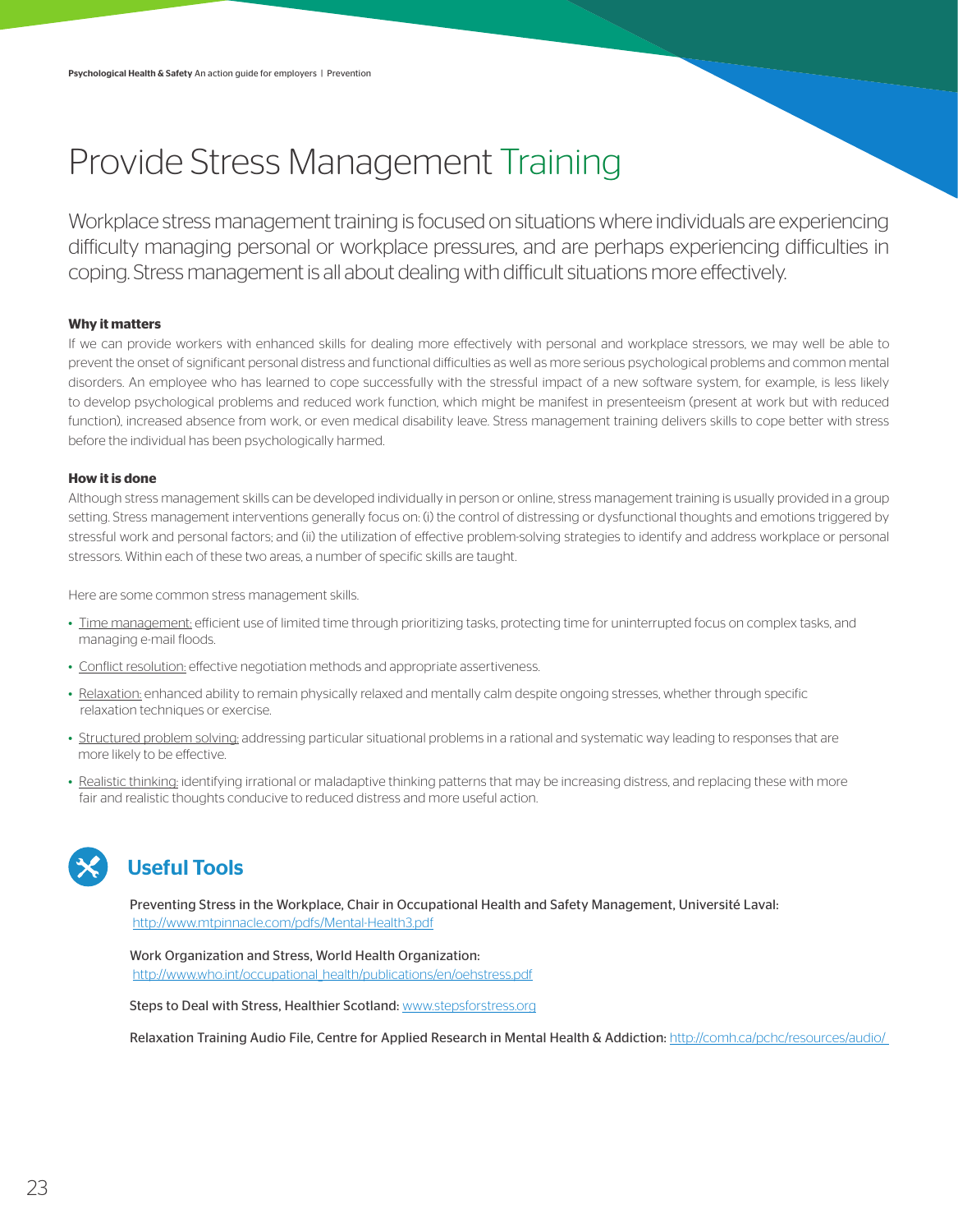# Support Work-Home Balance

Work-home balance refers to people having a sense of control over how they manage their work and personal lives. It exists when the value of a fulfilled life both inside and outside work is respected and understood to be beneficial for the individual, the employer, and society as a whole.

### **Why it matters**

Each of us plays multiple roles: parent, partner, employee, friend or caregiver. But when the demands of any of these roles become excessive, there can be a negative effect on one's ability to meet other obligations. Duxbury and Higgins, leading Canadian researchers in this area, refer to this as role overload and note that it can go in either direction; work demands can interfere with home life and home demands with work life. Role overload increases employee stress, diminishes quality of life and increases the risk of health problems. Furthermore, it increases absenteeism, turnover, conflict and accidents or injuries. Helping employees maintain balance enhances engagement, stability and safety.

### **How it is done**

There are a number of effective actions that can help maintain work-home balance:

- Providing inclusive and flexible employee supports. This might involve providing extended benefits to employees' partners and family members and/or allowing employees to choose benefits that fit their needs (e.g., support for eldercare versus childcare). It could also include flexible work schedules, work from home on certain days, or replacement of 'sick days' with flexible 'personal days'.
- Building employee skills for managing work-home conflict. This can be accomplished by using staff meetings, company newsletters and/or 'lunch and learns' to provide information and training. Specific skills may focus on the job (e.g., time management, organizational skills, coping with stress) or upon personal life (e.g., financial planning, child or eldercare issues).



### Useful Tools

Useful information for employers, managers and employees on work-home balance is available at: http://www.ccohs.ca/oshanswers/psychosocial/worklife\_balance.html

Prevention & Promotion Work Schedule, Great-West Life Centre for Mental Health's website – Workplace Strategies for Mental Health: http://www.workplacestrategiesformentalhealth.com/display.asp?l1=4&l2=43&l3=46&d=46

Work-life Balance in Canada, Health Canada: http://www.hc-sc.gc.ca/ewh-semt/pubs/occup-travail/balancing-equilibre/index-eng.php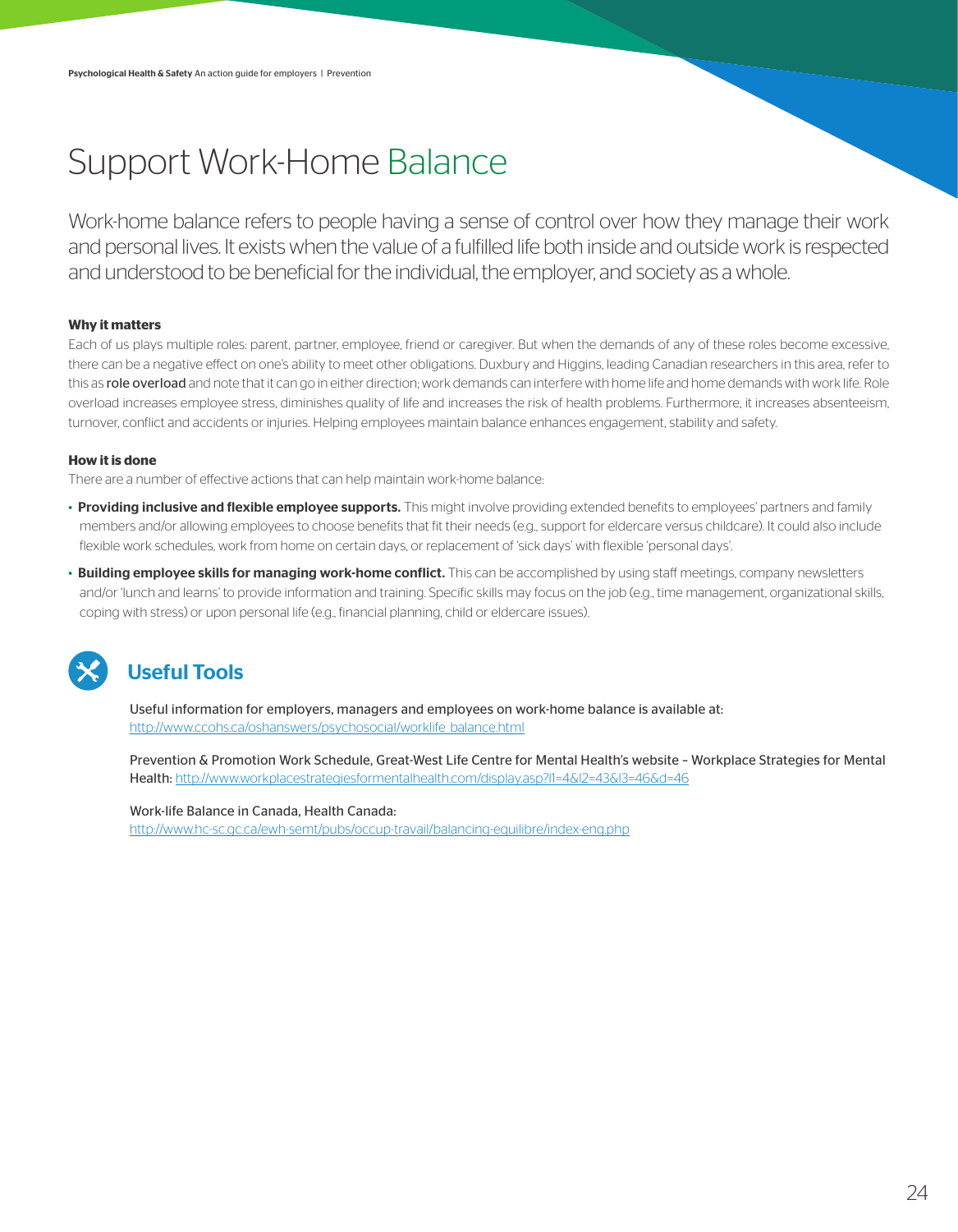

### A residential care center that balanced work and home

A small health care facility was contracted by a regional health authority to provide extended care for seniors. The seventy-seven staff members (mainly female) included unionized and contract workers. Ensuring adequate staffing was an ongoing challenge and the absence of even a few workers could trigger a staffing crisis. But many employees experienced intense conflict between workplace attendance and the needs of their children (for example, if a childcare arrangement fell through on a given day). Management of this facility conducted a careful review of staffing issues, using available data and staff interviews. In collaboration with union and other employee representatives, they came up with a plan to address the problem. This involved several initiatives to help employees, especially new or single parents, handle the conflict between work and home obligations: (i) providing new parents with prepared dinners for six months following their return to work; (ii) negotiation of a reduced group rate at a local daycare; (iii) introduction of an innovative program where staff could bring their children to work, and each child would be paired with a resident senior in the facility. This latter program created an extraordinary opportunity for the children to see what their parents did for a living and connect with elders in their community (who responded well to this new type of contact), and it allowed the parents to stay involved with them throughout the day. These minimal-cost initiatives were very successful, eliciting a high level of participation from eligible staff. This was most evident on school holidays, when staffing was especially difficult. Based on these efforts, the facility received an award as an employer of choice. More importantly, staffing crises and overtime costs were greatly reduced. Similar programs have since been introduced to other facilities in the region.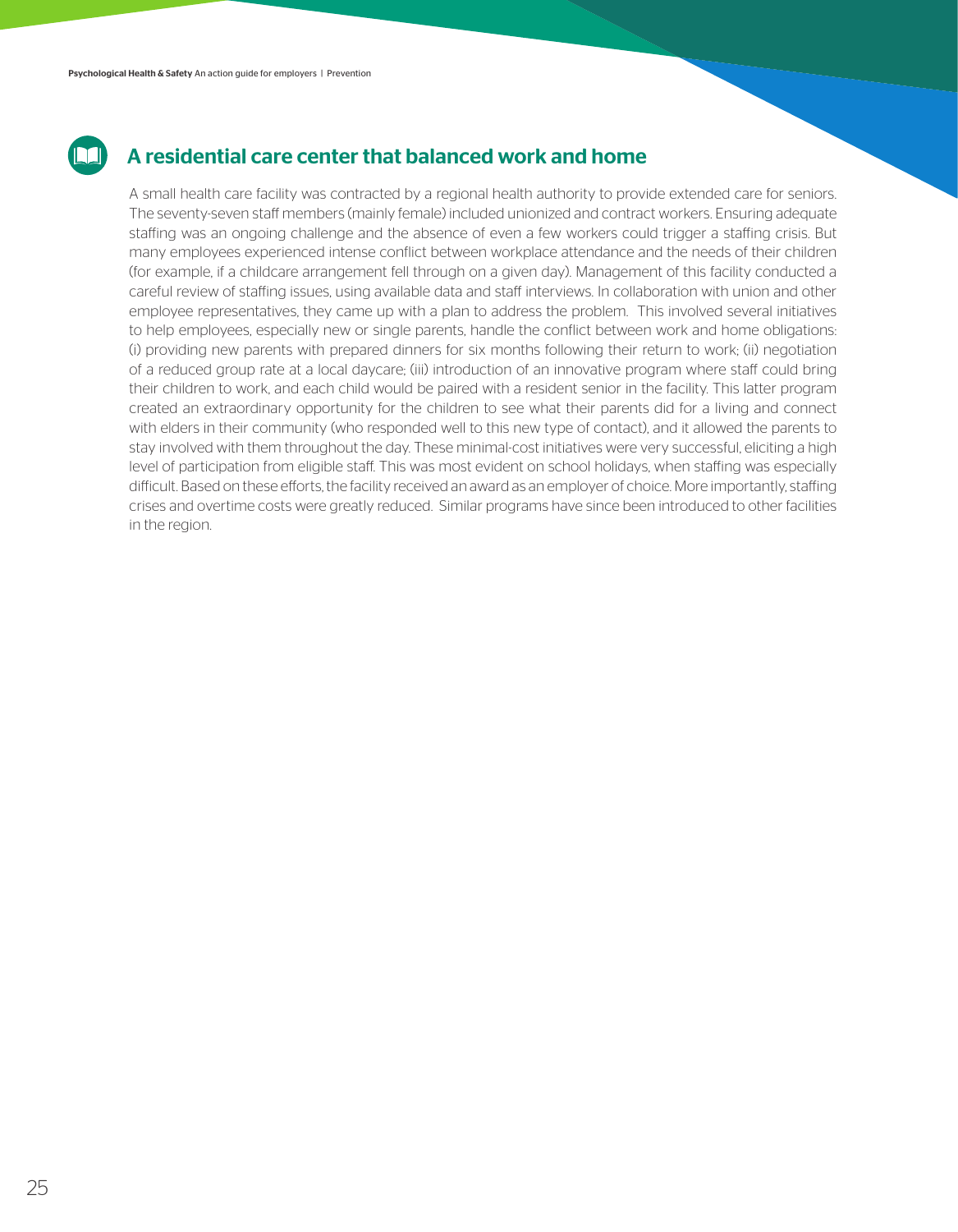## Secondary Prevention

There are three kinds of prevention: Primary, Secondary and Tertiary. Secondary prevention identifies and addresses psychological health problems when they are in a relatively mild state and early stage, so that fast response will forestall more serious problems.

What would help? Training of supervisors to recognize employees in distress and help them to seek appropriate treatment. Training of supervisors in basic people management skills and in areas like work flow management and delegation skills. - Executive, Disability Insurance Carrier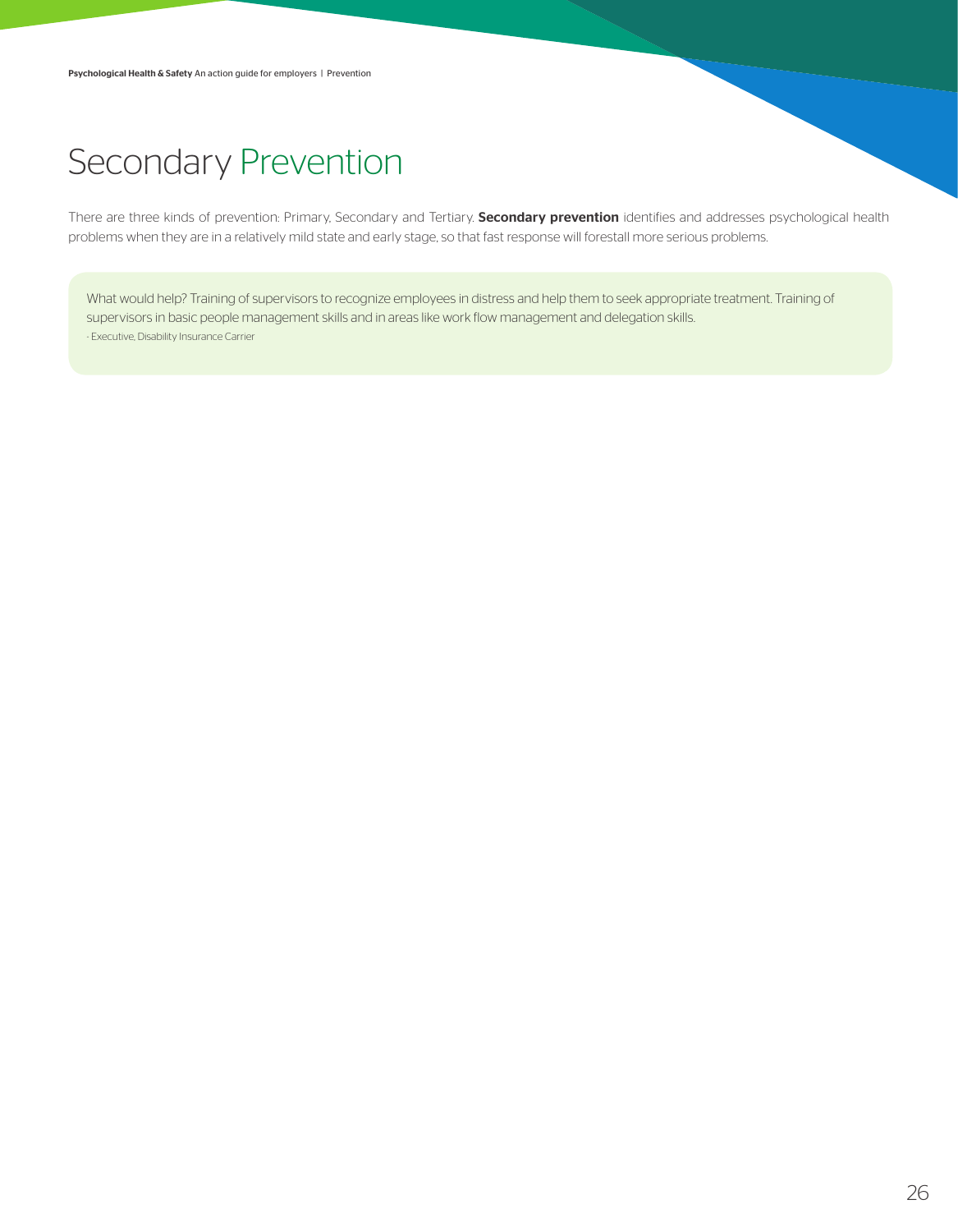## Provide Self-Care Tools

Self-care tools are designed to teach individuals how to manage their own psychological well-being, such as addressing difficulties with mood or anxiety. A number of high-quality selfcare tools have been developed in recent years, many of which are available at little or no cost.

#### **Why it matters**

Research has shown that individuals with psychological distress or mild dysfunction have more ability to cope with their own problems than we ever realized—especially if they obtain self-care tools. By providing workers with high-quality self-care tools, we increase their capacity to manage psychological problems, reduce emotional suffering, and limit the onset of more serious mental health problems. Although not all distressed employees will use self-care tools, many will embrace them and gain skills to cope more effectively. The impact of self-care methods is even greater when it is accompanied by limited coaching and support from health care providers, family or peers.

#### **How it is done**

Tools for psychological self-care include workbooks and websites. These are instructional in nature, teaching the depressed or anxious employee skills for managing psychological difficulties, and are generally based on cognitive behavioural change methods. Skills taught in these workbooks and websites include: behavioural activation (setting goals to increase social or physical activities); problem solving (structured techniques for responding to challenging situations); realistic thinking (overcoming thought patterns that are unfairly self-critical or unrealistically pessimistic); and relaxation (increasing one's capacity for winding down and self-calming). Note the similarity to the skills taught in stress management workshops: the differences arise in the emphasis on learning from self-care material

Self-management materials allow the employee to view information on his or her own terms. In particular, bibliotherapy has been found to be helpful in treating symptoms of minor depression. In this case, the internet may again serve as a good resource. For example, an on-line course "Antidepressant Skills at Work" can be found on-line.

- Couser, G.P. (2008). Challenges and opportunities for preventing depression in the workplace. Journal of Occupational and Environmental Medicine, 50(4): p. 417.

rather than an instructor and on reaching those who have already begun to experience significant distress or mild psychological disorder.

Provision of self-care tools could involve free access to workbooks on request, mailing workbooks to all employees or providing access to free selfcare websites. Adding support for employee self-care will further augment the tools' effects. This could take the form of training EFAP counselors to support mood self-care (supported self-management), or peer support in which individuals who have experienced episodes of psychological distress are trained to support currently-distressed employees.

### Useful Tools

Antidepressant Skills at Work: www.carmha.ca/selfcare/

E-Couch, online CBT site, Australian National University: http://ecouch.anu.edu.au/welcome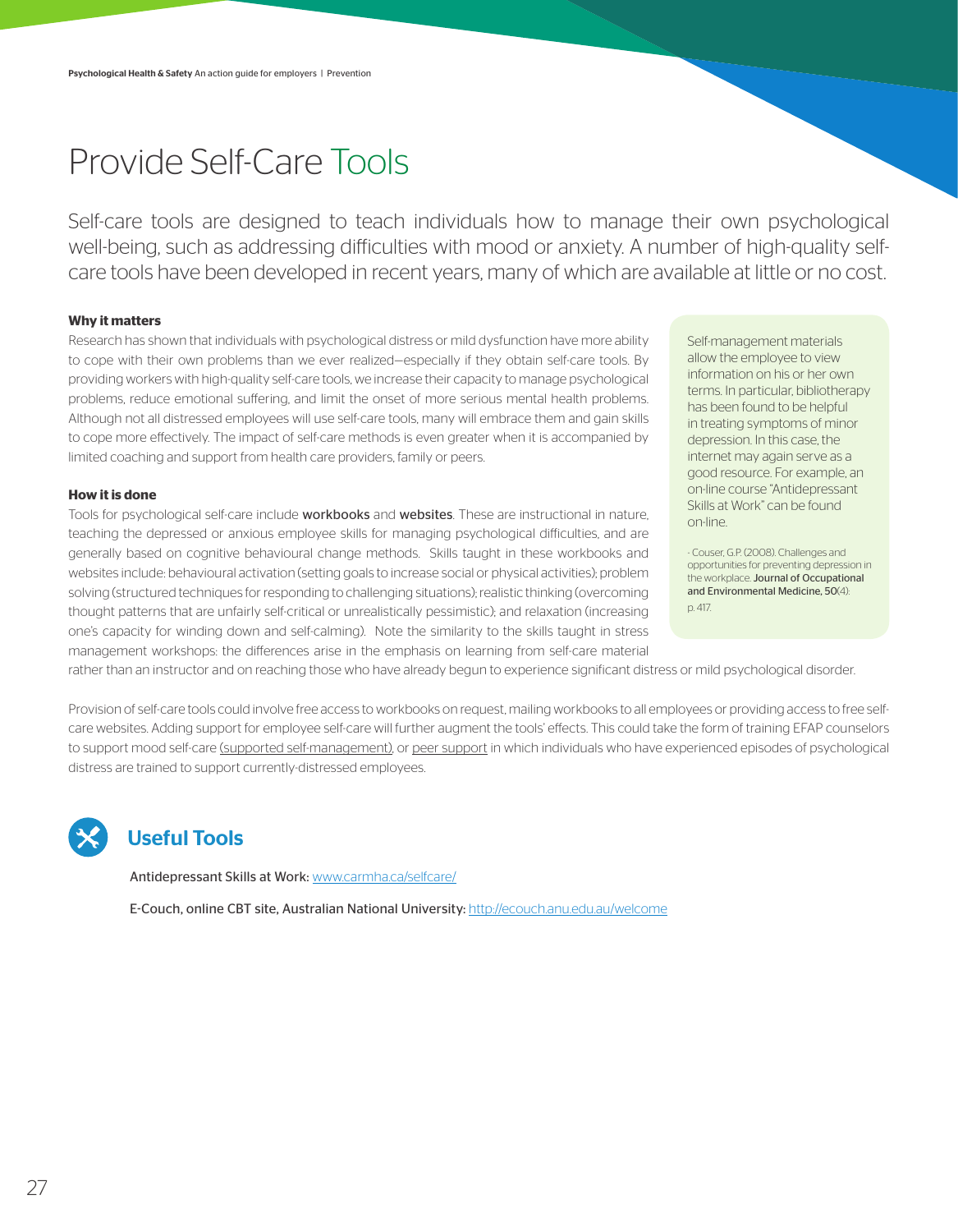## Provide Manager Training

It is critical to give managers the knowledge and skills needed to respond appropriately to staff members showing behaviours that may indicate a psychological health or safety issue.

#### **Why it matters**

Employees with patterns of declining or inconsistent job performance, interpersonal difficulties or other uncharacteristic behaviours may have psychological health issues, including the presence of an emerging or underlying mental disorder, that may be related to workplace or home factors. Regardless of the source, these behaviours require attention. Managers and supervisors are well-positioned to recognize problematic behaviours and take action. Manager response, or lack of response, often determines whether the situation worsens, perhaps leading to a grievance, accident or extended absence and disability. These can be difficult conversations for managers; many aren't sure what to do or say and lack knowledge of relevant rights, responsibilities and available resources. Furthermore,

There is a spectrum in management styles – not everyone has to like everyone – a manager can be tough without being disrespectful.

- Labour Lawyer

managers may be experiencing their own psychological problems and may transmit their distress to employees: this has been called emotional contagion. It is critical to train and support managers to care for their own psychological health as well as supporting their staff.

#### **How it is done**

Some larger organizations have developed manager PH&S training programs specific to their business or sector – this may be useful if there are particular aspects of the organization presenting unique challenges (e.g., remote workplaces or safety-sensitive positions). But excellent resources are also available at reasonable cost that provide manager training of varying degrees of intensity (in-person, online, written materials). Some important manager skills include:

- recognizing workplace behaviours that may reflect a PH&S issue
- engaging in useful conversations with distressed employees ('I noticed…' 'How can I help?' 'Can we follow up?')
- respecting privacy and human rights
- being familiar with organizational policies and resources pertaining to PH&S
- supporting workers with psychological issues while at work
- assisting workers with psychological disability to return to work in a safe and sustainable fashion

Managers should have some access to psychological health experts (external or internal), who can support and coach them in difficult situations. Communicate the intent of the training and support to the workforce so that employees will expect their managers to respond appropriately.



### Useful Tools

Managing Mental Health Matters, Great-West Life Centre for Mental Health in the Workplace – Workplace Strategies for Mental Health: http://www.workplacestrategiesformentalhealth.com/display.asp?l1=7&l2=176&d=176

What You Need to Know about Mental Health: A Tool for Managers, Conference Board of Canada: http://www.conferenceboard.ca/documents.aspx?did=1433

A Practical Guide to Managing and Supporting People with Mental Health Problems in the Workplace: http://shift.org.uk/files/employers/lmr2009\_web.pdf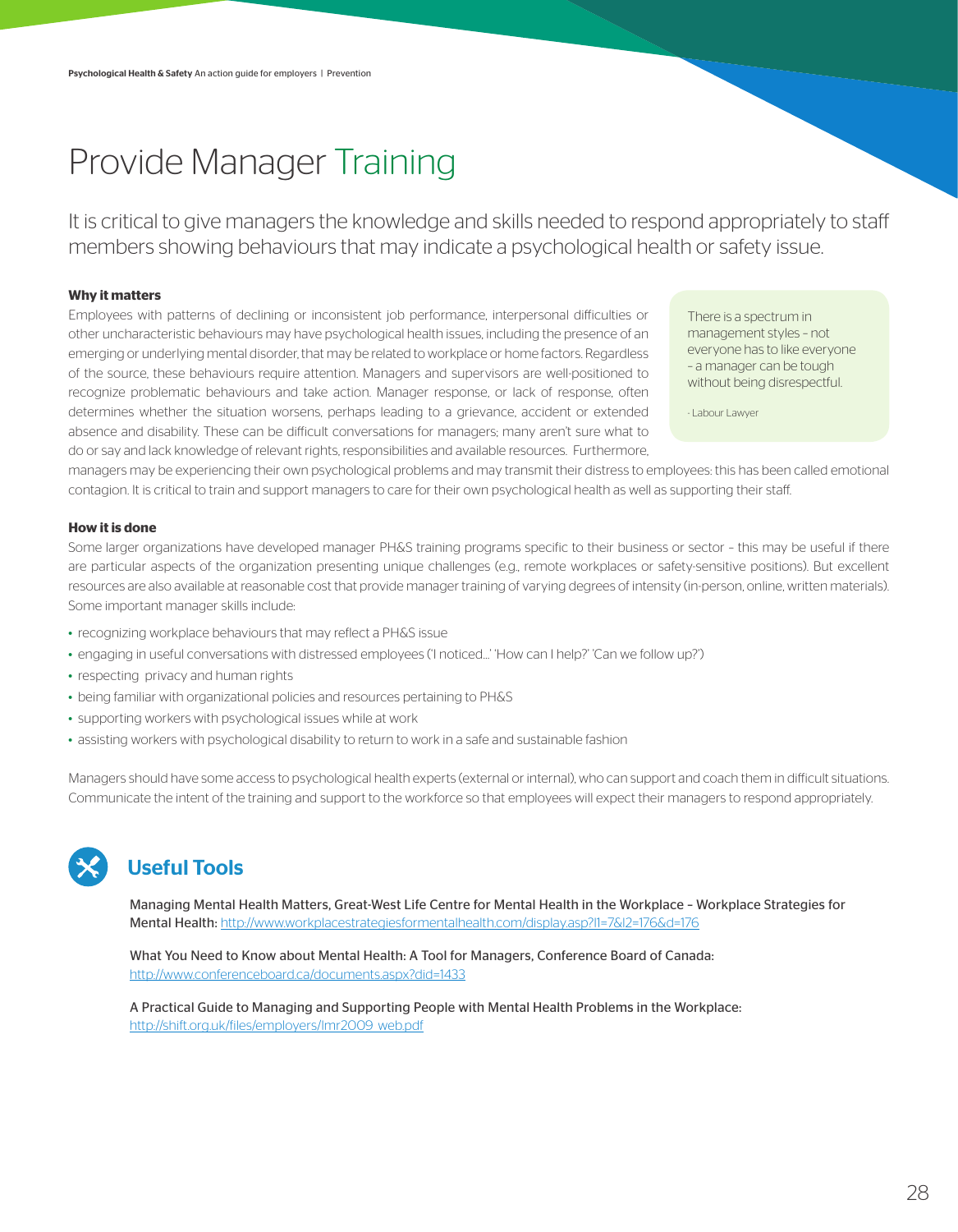# Provide Early Intervention Through EFAP

Employee and Family Assistance Programs (EFAP) are an excellent resource for enhancing early intervention: employees can seek EFAP counseling at an initial stage of distress – their psychological problems will often fall in the milder range and be appropriate for secondary prevention. Early-stage problems (e.g., excessive worry, low mood, response to family issues, stress reactions and problematic alcohol or substance abuse) are suited to the kinds of interventions that can be delivered within the EFAP, which can also facilitate access to mental health specialists or treatment programs, as needed.

#### **Why it matters**

It is important to address psychological health problems at an initial stage, when the individual may be experiencing emotional distress and some functional difficulty, but may not have reached the point of a psychological disorder, impairment or occupational disability. As with any health issue, it is easier to change behavioural or cognitive patterns that may be contributing to suffering when the problem is early in its manifestation. If psychological distress and difficulty are not identified or addressed in a timely manner, they may well develop into more serious problems, functional impairment, and/or secondary psychological or physical health issues, which will be much harder to resolve.

#### **How it is done**

Organizations that provide EFAP services might want to ensure that: (i) processes are in place to detect early indications of psychological problems (for example, screening for alcohol use based on bona fide job requirements or collective agreements); (ii) counselors have appropriate training in delivery of interventions for common psychological problems in the mild to moderate severity range; and (iii) quality assurance procedures are in place to show that individuals are receiving appropriate intervention for psychological problems. Organizations without EFAPs should consider offering such services.



### Useful Tools

Alcohol Use Identification Test (AUDIT): http://www.gpscbc.ca/system/files/MH\_AUDIT.pdf

Brief Intervention for Hazardous and Harmful Drinking, World Health Organization: http://whqlibdoc.who.int/hq/2001/WHO\_MSD\_MSB\_01.6b.pdf

PHQ-9 Screen for Depression: http://depression-primarycare.org/clinicians/toolkits/materials/forms/phq9/

Antidepressant Skills at Work, Centre for Applied Research in Mental Health & Addiction: http://www.comh.ca/antidepressant-skills/work/resources/selfmanagement/

Selecting and Strengthening Employee Assistance Programs – A Purchaser's Guide: http://www.easna.org/publications-research-notes/purchasers-guide/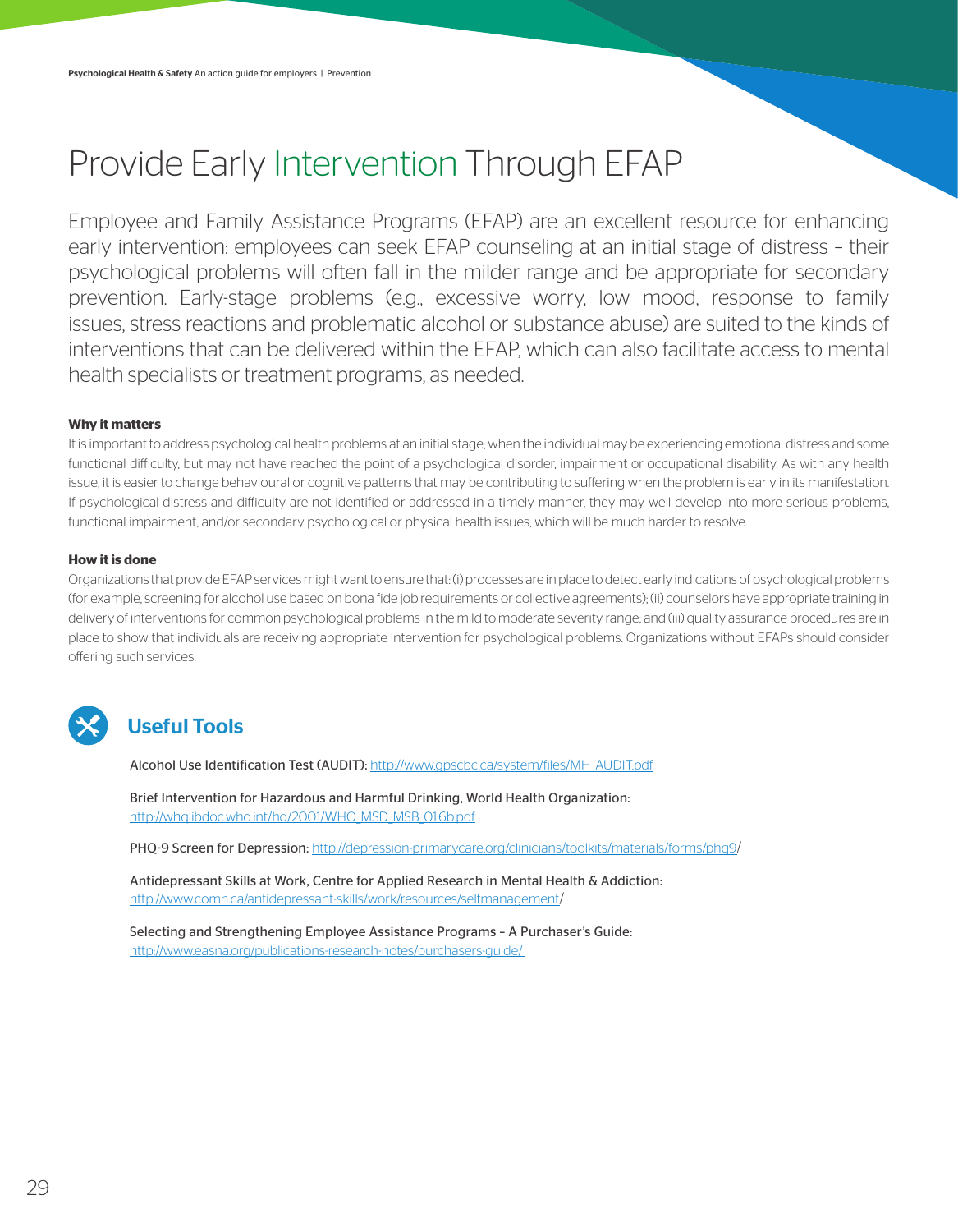

### Caring for a caring professional

Donna was a 45-year-old nurse, divorced and raising two children, who disclosed to her family doctor that she was feeling overwhelmed. She said it was very hard to deal with work demands plus caring for two children as well as her mother with Alzheimer's disease. She had problems with insomnia, constant tiredness, irritability, moodiness and poor concentration. Her doctor decided that she was suffering anxiety symptoms and prescribed anxiety medication.

She began to experience headaches and missed several days of work. One day she made a serious medication error. A co-worker caught the mistake in time, but Donna was guilty and ashamed. Her manager noticed that she seemed preoccupied and took the time for a private conversation. The manager complimented Donna on many years of excellent service, observed that she seemed to be struggling, and suggested helpful organizational resources.

Donna met with an EFAP counselor who used the allotted six sessions to problem-solve current stressors while supporting her in staying at work. Some of the actions they identified were:

- Obtain information about eldercare services and support groups for persons caring for parents with Alzheimer's.
- Ask her ex-husband to look after their children one night a week so she could attend a fitness program offered at her hospital.
- Get a referral to a registered psychologist for cognitive behavioural therapy to improve her coping skills, mood management and self-care. A particular focus was placed on gradual activation, including social involvement, and on planning for issues that could arise while at work.
- Keep her family doctor informed about these actions and any changes in her health situation.

After a few months Donna felt much better. Her mood, concentration and stamina had improved and she felt more able to support her mother. In collaboration with her psychologist and physician, she developed strategies to deal with future stressors or a return of symptoms.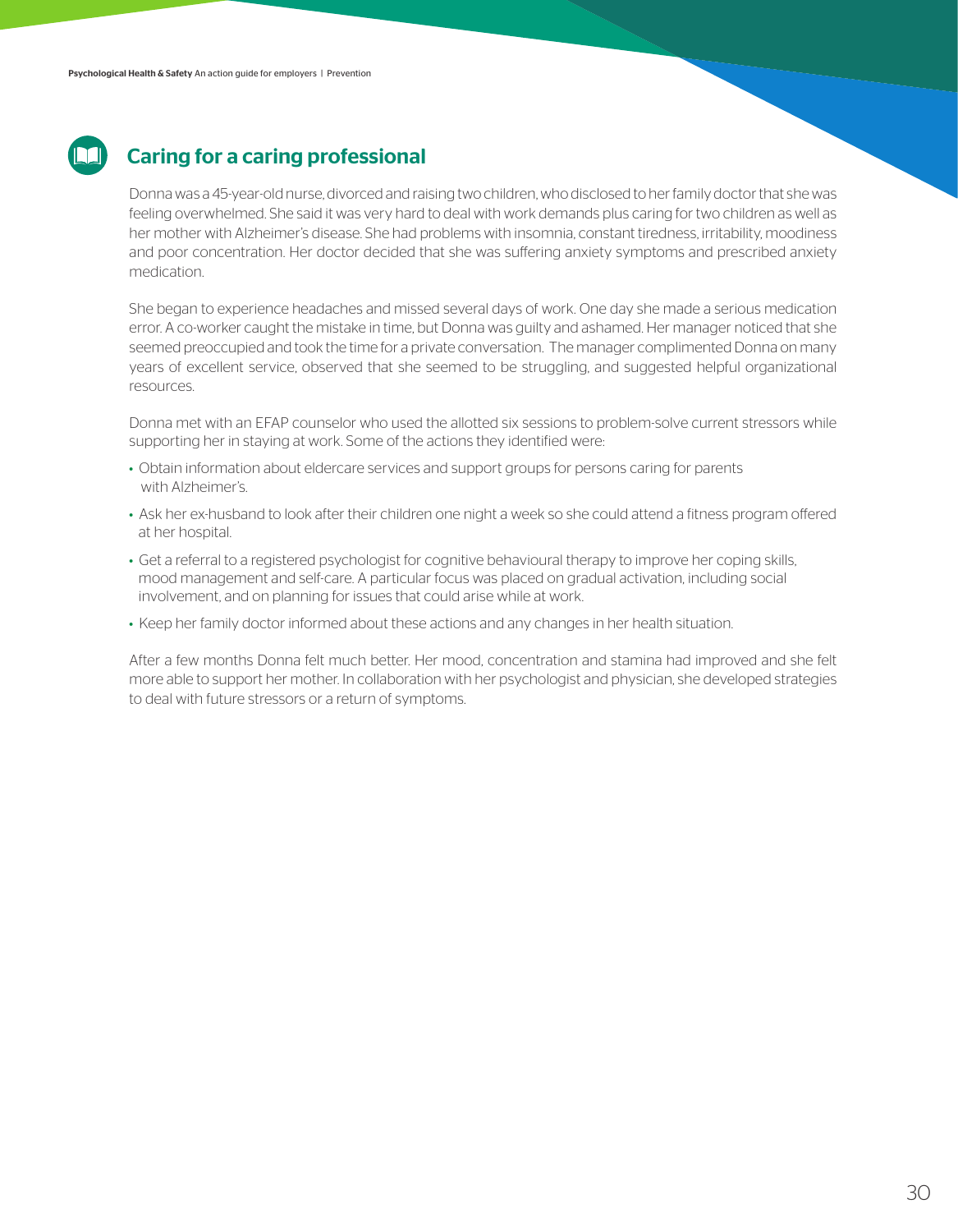## Tertiary Prevention

There are three kinds of prevention: Primary, Secondary and Tertiary. Tertiary Prevention reduces the distress and dysfunction associated with an identified mental disorder. This might involve ensuring prompt access to appropriate treatment, delivering rehabilitation to limit functional deficits, or instituting sophisticated return-to-work programs so that mental health problems do not cause sustained work disability. An individual who obtains appropriate treatment, effective rehabilitation and supported work return is less likely to experience lasting negative impacts, and more likely to achieve sustained work success and a reduced chance of recurrence of mental disorders.

Insurance often yanks supports when the person returns to work; perhaps these should be ongoing. - Labour Lawyer

Barriers are: reluctance of employers to take people back on a part-time basis or modified duties basis; lack of training of supervisors in best practices with respect to supporting an employee returning to work following a mental health event; and a shortage of work hardening programs for employees. - Executive, Disability Insurance Carrier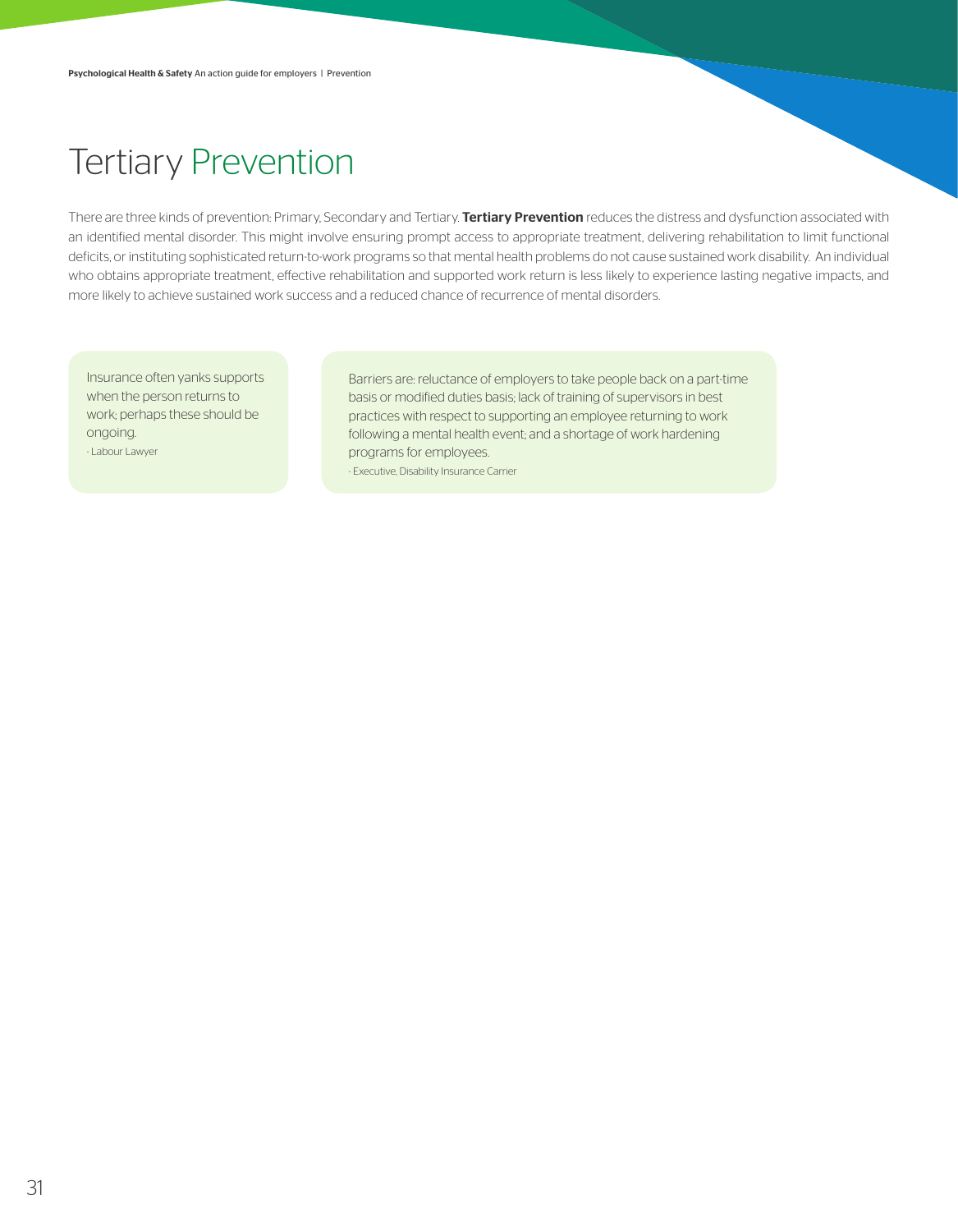# Support Staying at Work

Provide ongoing support for employees with psychological health issues to stay at work and, if they do need to take time off work, to return in a timely, safe and sustainable manner.

### **Why it matters**

Work is an important part of our identity. It provides a sense of purpose, structure and opportunities to interact with others (as well as income), all of which are important for mental health. As a result, time off due to illness or disability is disruptive and may undermine our mental health, particularly if there is a loss of connection with work and co-workers. If an employee is dealing with psychological issues, it is best to support them at work, if possible – and if they need to take time off work, to stay connected with them and support them to return as quickly as is safe and appropriate. Research and practice has consistently shown that the longer someone is off, the more difficult and costly it is to return them to work.

#### **How it is done**

There are several strategies employers can use to assist employees who are dealing with psychological health issues:

- Provide accommodation. Employees dealing with psychological problems are most likely to recover and maintain productivity through minor and temporary adjustments to their work that allow them to remain productive while they engage in self-care and treatment. This may include allowing time for staff to attend appointments with mental health professionals, avoiding unnecessary shift changes or postponing assignment of a new project or task. It may also be important to engage co-workers in supporting their distressed peer, while respecting employee privacy.
- Provide information to support the decision to take health-related leave. This may take the form of a decision aid, a handout that spells out the benefits and costs of being off work due to a psychological problem (bearing in mind that it is not your responsibility to advise an employee whether to take time off because of a health issue).

| <b>Benefits</b>                                          | Costs                                                 |
|----------------------------------------------------------|-------------------------------------------------------|
| Removed from occupational stresses/conflicts             | Promotes inactivity and loss of confidence/competence |
| Allows time to focus on activities conducive to recovery | Isolates from co-workers and role                     |
| Reduces risk of accident/injury/incident                 | Skills may decline or new skills may not be learned   |

• Continue support after work return. It is important to provide ongoing support to employees who have returned to work, while respecting privacy issues, as appropriate. This may include regular problem-solving meetings between employee and supervisor, continued access to health care or EFAP providers, and a mutually-agreed monitoring process for signs of relapse.



### Useful Tools

Accommodations for Persons with Mental Health Disorders, Mental Health Works: http://www.mentalhealthworks.ca/employers/accommodations.asp

Canadian Human Rights Commission Guidance on Policies and Procedures for Persons with Mental Health Problems: www.chrc-ccdp.ca/pdf/policy\_mental\_illness\_en.pdf , www.chrc-ccdp.ca/pdf/policy\_mental\_illness\_fr.pdf

Intervention & Accommodation, Accommodations that Work, Great-West Life Centre for Mental Health – Workplace Strategies for Mental Health http://www.workplacestrategiesformentalhealth.com/display.asp?l1=175&l2=6&d=6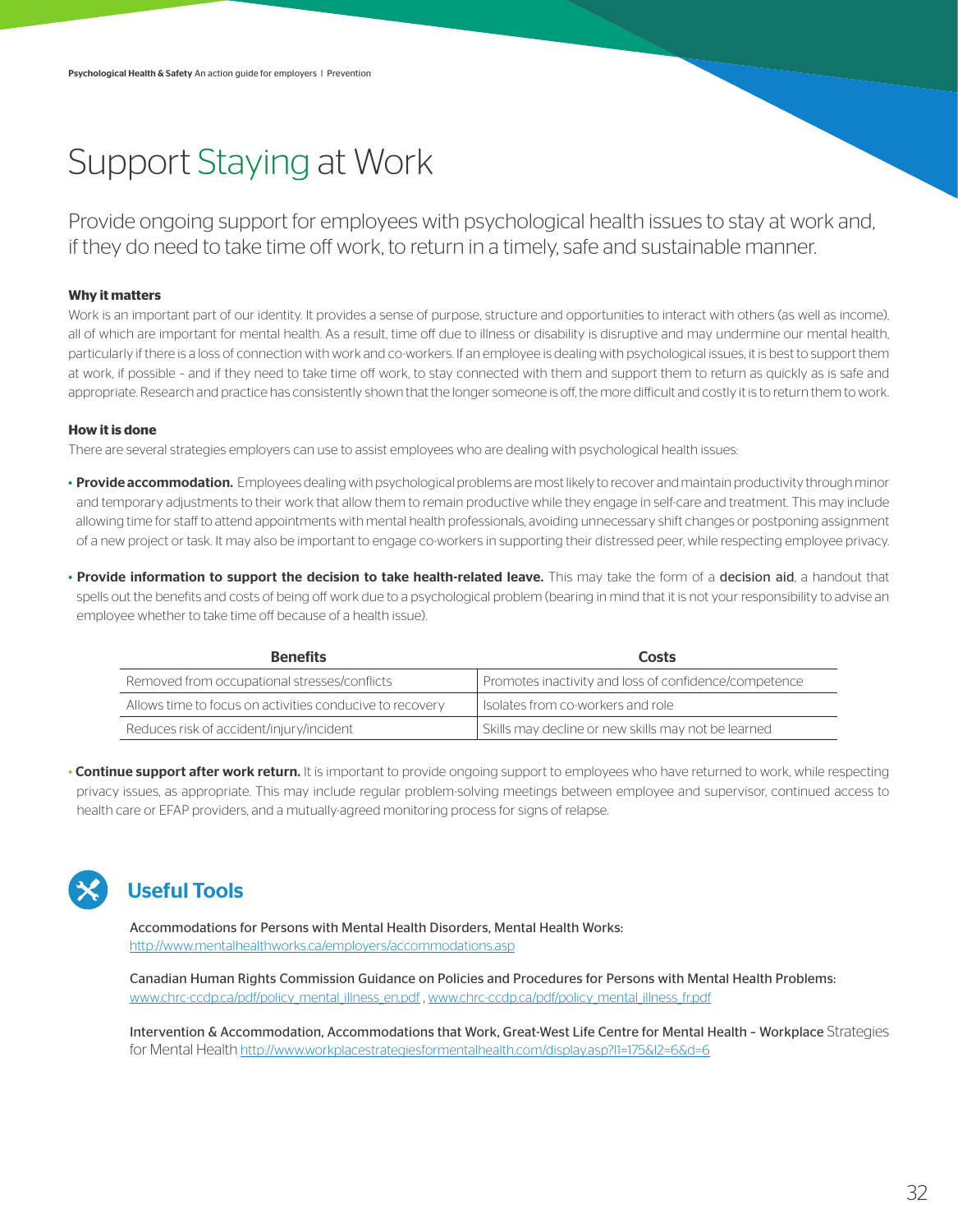# Ensure Access to Psychological Treatment

The Canadian public health system provides appropriate access to pharmacological treatments for mental disorders: psychiatric medications are readily available through family physicians and are provided to a high proportion of those with mental disorders. But there is very limited access to non medicinal treatments for depression or anxiety, even where research has clearly shown that behavioural treatment (in particular, Cognitive Behavioural Therapy – CBT) is equivalent to or better than medications.

### **Why it matters**

CBT treatment not only targets clinical symptoms, but also promotes recovery of occupational function, reduces days of work loss and is cost-effective for employers. A study of disability absence related to depression concluded that: "[CBT] psychotherapy has a direct effect on psychosocial functioning through therapeutic work on issues that have relevance to psychosocial functioning, such as the building of social skills."<sup>2</sup> Access to this kind of treatment would be particularly important where the aim is to keep employees at work despite the presence of psychological health problems.

#### **How it is done**

This could feasibly be implemented by adding behavioural treatment to the roster of services covered by extended health plans (a modest cost when distributed across the entire workforce). This allows access to a wide range of highly-skilled professionals in a confidential manner. Alternatively, it may be possible to provide high-quality intervention through an EFAP. In either case, a process for ensuring that care providers have adequate training in CBT will be needed. Employers should make the effort to ensure that mental health care providers have appropriate credentials, regulatory accountability and awareness of workplace issues.



### Useful Tools

Systematic Review of Workplace Interventions for People with Common Mental Health Problems – A Summary for Employers and Employees, British Occupational Health Foundation: http://www.bohrf.org.uk/downloads/cmh\_emp.pdf

An Employer's Guide to Behavioral Health Services, Center for Prevention and Health Services: http://www.businessgrouphealth.org/pdfs/fullreport\_behavioralhealthservices.pdf

The Cost-effectiveness of Psychological Interventions, Canadian Psychological Association: http://www.cpa.ca/cpasite/userfiles/Documents/advocacy/Cost-Effectiveness.pdf

2 Hirschfeld, R.M., Dunner, D.L., and Keitner, G. (2002). Does psychosocial functioning improve independent of depressive symptoms? A comparison of nefazodone, psychotherapy, and their combination. Biological Psychiatry, 51(2): 123-133.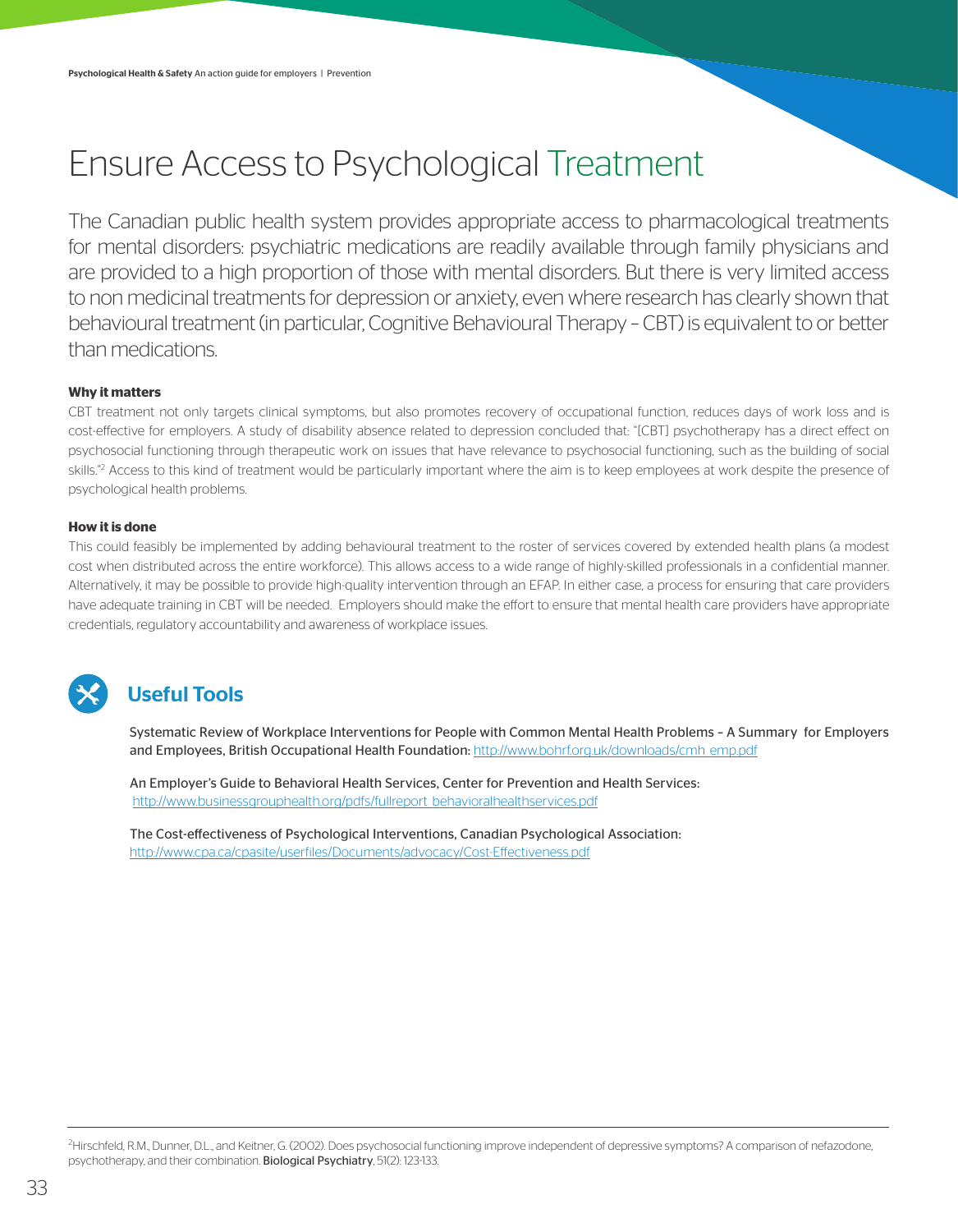# Provide Coordinated Disability Management

An important goal of tertiary prevention is to address the disabling effect of common mental disorders upon employees who may need to go off work. Managing the disabling impact of these disorders will be more effective if there is a well-coordinated process in place, with ongoing communication and smooth integration among health care providers, managers, human resources personnel, union representatives, employees and other key participants.

### **Why it matters**

At one time, the main task of disability management was to obtain an accurate medical diagnosis and then facilitate access to medical treatment. However, partially due to shortcomings of the medical model, employers have developed a more coordinated approach: issues that are creating or sustaining disability are identified as they arise and solutions are developed. Medical intervention is one component, but so are interventions to address workplace conflicts, poor work-life balance, workload stress, deficits in coping skills, personal problems such as relationship loss, psychological 'deconditioning' due to lengthy work absence, and other challenging issues. This coordinated approach is more likely to respond effectively to the key problems feeding into psychological disability and allow a faster, more sustainable, return to work. A small business might find it difficult to prioritize this issue, yet the loss of a few key employees to extended disability absence may impact a small employer more than a larger organization.

#### **How it is done**

One way to enhance coordination is to designate or contract with a Stay at Work/Return to Work (SAW/RTW) Coordinator who leads efforts to allow distressed workers to stay at work while being supported in dealing with psychological health problems or efforts to ensure timely and successful work return for those who do need to be off for longer periods. This is a powerful intervention with the potential to transform the management of disability caused by psychological health problems. A key role for the RTW Coordinator is to facilitate communication between managers, health care providers and employees, coaching each of these key players and ensuring they are having the critical conversations needed to identify and resolve problems preventing work return.

Another strategy is to work with the insurance carrier's disability management service, when available, to collaboratively enhance the response to psychological disability. This would occur at the system level, since there is an 'arm's length' relationship between employer and insurer for individual cases. It might include:

- improving communication between the key players (manager, employee, union, HR, care providers)
- increasing access to psychological treatment through benefit redesign and trained providers
- improving the quality of disability assessments to cover a wider range of problems and solutions



### Useful Tools

A Place for All – A Guide to Creating an Inclusive Workplace, Canadian Human Rights Commission: http://www.chrc-ccdp.ca/pdf/publications/aplaceforall.pdf

Accommodations for People with Mental Health Problems, Mental Health Works: http://www.mentalhealthworks.ca/employers/faq/question17.asp

Reasonable Accommodations for People with Psychiatric Disabilities, Center for Psychiatric Rehabilitation, Boston University: http://www.bu.edu/cpr/reasaccom/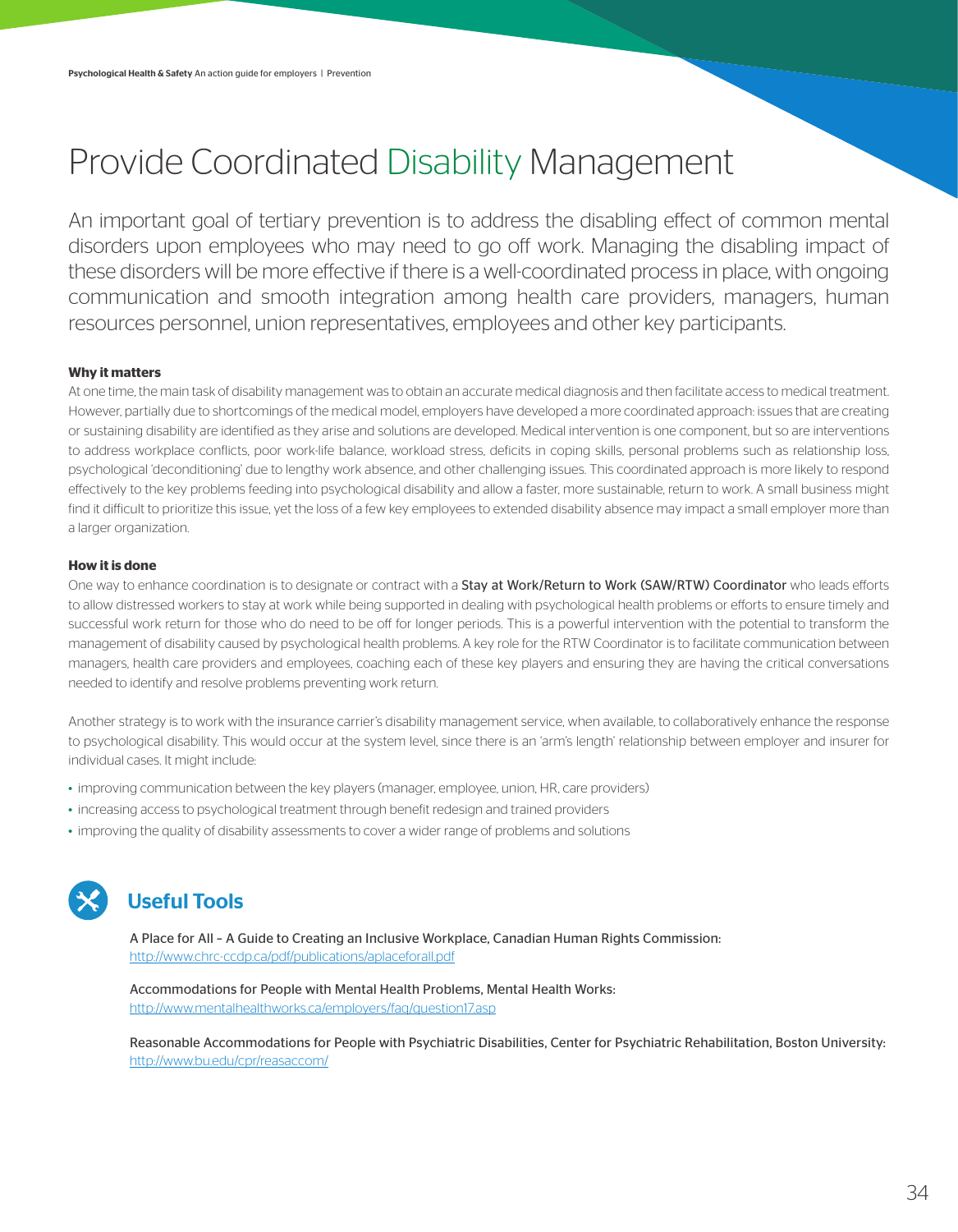### A large organization succeeds at tertiary prevention

A large organization, with multiple worksites and multiple unions, learned that disability absences related to psychological health problems were increasing at a concerning rate, both in number and duration. Organizational leaders committed to an initiative to reduce rates of disability related to psychological health. The human resources department created a planning group including representation from the senior executive team, occupational health and all unions. Experts in psychological health and safety were consulted to discover innovative practices likely to reduce onset and duration of disability absences. Through this process of collaborative planning, the organization committed to a program of secondary and tertiary prevention involving a number of key strategies:

1. At an early stage of work absence, providing employees with a self-management workbook based on cognitive behavioural therapy as well as information about other easily-accessed CBT resources in the community.

2. Fostering ongoing contact with employees on disability absences via a Return to Work Coordinator, a nurse skilled in supporting recovery activities. This coordination function included the development of action plans, coaching employee self-management and encouraging adherence to treatment. Perhaps most importantly, the coordinator helped to maintain communication between the employee and his/her manager, linking the manager, employee and family physician to work together towards recovery.

3. Providing financial support for up to ten sessions of individual cognitive behavioural therapy for employees who had reached the stage of readiness for this kind of intervention.

4. Screening for comorbid substance use issues in order to intervene at an early stage. This included a limited amount of financial assistance with alcohol and drug treatment programs, as well as coverage of medical monitoring plans for those in safety-sensitive positions (substance use testing as well as face-to-face sessions).

As a result of this multifaceted program of recovery management, the organization achieved several critical outcomes over a three-year period:

- significant reduction in short-term disability rates related to primary or comorbid mental health difficulties
- consequent reduction in disability insurance premiums
- awards and recognition within its business sector for achievement in disability management.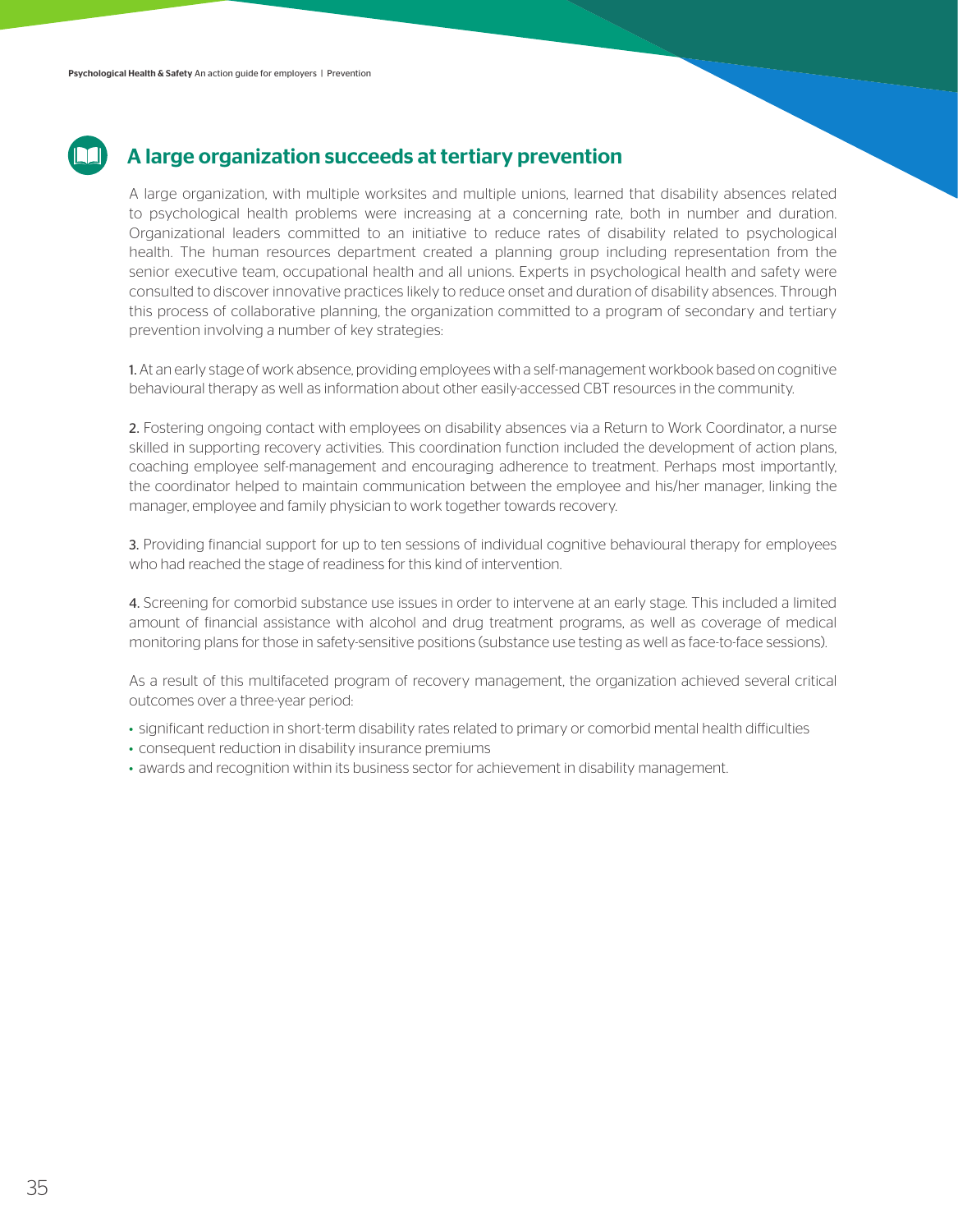## Process

### Evaluation of implementation and results of actions taken to enhance psychological health and safety.

This component involves evaluating the impact of actions with respect to psychological health and safety in the organization. The results of this stage allow for the modifications of actions when they are not meeting objectives. We use the term 'process' because: the evaluation phase of a workplace initiative is the time to process what has occurred and the results obtained to guide further action; and employer-generated initiatives are best suited to **process evaluation**, which focuses on the process of change rather than final outcomes. Process evaluation (and the closely related formative evaluation) examines the implementation and short-term results of interventions, then adjusts the intervention and repeats the cycle. It is a process of ongoing innovation, feedback and refinement, rather than a final 'report card' to say whether you have ultimately failed or succeeded.

If organizational mental health factors were identified and measured during the Planning component, these would be natural targets for repeat measurement at this stage to discover whether there has been change. If a survey was carried out, for example, as part of Planning that showed low employee engagement, and an intervention was subsequently carried out to better engage the workforce, then it would be valuable to repeat the survey and determine whether employee engagement has changed. Similarly, if individual mental health factors such as level of selfreported depression were measured in a survey – and an intervention was carried out to enhance psychological resilience – then it would make sense to repeat the survey and look for changes in self-reported depression.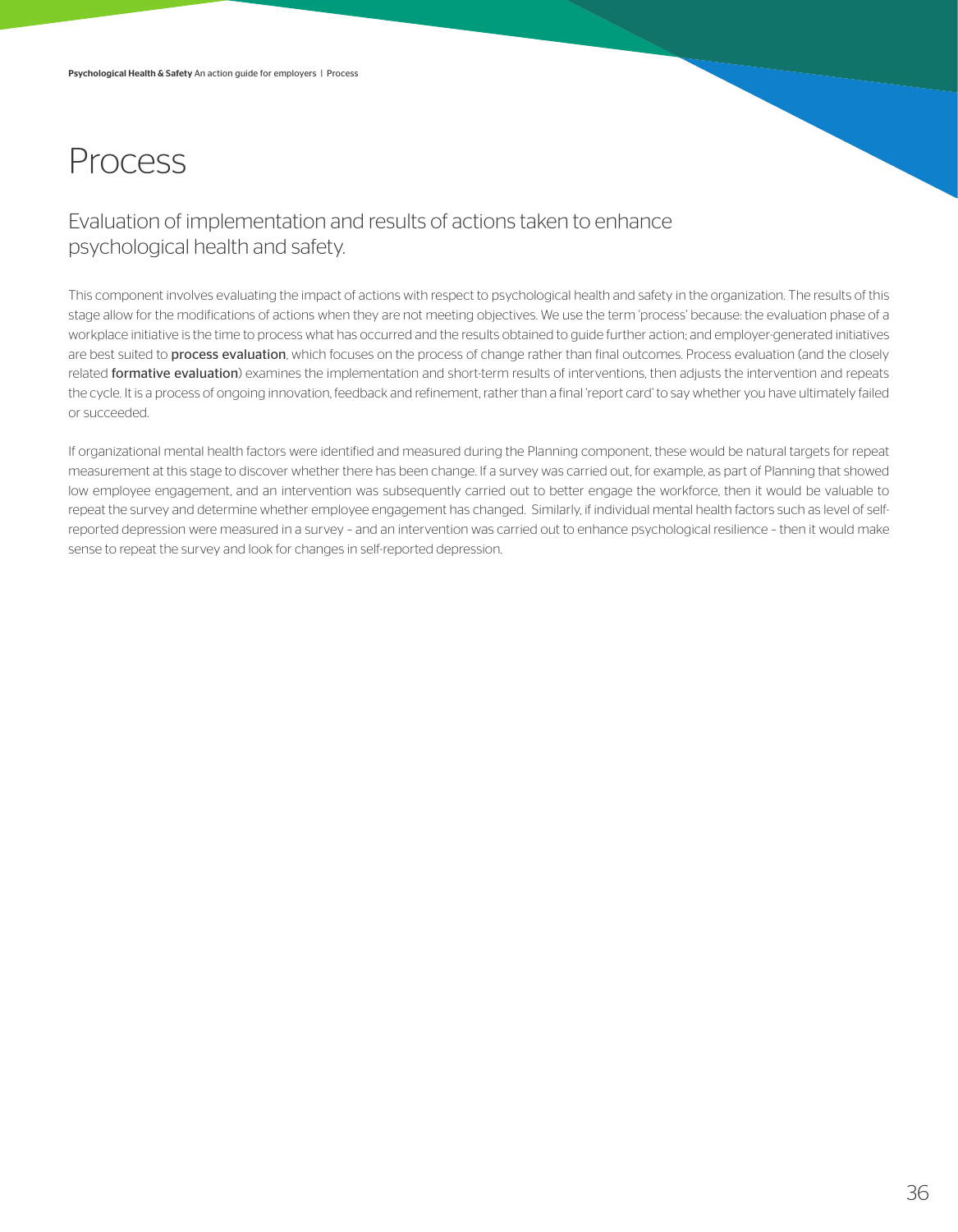## Plan Your Evaluation

Before starting a program to improve PH&S, back in the Planning stage you will have decided what kind of evaluation makes sense for your organization. The action team should identify the purposes of the evaluation before initiating the action plan. This way, your team will have a clear and useful answer when asked. **'Did it work?'** 

### **Why it matters**

Evaluating your intervention will enable you to demonstrate that it made an important difference. The basic question is: 'How will we know whether these actions have made a difference?' Or, put another way, 'How will we know whether our investment (in time, effort and money) paid off?' Answering questions like this provides a basis for continued investment of time and energy in PH&S programs.

#### **How it is done**

- 1. Identify key people who should provide input into the evaluation. Ensuring a high level of involvement by important stakeholders creates a sense of ownership of the project. Relevant stakeholders might include: corporate decision-makers, supervisory staff with responsibility for carrying out the interventions, union representatives, occupational health staff and frontline employees who may be the target of the intervention.
- 2. Make a list of short-term and long-term outcomes to measure. Changes take time. If you focus only on long-term outcomes, you may become discouraged. In addition to setting your long-term goals, identify desired short-term outcomes. Short-term outcomes provide rapid feedback on the impact of the action plan, and are typically easier to measure. If the short-term outcomes look positive, communicating this throughout the organization or team will improve overall morale and commitment to the process of improving psychological health and safety.
- 3. Identify evaluation methods that will help you answer your questions and demonstrate change. Evaluation methods should be **practical** (relevant to your goals, simple to carry out, cost-effective) and flexible (adaptable to your workplace and resources). Evaluation should be able to demonstrate the kinds of impacts that are most important to your employer or action team. These impacts might include Accountability (showing that promised results were obtained within budget); Quality Improvement (showing that an ongoing process of quality enhancement is underway); High Priority Outcomes (particular changes identified as priorities by the employer or action team); or Uptake (whether managers or employees learned about and put into practice new behaviours related to PH&S).

### Useful Tools

Evaluating Comprehensive Health Promotion Efforts, Workplace Mental Health Promotion Guide, Canadian Mental Health Association Ontario:

http://wmhp.cmhaontario.ca/comprehensive-workplace-health-promotion-affecting-mental-health-in-the-workplace/element-8

Evaluating Comprehensive Workplace Health Promotion – Info-pack, Health Communication Unit, University of Toronto: http://www.thcu.ca/workplace/documents/EvaluationInfoPackFinalWeb.pdf

Evaluation Worksheet, Guarding Minds @ Work: http://www.guardingmindsatwork.ca/info/resources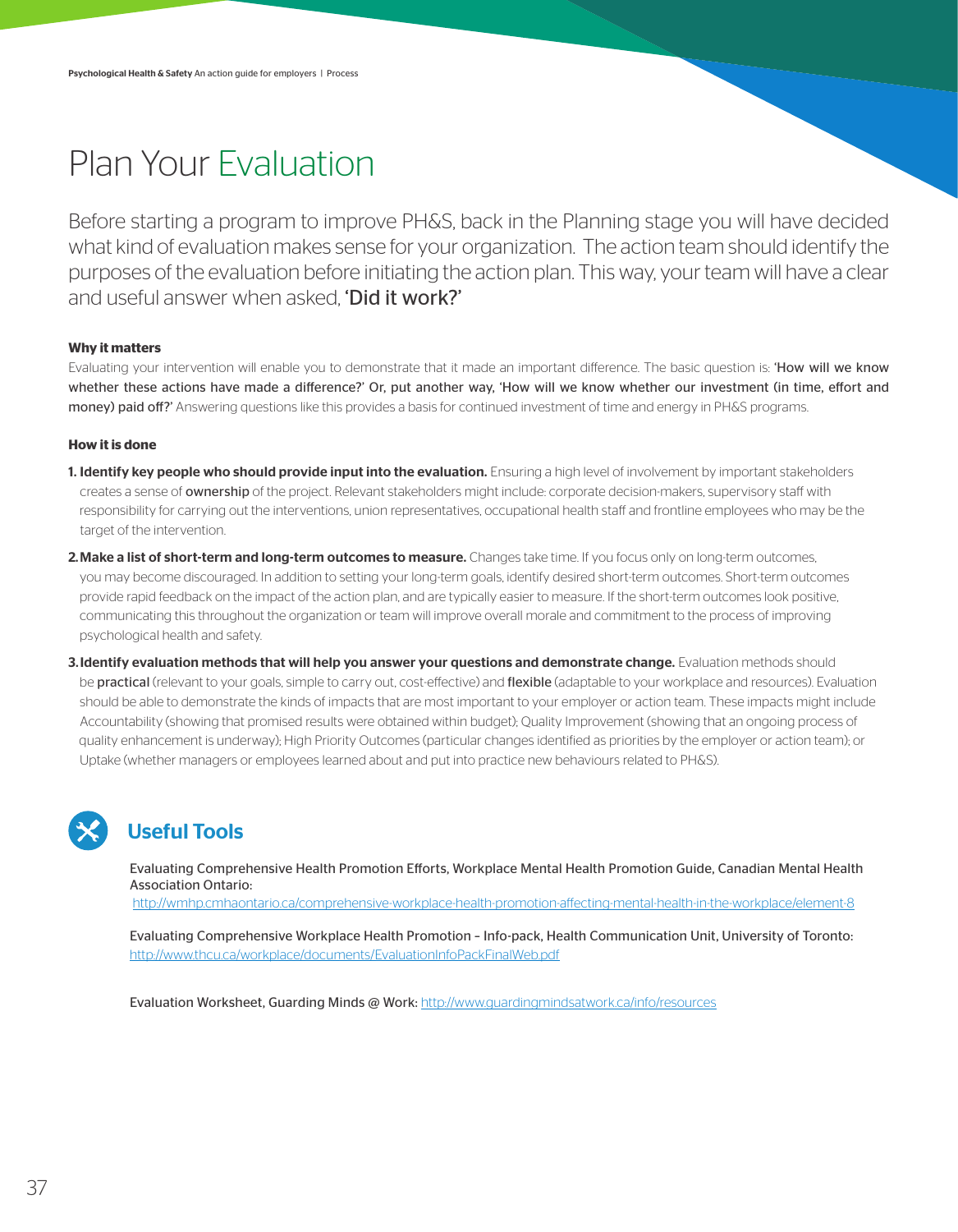## Measure the Implementation Process

Sometimes health and safety programs are carried out with good intentions and planning, but the employees who receive the program perceive it negatively and are dissatisfied with how it was actually rolled out. Implementation evaluation looks at how well the program was actually implemented, as reflected in employee perceptions.

### **Why it matters**

It is important to identify which aspects of an intervention elicit particularly negative or positive employee responses. Where employees have a negative perception of a program, this should be identified quickly or the program might have the opposite effect to what was intended. For example, one program intended to identify psychological health problems in early stages by quickly contacting employees on sickness absence – but it was seen by employees as an attempt to expose them as liars and fakers! How employees perceive a PH&S intervention, whether they are dissatisfied or quite pleased, is critical information.

#### **How it is done**

Employee experiences of health and safety programs can be discovered through employee focus groups or satisfaction surveys that ask specific questions about components of the program. By conducting focus groups or satisfaction surveys at an early stage of the program, it will be possible to identify misunderstandings, resentments or resistance that represent barriers to successful intervention. Note that focus groups or surveys will only generate useful information if employees feel protected in giving negative feedback or identifying problems. If this is likely to be a substantial concern, an anonymous survey may be the best strategy.

Implementation evaluation looks at how well the program has been implemented as reflected in employees' perceptions of its acceptability and relevance. For example, the Intervention Process Measure examines key aspects of implementation, including:

- Attitudes and actions of managers: e.g., My manager shared whatever he/she knew about this project; My manager was positive about the implementation of this project;
- Uptake of the intended intervention: e.g., I have changed routines and procedures after implementation of this project; New procedures have been introduced after the implementation of this project;
- **Employee involvement:** e.g., I was involved in the design of the project; I had the opportunity to give my views about the project before it was implemented;
- Employee readiness for change: e.g., I had high expectations that this project would improve my working conditions; I look forward to the changes brought about by this project.



### Useful Tools

Randall, R., Nielsen, K., & Tvedt, S. (2009). The development of five scales to measure employees' appraisals of organizational-level stress management interventions. Work & Stress, 23(1), 123.

Glasgow, R. E., McCaul, K. D., Fisher, K. J. (1993). Participation in worksite health promotion. Health Education Quarterly, 20(3), 391-408: http://www.ncbi.nlm.nih.gov/pubmed/8307762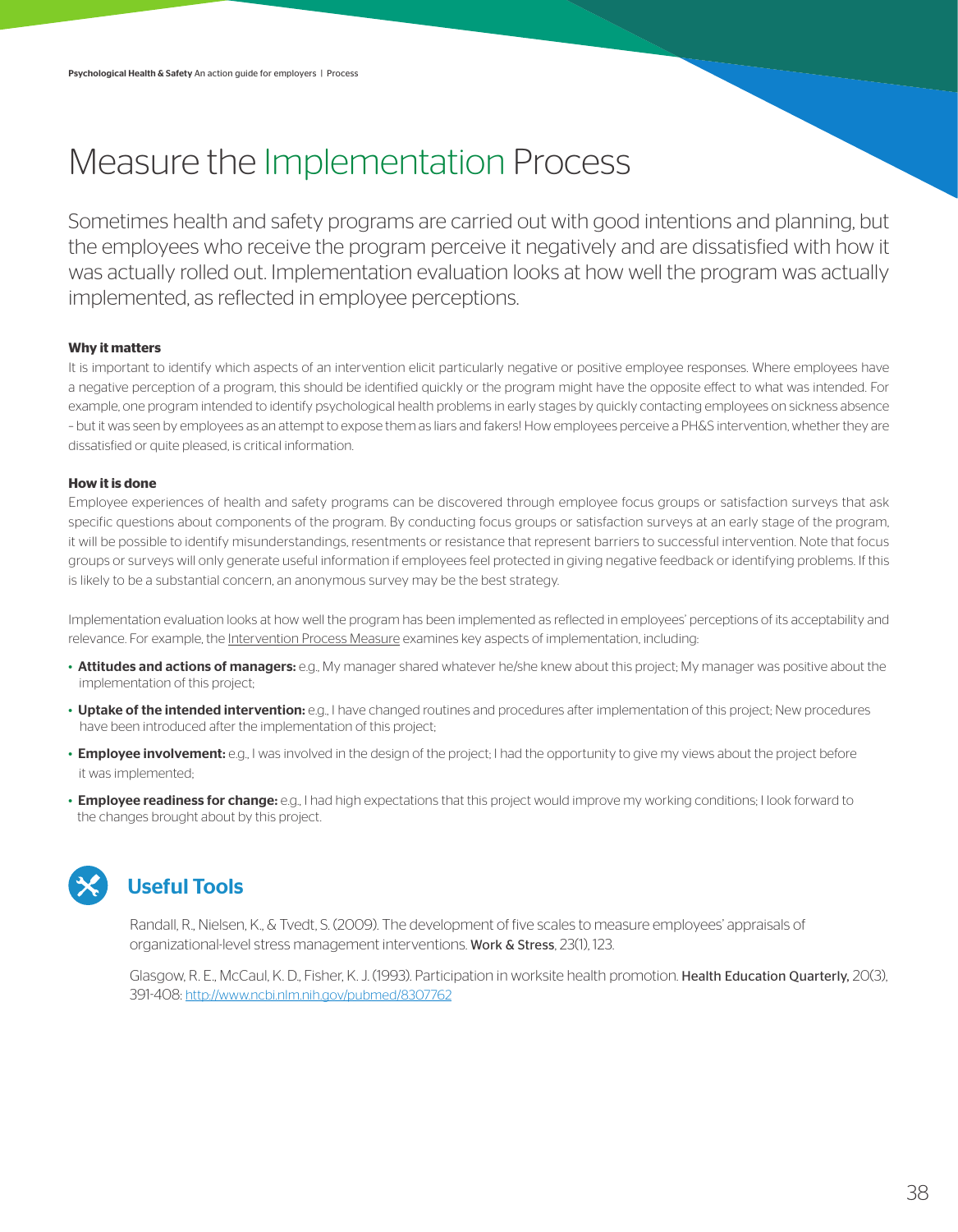## Measure Short- and Longer-Term Outcomes

There may be an extended delay, months or perhaps even years, before substantive changes in organizational psychological health can be observed. Those kind of ultimate changes are longer-term outcomes and may be too delayed to supply information about intervention effectiveness when the information is needed for planning. It is helpful, therefore, to note short-term outcomes, things that are likely to change if your intervention is beginning to have an impact. Short-term outcomes might include the number of employees volunteering to participate in a resilience workshop (showing that the intervention is perceived as relevant and valuable), satisfaction ratings by employees who have participated in a workshop or other intervention, self-rated changes in stress levels by participating employees after a few months, or changes in system-level factors.

### **Why it matters**

It takes a while to observe changes in trailing indicators like absenteeism or disability rates. By also focusing on short-term outcomes, valuable feedback is provided that can be useful for improving interventions on an ongoing basis and providing evidence to leaders that it's worth sustaining PH&S programs and policies.

#### **How it is done**

Short-term outcomes. Your action team will need to decide what represents a meaningful short-term time span. This might involve doing outcome measurement at the three- or six-month mark after carrying out the action(s). There are two straightforward ways to measure shortterm outcomes. First, re-do the Guarding Minds @ Work Organizational Audit (p.37) asking yourself whether the results now look more positive in light of the interventions you have undertaken. For example, are there changes in PH&S policies; are staff aware of policy changes; have accommodation guidelines been clarified for individuals returning from absence related to psychological health problems; is there improved access to mental health care; and is there appropriate participation by staff in PH&S training? Second, gather qualitative data by conducting focus groups with key supervisory or frontline staff. This can be a powerful way to assess changes in psychosocial risk factors, providing a safe forum for employees to discuss changes they've observed in crucial areas. Pay attention to indicators of positive change in PH&S (e.g., improved understanding of mental health issues, improved team collaboration, positive feedback from clients/customers). Research shows that the process of engaging employees in the evaluative process can be a powerful intervention in itself.

Longer-term outcomes. After a few cycles of action, measurement and improvement, it's a good idea to assemble your action team and other key stakeholders to reach an overall judgment on how well the intervention process is working. This is a good time to examine some longer-term outcomes (e.g., decreased absenteeism, decreased rate or duration of mental health disability leaves, increased retention, etc.). Occupational health and safety regulations typically require tracking and documenting relevant accidents and incidents. A similar methodology for monitoring PH&S data, including successes, will be helpful. Remember that changes take time. Also, remember to celebrate successes along the way!



### Useful Tools

Select an Evaluation Strategy, Canadian Mental Health Association Ontario: http://wmhp.cmhaontario.ca/wordpress/wp-content/uploads/2010/03/WMHP-Guide-Final1.pdf

Ten Steps to Evaluating a Health Promotion Program, Health Communication Unit, University of Toronto: http://www.thcu.ca/infoandresources/publications/evalaagtablev0.4.pdf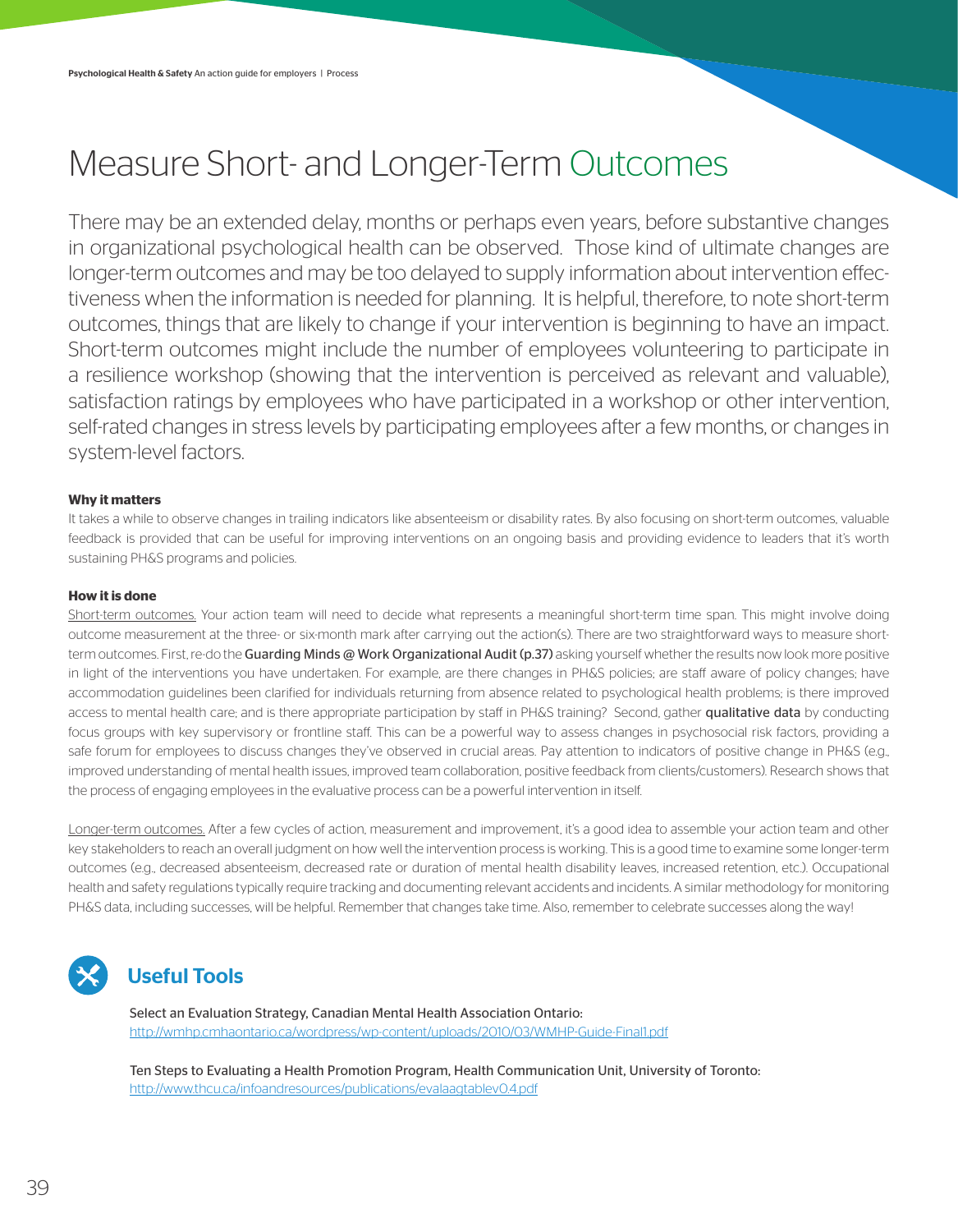

### A bank measures change

A commercial bank with a number of branches in high-crime areas faced a problem with robberies, at a rate above the industry norm. As a result, many bank employees had undergone the extreme stress of involvement in robberies, whether directly threatened or witnessing threats against others. Robberies are very upsetting for customers, but also cause significant distress and disruption for the staff, which can result in an increase in absenteeism, psychological disorders and disability, as well as decreased morale.

The bank decided to address this problem by enhancing its post-incident response. A joint planning team consisting of representatives from the human resources department, union and EFAP developed an innovative program to support staff following an incident. Immediately after a robbery, employees were contacted by senior management to ensure they were okay and to offer support. In addition to the availability of individual assistance from the institution's EFAP, activities to help the group as a whole to reconnect and recover were encouraged and funded. This varied from branch to branch but might have included a pizza party, free massages or a block of tickets to a local sporting event.

This intervention was evaluated using data provided by the Workers' Compensation agency regarding lost work days following the incident. Fortunately, the Workers' Compensation agency collected this kind of information on a routine basis. Not all branches implemented the program, so it was possible to compare participating with non-participating branches. After a few years of providing this new approach, there was a significant difference between the groups, with reduced work-loss for participating branches. These findings not only held over time, but continued to improve, and the institution's rate of lost time remained well below the industry average.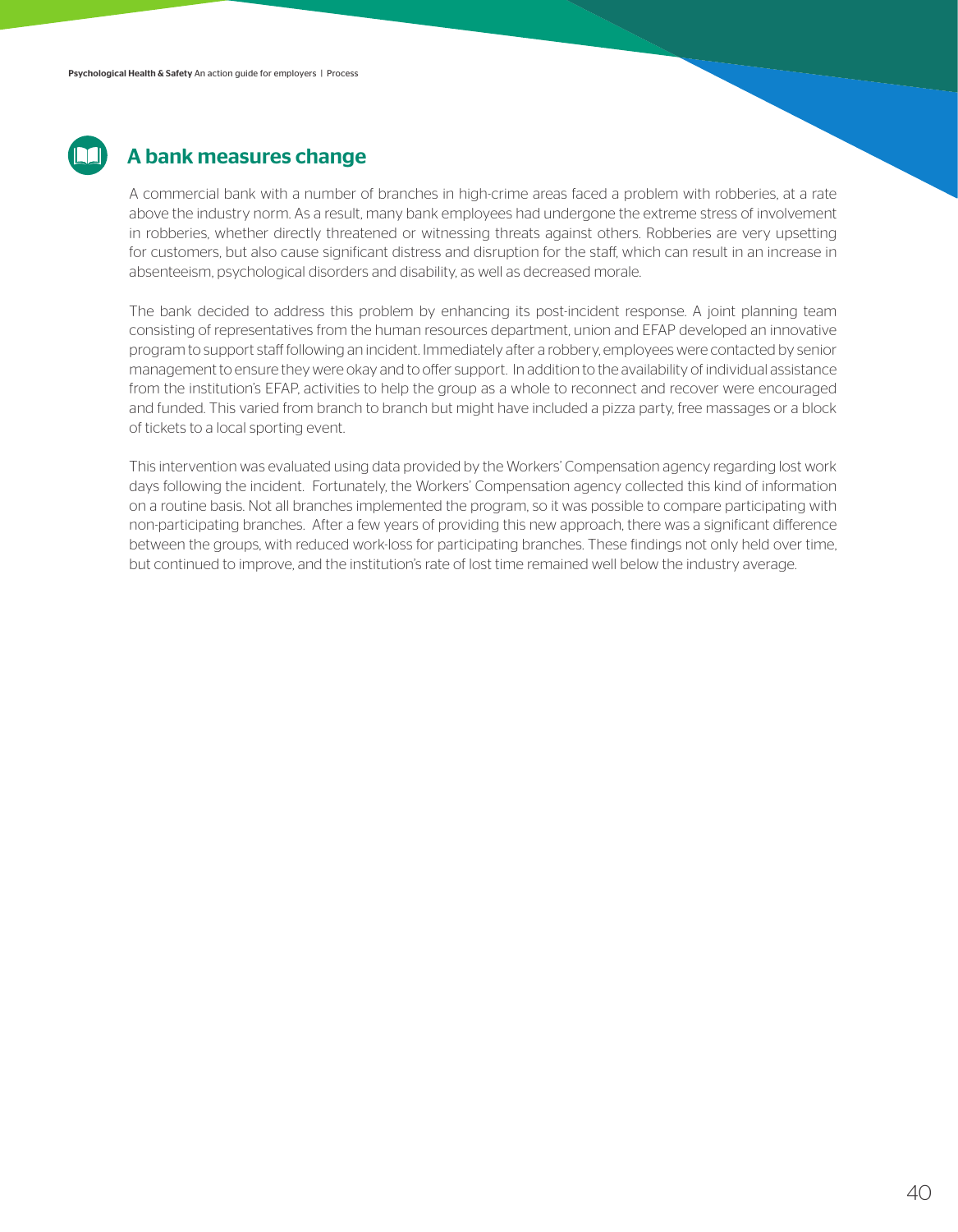## Persistence

### Sustainment of effective actions in a process of continuous improvement.

Even where workplace interventions have been successful, it is challenging to ensure that they are sustained. Lasting change requires communicating and sustaining actions shown to protect PH&S. Successful actions should be celebrated and incorporated into ongoing practice. The aim is to incorporate a continuous improvement cycle that will keep the psychological health initiative alive and relevant to changing conditions.

Outcomes should be well-documented, effectively communicated to key decision-makers and championed by influential players. Change is more likely to 'stick' if it becomes part of the organizational culture and has wide support across levels. It is valuable to create a sustainability plan.

What would help? Best-in-class programs to educate supervisors on their role in supporting their people in recognition of those at risk and in returning to work; "train the trainer" approach to ensure best practices are taught to all HR professionals; continued exposure to the issues (stigma, nature of illness, etc.) in the popular press to educate all workers on the issues and what needs to change. - Executive, Disability Insurance Carrier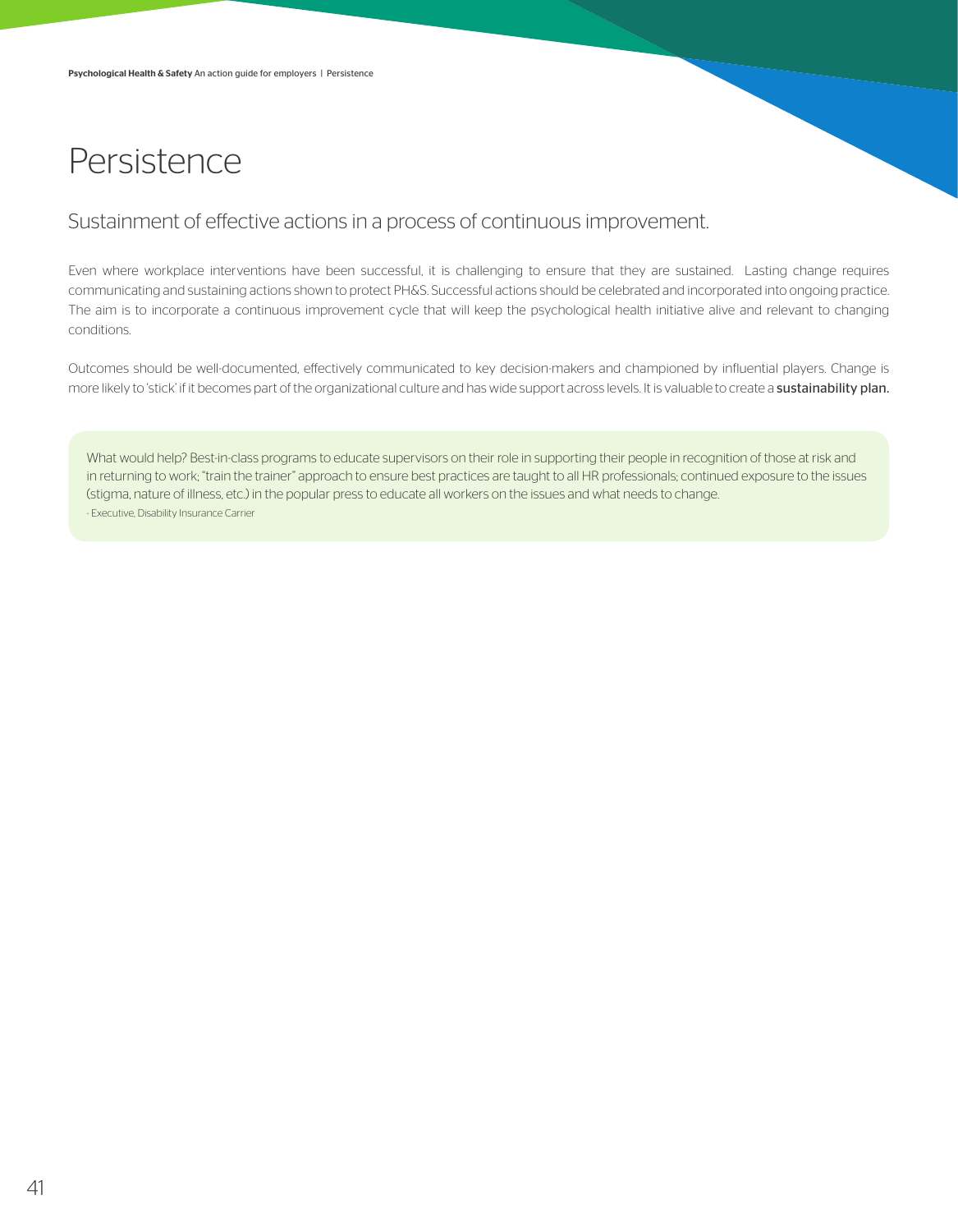## Support Champions and Communities of Practice

A **champion** is someone in your organization who encourages others to adopt new programs or practices, is seen by staff and management as highly credible, and helps to change attitudes and behaviours. Sometimes the champion is a high-ranking member of the organization, a formal leader, and sometimes the champion is an informal opinion leader who is seen as knowledgeable about the area and an effective problem-solver. A **community of practice** (COP) is a way of drawing people together to solve problems in a specific area: "groups of people who share a concern, a set of problems, or a passion about a topic, and who deepen their knowledge and expertise in this area by interacting on an ongoing basis."<sup>3</sup> Some members of COP in psychological safety will be experts in occupational safety or psychological health, but others may have particular expertise in employee rights, human resources policy, employee assistance services, organizational changes affecting employee stress, etc. They will have in common a strong interest in this area, a determination to create positive change and an understanding of how the organization works. COPs can occur in person or online.

#### **Why it matters**

A community of practice will have more capacity to sustain change than will a small action team on its own, especially when combined with champions who promote PH&S interventions.

#### **How it is done**

PH&S champions will be more effective when they are working with a community of individuals within your organization to determine the best approach, communicate it to others, and make sure that it is continued. A COP may already be present to support existing health and safety or professional activities and may expand to take on PH&S, or it may need to be created by individuals participating in resiliency training or stress management workshops, or built up by invitations from action group members, and fostered by a page on an organizational intranet website (with appropriate caution regarding lack of privacy for e-mails or discussion group postings). Key features of COPs are their stability and cohesion over time, although individual members may come and go. The group does not only gather for onetime meetings (conferences, workshops, etc.), but instead maintains stable relationships of knowledgesharing. This allows participants to learn from each other, provide feedback to those acquiring new

There's a fear of going it alone and spending extra time and effort at one organization when others in the same industry or locale wait.… so we need collectives of similar organizations to go about this together to learn from each other – create or leverage local business alliances or collectives of employers and organizations – like the BC Business Roundtable.

- U.S. Corporate Health Consultant

practices, and refine knowledge and practices. Smaller organizations can create, or participate in, an external COP in collaboration with others in their particular business or geographical sector. This can be facilitated by relevant regulatory, professional or business groups such as health and safety associations, HR organizations or chambers of commerce.

### Useful Tools

Identify a Champion, A Leadership Project for Advancing Workplace Mental Health, Mental Health Commission of Canada: www.mhccleadership.ca/identify-a-champion/

The Roundtable on Workplace Mental Health: www.workplacementalhealthroundtable.com/

Prevention & Promotion, Championing a Health Workplace, Great-West Life Centre for Mental Health - Workplace Strategies for Mental Health, http://www.workplacestrategiesformentalhealth.com/display.asp?l1=4&l2=55&l3=58&d=58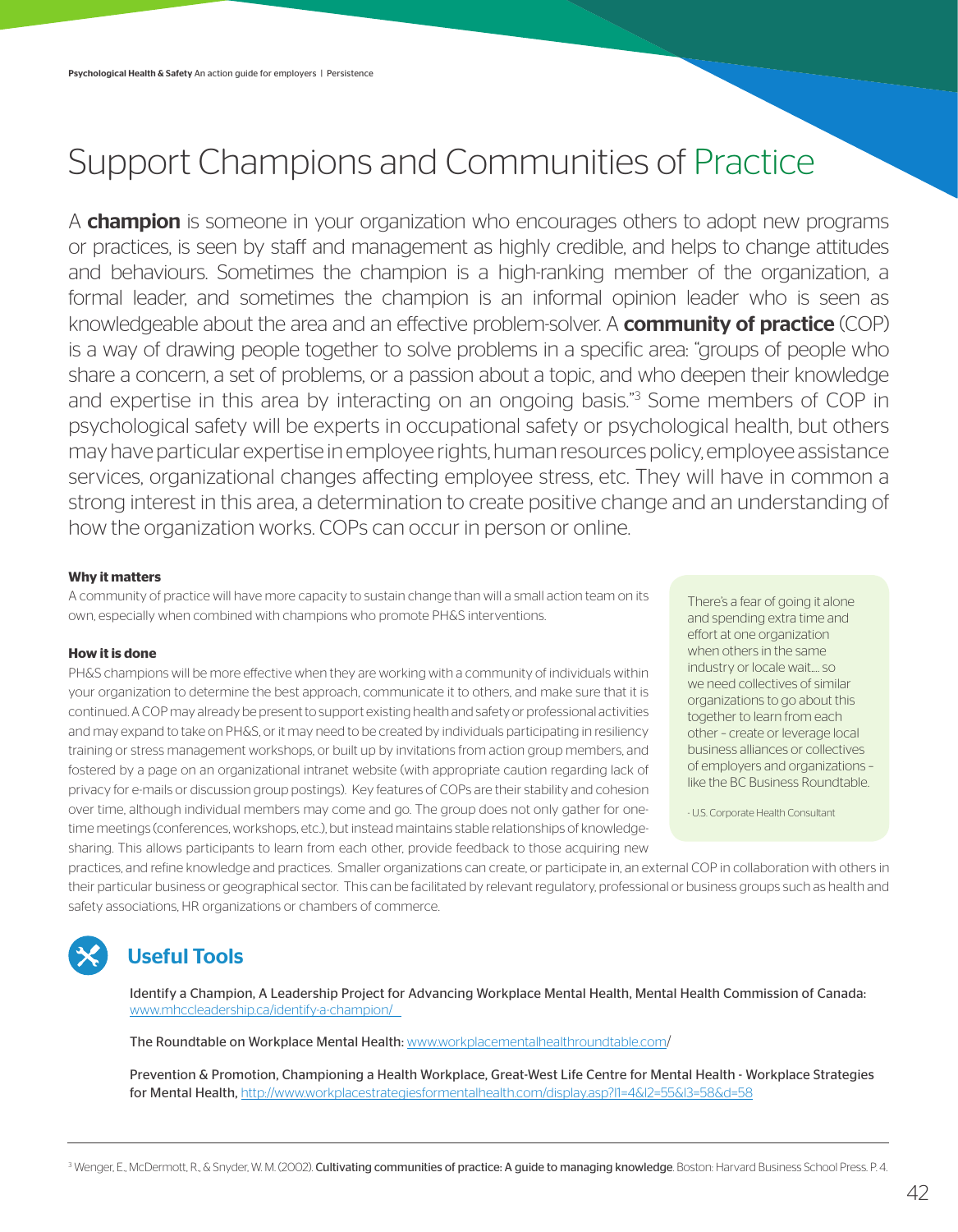# Create a Culture of Psychological Safety

A culture of psychological safety is one in which there is a shared commitment to the importance of promoting and protecting the psychological well-being and safety of employees by taking actions to identify and address risks.

### **Why it matters**

The concept of a culture of psychological safety originated in high-hazard industries where accidents have severe consequences for employees and the public. It was realized that the sustainability of health and safety activities depended on a set of common organizational values and practices regarding the importance of health and safety, a **consensus**: 'that's how we do things in this company'.

#### **How it is done**

Safety culture may be enhanced in a number of ways:

- Ongoing leadership commitment. Creation of a psychological safety culture requires that leadership commitment is maintained over the long term. A PH&S initiative introduced as a 'one-off' is unlikely to be sustained, no matter how well intended and planned.
- Two-way communication. Establish an organizational climate in which employees are willing to report concerns, issues and incidents that may compromise the PH&S of employees or clients.
- Learning approach. There should be ongoing efforts to understand the causes and consequences of safety incidents. This also requires an active education and training program for all staff with respect to company PH&S programs, policies and practices.
- Employee involvement. Staff members need to have input into, and responsibility for, PH&S within their worksite and organization. If employees feel a sense of ownership, they are much more likely to make PH&S part of their behaviour, and to expect this from colleagues and clients.
- Attitude towards blame. How an organization deals with policy violations is an indication of its safety culture. If individuals are typically blamed and penalized, then reports may not be forthcoming and the opportunities for change and development may be thwarted. The response to risky events needs to be flexible, depending on their urgency and impact.

### Useful Tools

Safety Culture Checklist, Transport Canada: http://www.tc.gc.ca/eng/railsafety/publications-716.htm

Webinar on Shaping a Safety Culture, Dr. Graham Lowe: www.grahamlowe.ca/documents/227/Lowe%20safety%20culture%20webinar%2015%20Jan%2009-%20final.pdf

Toolkit for Creating and Measuring a Safety Culture, UK Health and Safety Executive: www.hse.gov.uk/research/rrpdf/rr367.pdf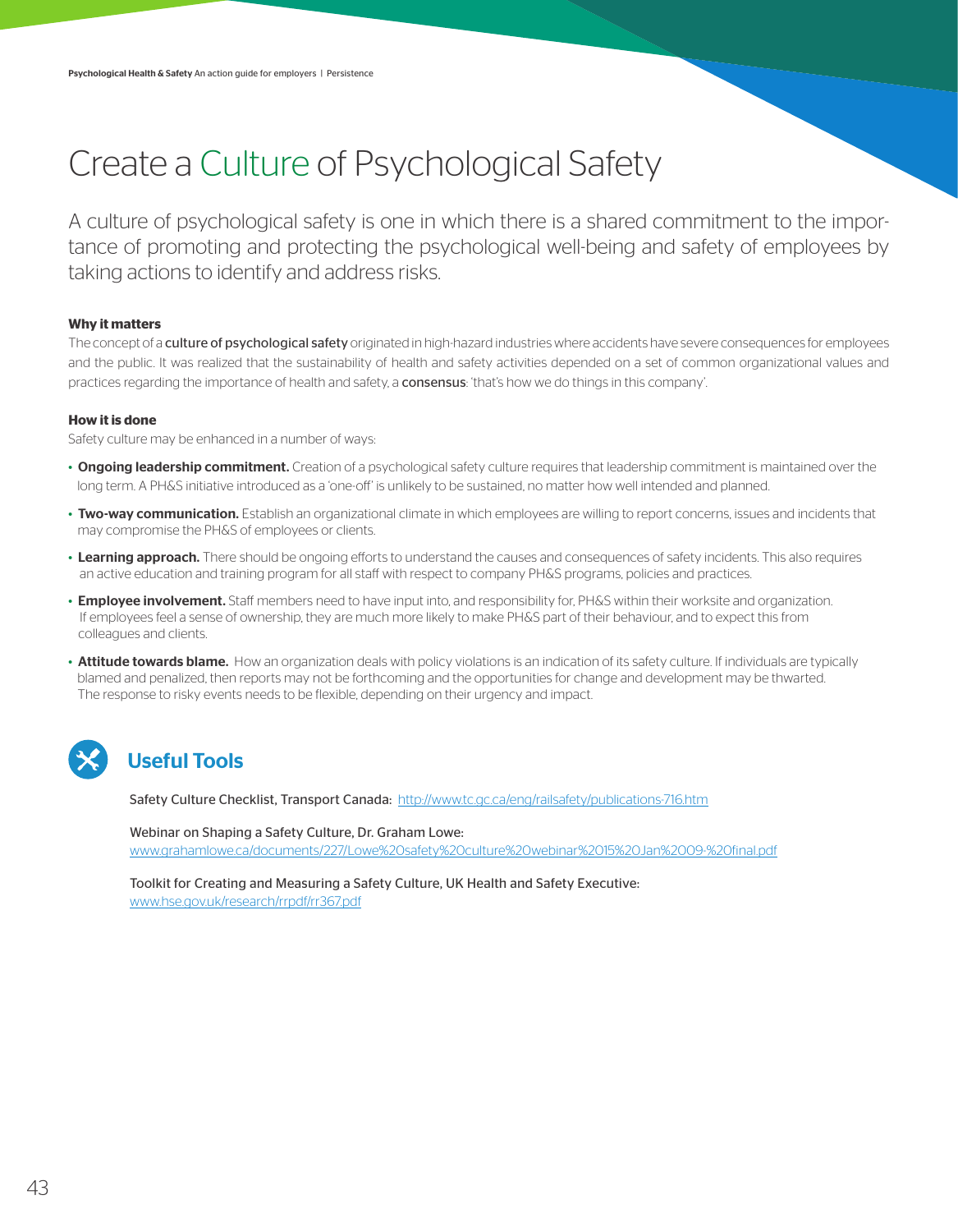## Conduct PDCA Cycles

A PDCA (Plan Do Check Act) cycle is a way of sustaining the impact of a program through a process of continual quality improvement. Let us say that your PH&S program has been planned, implemented and evaluated in terms of employee satisfaction and short-term outcomes. Based on this preliminary evaluation, the program is modified and the cycle begins again. (Note that this is also sometimes called the Plan Do Study Act cycle, just to confuse you).

### **Why it matters**

In this way, your program is being continually evaluated and improved – keeping it relevant, engaging and effective. Over time, the PDCA cycle will result in the program becoming progressively better and extending to new areas of your organization. The PDCA cycle has proven so useful as a means to sustain organizational change that most national standards incorporate it.

#### **How it is done**

The PDCA cycle involves four steps:

Plan: Develop a plan to test a change (an intervention to enhance PH&S)

Do: Carry out the test (implementing this intervention)

**Check:** Observe the results of the intervention and learn from what happened

Act: Decide what improvements should be made to your intervention



An important aspect of the PDCA cycle is to make sure that knowledge and skills gained through PH&S programs (such as resilience or manager training) are sustained and continually applied to the workplace situation. This may involve: provision of refresher sessions; incorporating PH&S competencies into staff performance and development reviews; and/or ensuring that staff have access to psychological health experts who can advise and coach them. Successful changes should be embedded in policies and procedures.



### Useful Tools

Understand the Basics, International Standards Organization: http://www.iso.org/iso/iso\_catalogue/ement\_standards/management\_system\_basics

Testing Changes, A guide to implementing PDSA/PDCA cycles, based on the experience of large health care organizations, Institute for Healthcare Improvement: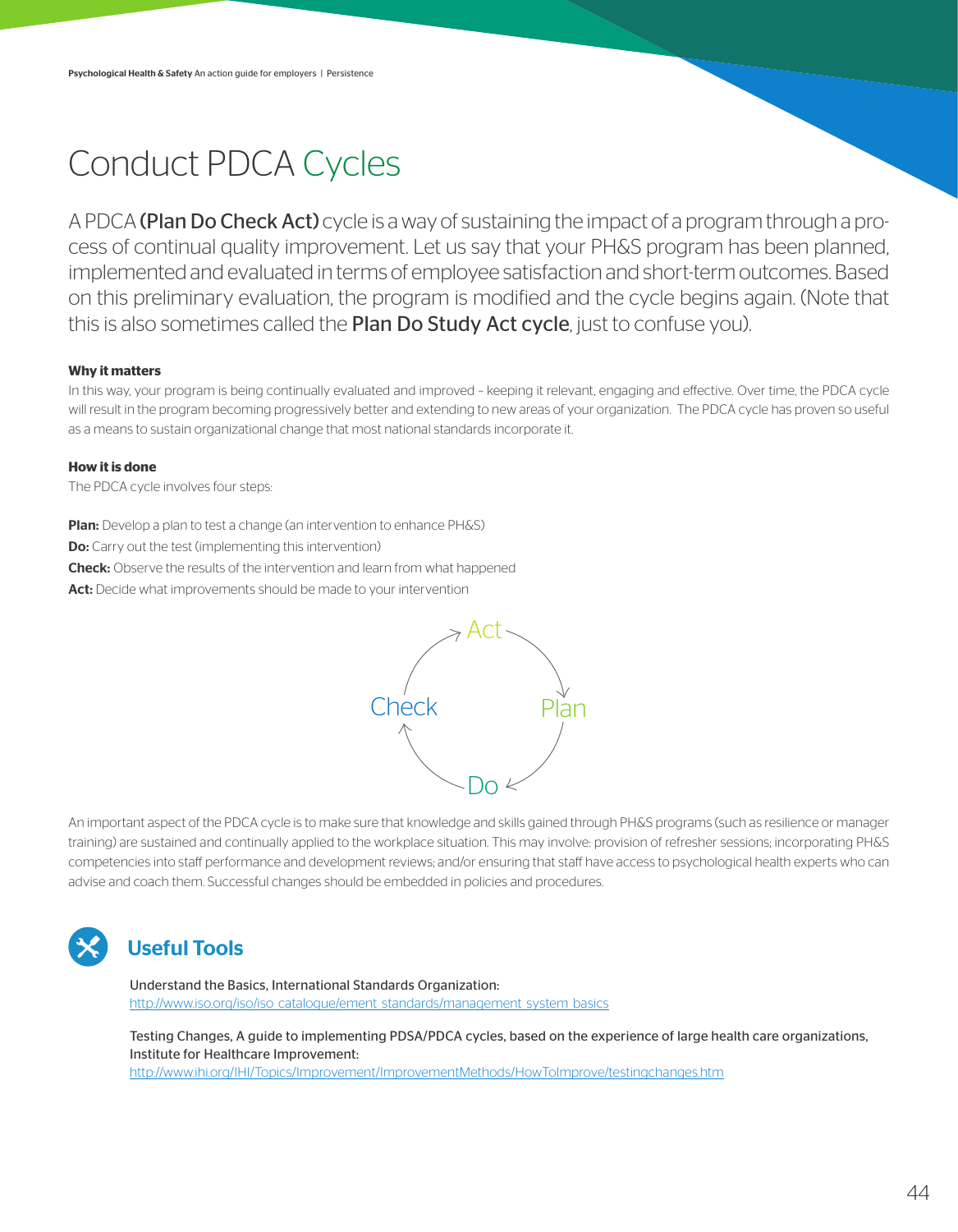### A national organization sustains PH&S

A Canadian financial services company decided to focus on PH&S as a priority for organizational improvement in their fiscal year 2009-2010. In addition to their basic data on absenteeism and EFAP usage, they administered the Guarding Minds@Work survey to their workforce and learned that the psychosocial risk area of Psychological Support was identified by employees as a significant concern: employees did not generally see coworkers or supervisors as supportive of their psychological health difficulties.

A response to this problem was planned involving distribution of mood self-management workbooks through the organization's employee health and employee assistance program, along with resilience training workshops made available to the entire workforce. This psychological support program was evaluated through satisfaction surveys to check employee awareness and acceptance of the intervention, as well as the extent to which employees found the tools and training to be helpful.

The company learned that many employees were not aware of the new psychological support program, and others were embarrassed to pick up the workbook or attend training. Based on this, the program was restructured to include more awareness-building activities, the resilience training was explained more fully as intended for employees whether or not they were experiencing psychological problems, and the workbook was mailed to all employees so none would feel singled out.

A further round of satisfaction surveys six months later found a much higher level of awareness, acceptance and use of the psychological support program. Results of the survey were corroborated by increasing numbers attending the resilience training workshops.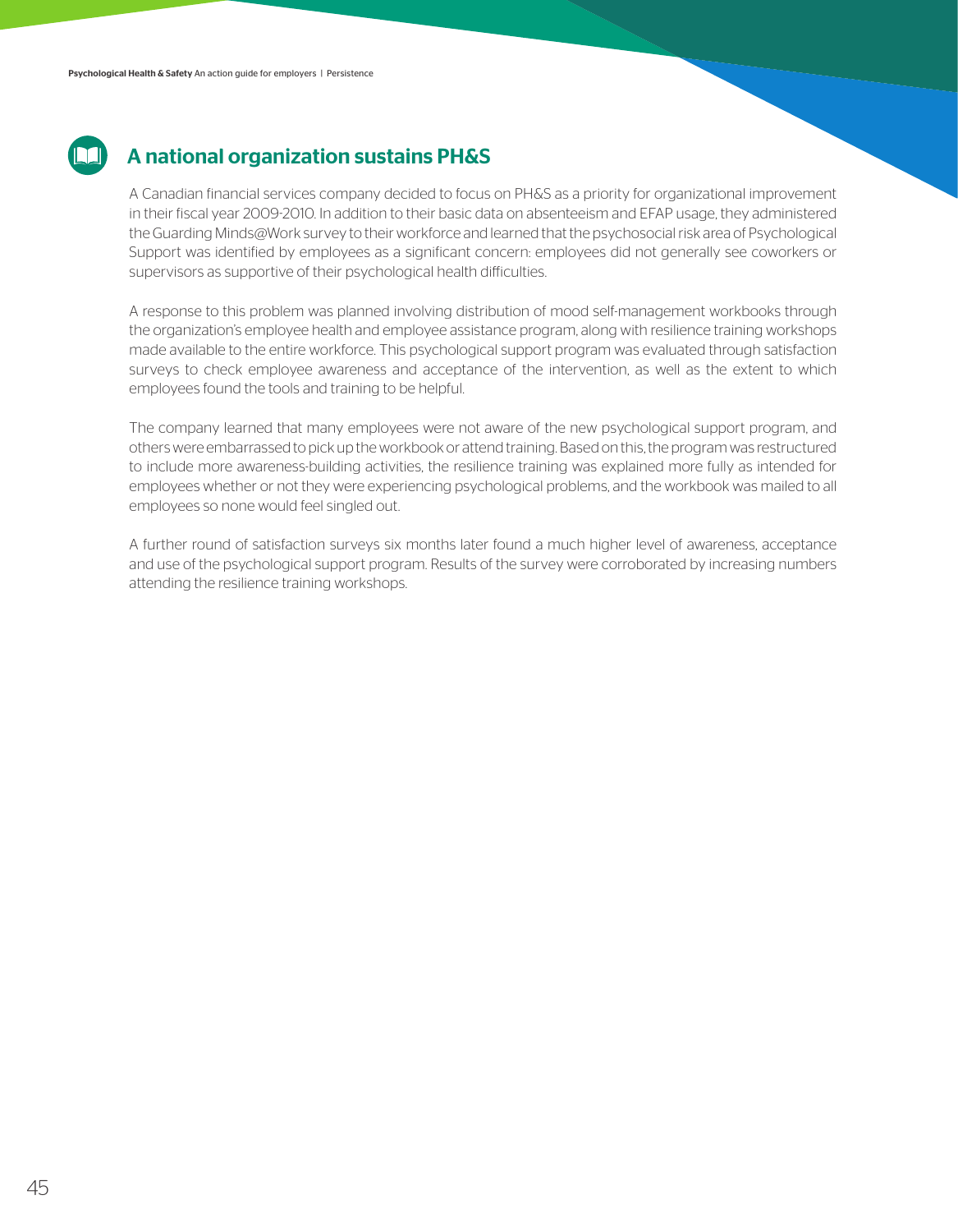## PH&S in Small Business

#### **Is PH&S important for small businesses?**

Not surprisingly, we're going to say yes (definitely, absolutely). We recognize that implementation of the strategies we've described will be challenging in a small business context. Unlike larger organizations, small businesses often lack the resources, supports or infrastructure to offer benefits, create policies or provide programs that would enhance employee psychological health and mitigate risk. References to the role of human resources departments in implementing initiatives will elicit only a wry chuckle from small business owners who are the human resources department, occupational health office and RTW coordinator, all rolled into one.

But small organizations are not exempt from the human and financial costs of a psychologically unhealthy work environment. In fact, smaller organizations have been found to have higher rates of health-related problems amongst employees.4 And the impact of losing even one worker through absence or reduced productivity can be substantial – especially if it's the owner!

#### **How can small businesses realistically address PH&S?**

Small organizations have some characteristics that actually make it easier to improve PH&S. First and foremost, people working within a small business usually know one another. There aren't the administrative or physical barriers characteristic of larger organizations to impede communication and cover up issues. Second, small businesses are more nimble. They are not bound by hierarchies, structures or labour agreements that can impede change. An owner/manager of a small organization wanting to make change is in a good position to make it happen. Third, small businesses are typically more integrated into their immediate community, fostering awareness and utilization of local resources.

Here are specific strategies likely to be helpful in a small business context:

- Look to your immediate community for resources. For example, community colleges, mental health associations, recreation centres or service organizations often provide information, services and education on topics such as stress, lifestyle change and eldercare or childcare.
- Engage in discussions about psychologically healthy workplaces with other business owners. This can take place through your local chamber of commerce or professional/trade association. Many businesses have developed innovative practices that can be applied across settings. It may also be possible to join with other small businesses to provide training or services to employees.
- Incorporate your efforts to enhance PH&S into marketing and customer relations. Consumers understandably prefer to patronize businesses that clearly demonstrate their commitment to their employees. And employees who feel supported at work demonstrate this in positive relationships with colleagues and customers as well as a greater willingness to make that extra effort.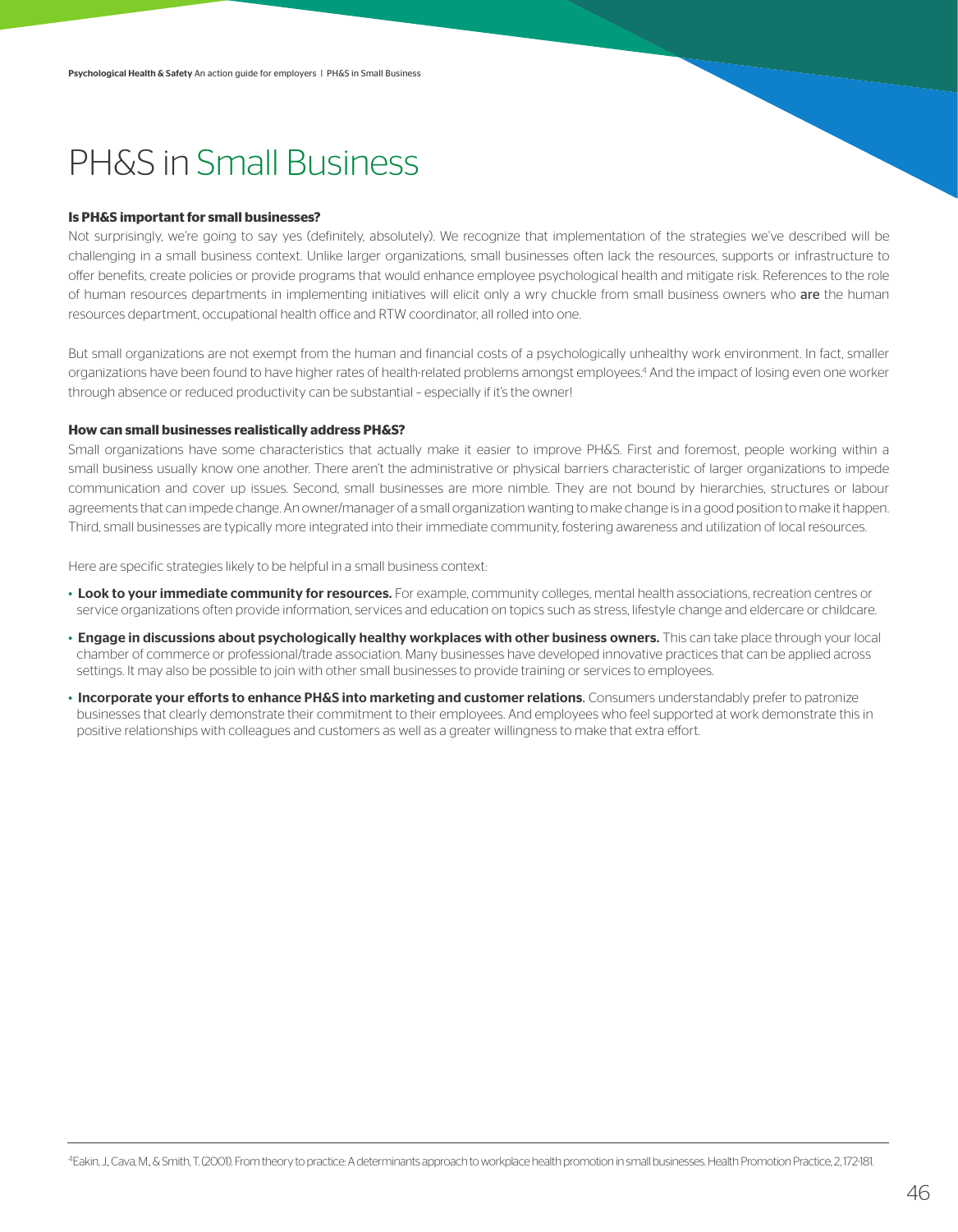## Psychological Health and Safety of Managers: A Critical Issue

A recent Health Canada study found that individuals in managerial positions are the ones having the most difficulty with work-home balance. They are at higher risk for psychological health problems than other employees, and work-home imbalance is one of the major causes. Managers have been recognized for their loyalty and willingness to contribute time and effort – but this recognition may come at a steep cost, if they lose sight of their own PH&S.

It has been found that the psychological health of managers affects the psychological health of those who report to them: if a manager is overly worried, significantly depressed, tense and angry or suffering the effects of excessive alcohol use, everyone on the work team will be affected. This has been called "emotional contagion" and it's easy to see how it might happen. For example, the manager who feels overwhelmingly stressed by work pressures may become excessively critical or adopt a bullying approach, and this management style raises the risk for anxiety, depression or disruptive anger in his or her work group. If the manager's own psychological difficulties are not addressed, there may be a miniepidemic of psychological difficulties and absence in this group.

What is noticed is what we do. The manager who shows poor psychological self-management; who maintains a poor balance between work and home; or whose performance is obviously affected by depression, anxiety or anger; will be a poor model for directly-reporting employees. There may also be a risk of emotional contagion to peers and senior management, communicating an organizational culture of poor psychological self-management. This will have a greater impact on employees than policy statements about PH&S. In the words of one corporate health consultant, "organizational culture beats policy, every time".

Psychologically healthy managers are better managers. Such managers are invaluable within an organization, inspiring engagement, productivity and commitment in others. And if emotional contagion can spread negative psychological states or poor coping, it can also spread positive psychological health and better coping! The manager can serve as a positive role model for handling PH&S, demonstrating effective work-life balance, workload management, resilience, conflict resolution and goal setting. It may be that focusing PH&S efforts on managers will create positive changes throughout the entire workforce.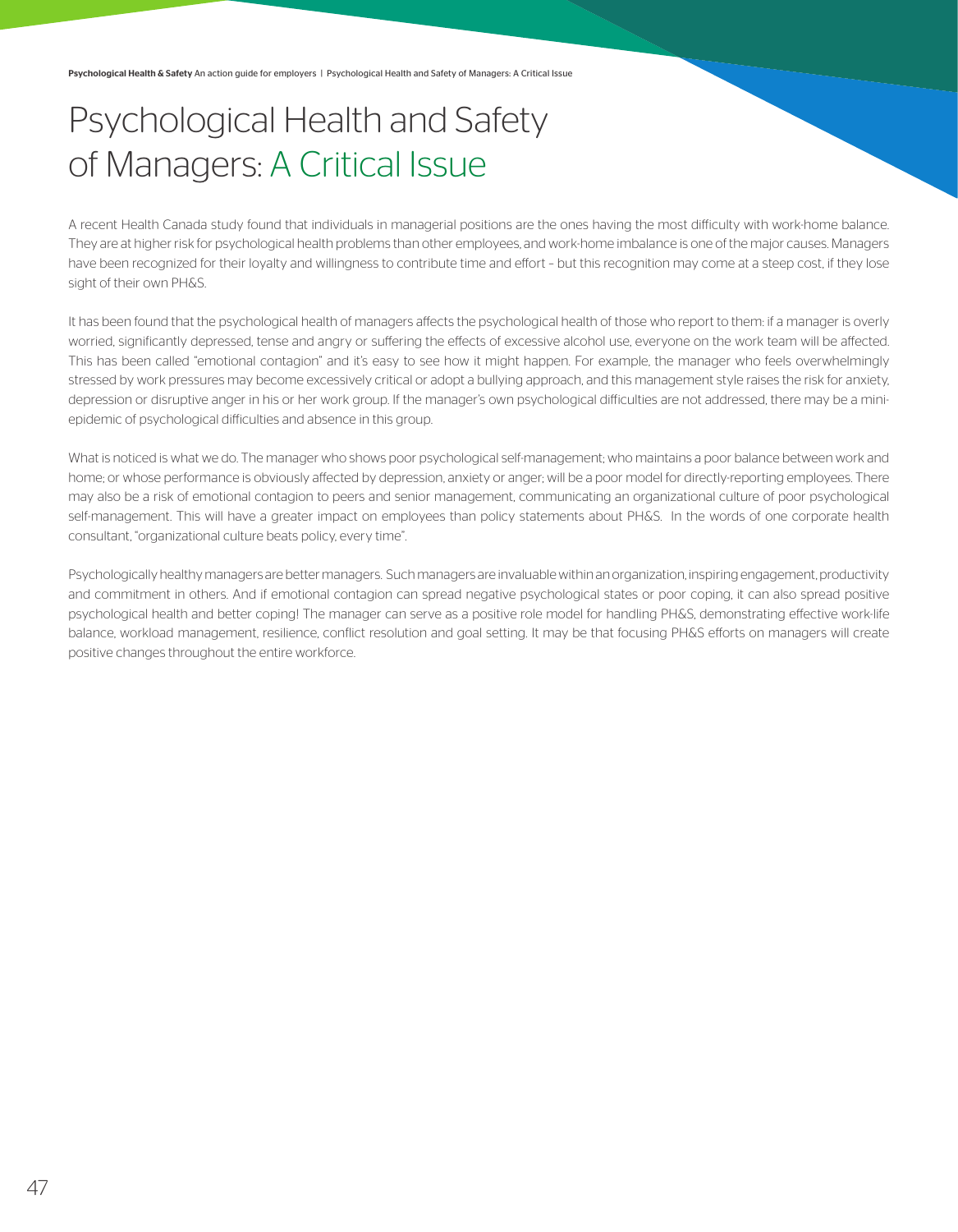## Integrating Mental Health Care and the Workplace

Only in the last two decades has the importance of common psychological health problems for the workplace been fully recognized. There was previously little acknowledgment that the patients being treated for depression or anxiety disorders by the public health care system were the same people suffering the effects of psychological ill health in the workplace: "The worlds of mental health and work have elaborated two cultural traditions, speak different languages, are philosophically distinct."<sup>5</sup> The time has come to enhance the degree of *integration* of the workplace and the mental health care system.

#### Employers can assist this integration by:

- Training managers to respond effectively to possible psychological health problems amongst employees and help ensure access to appropriate services, if needed. Early intervention enhances the effectiveness of treatment efforts and stay-at-work support.
- Providing family physicians with timely and detailed information about job duties and responsibilities. Employers can also help physicians determine useful, specific and realistic recommendations by providing suggestions and details about possible work modifications and accommodations.
- Supporting employees requiring treatment for mental disorders providing time to attend appointments, modifications in task responsibilities or expectations, and extended health coverage for both pharmacological and psychological treatments.
- Maintaining dialogue between the physician, employer and employee after work return to adjust accommodations that are not working.

Health care providers can assist with this integration by:

- Collaborating with employees to make the best decisions on whether and for how long to be absent from work.
- Gathering current and objective information about the skills and demands required for their patients to successfully do their jobs.
- Using treatment approaches that take into account effects on occupational function (for example, using extra caution in prescribing medications likely to impede job performance).6

Having a physician consultant would be important – hired by the company not to treat people but for physician-to-physician consultation, with authorization from the employee so that the physician can also speak to the company.

- Labour Lawyer

Poor integration of workplace and health care leads to prolongation of suffering, exacerbation of inactivity and functional degradation, and increased costs to the employer. Enhancing communication and collaboration between the workplace and the health care system will lead to better outcomes for employees and employer alike.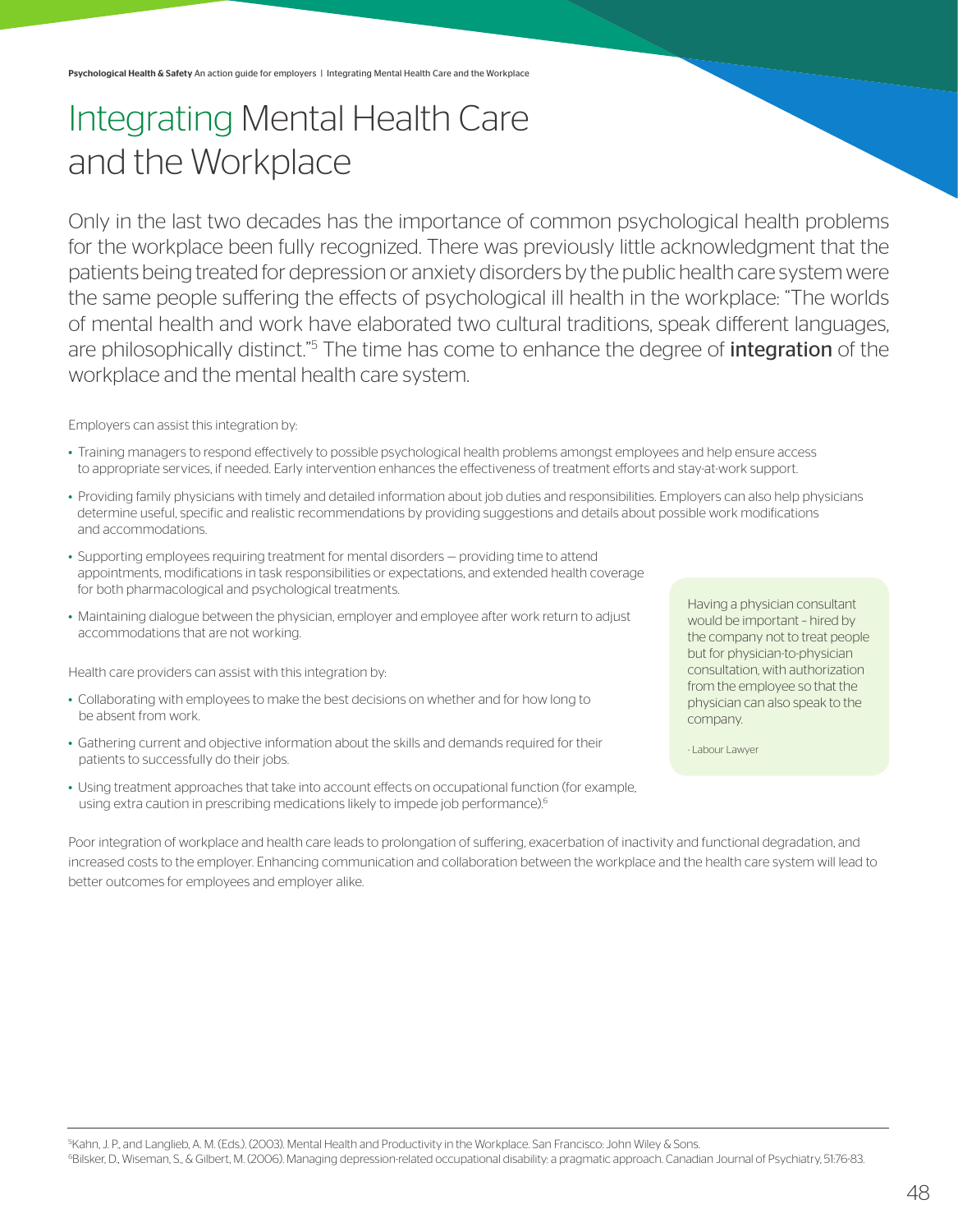### A workplace that integrated with its community

The senior management of a lumber mill in a small Northern community became concerned about psychological safety following a workplace death. An employee, who had returned to work shortly after his young son died accidentally, was himself involved in a fatal accident while operating a large piece of machinery. One of the employees who had worked with him had noticed that he was having difficulties, and stated that around the time of his accident "he was there, but nobody was home".

Following his tragic loss, management recognized the need to ensure that staff had internal supports within the company as well as better access to psychological health care in the community. In order to accomplish this, they arranged for their EFAP counselors to have regular meetings with the local health team to enhance communication and coordination. This included: improved employee access to psychological health care or hospitalization, and provision of EFAP support or follow-up to employees receiving care from the health team.

In addition, HR staff noted that many health care providers in the community had an outdated understanding of the array of jobs at the lumber mill. Health care providers assumed that employees were engaged in manual labour, when most were actually working with complex equipment or computer systems. This misunderstanding was hampering return-to-work planning and recommendations for accommodation. In order to remedy this, the mill hosted annual 'community appreciation days' where health providers were invited for a picnic and tour of the facility, and were also given an overview of the range of duties in the mill workforce.

As a result of this focus on enhanced integration, the community health system and mill workplace developed a more sophisticated level of coordination in protecting the psychological safety of employees. No one could guarantee that tragic incidents like the one that triggered this change would be completely prevented in the future – but those involved in the process agreed that such an event had become considerably less likely.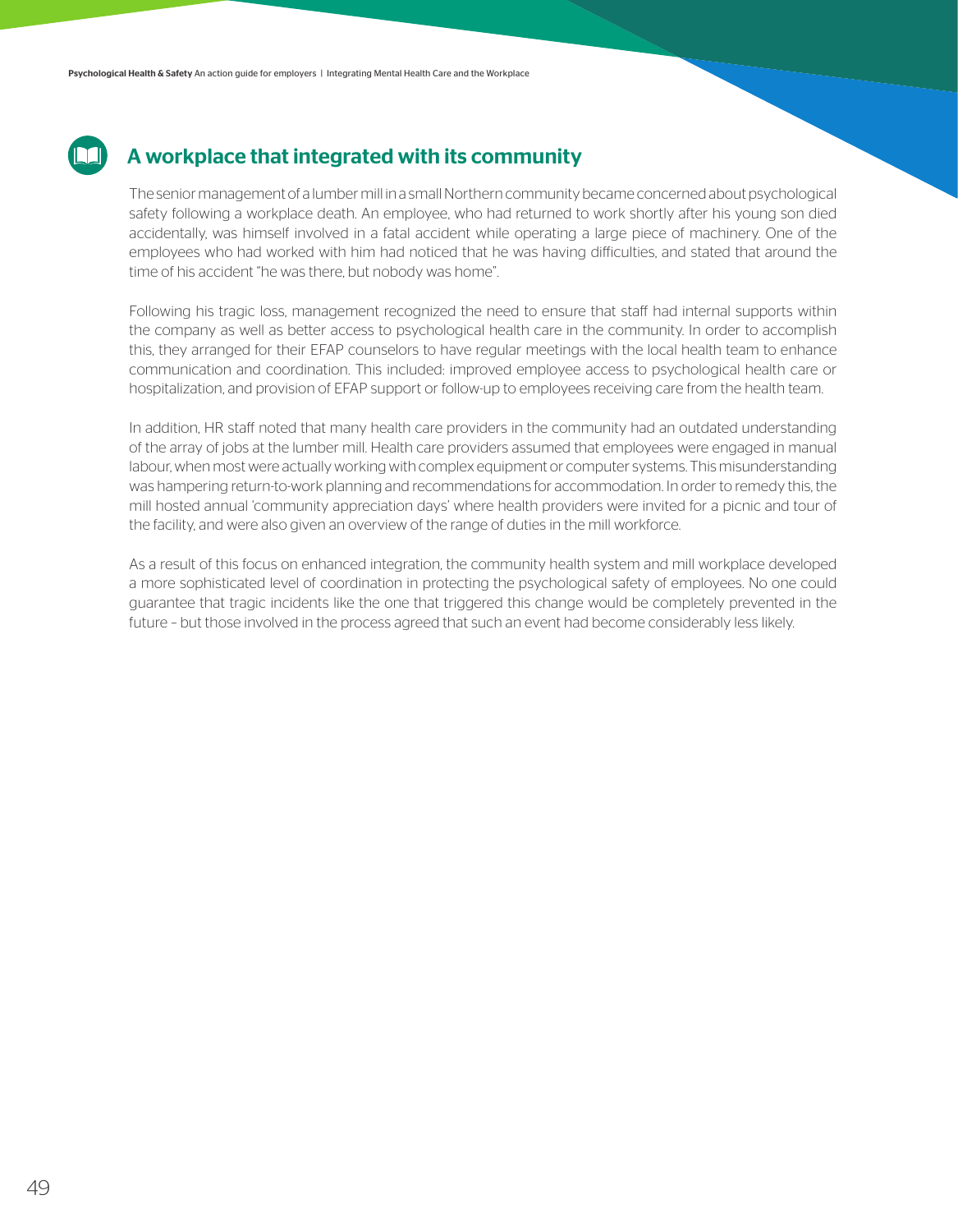## Closing Comments

Congratulations! You've just read through a guidebook filled with complex but useful material. It's okay if you only read sections that seemed especially relevant -- that's what guidebooks are for. In fact, if you identified three or four actions worth serious consideration by your organization, that's a good outcome.

The Action Guide has aimed to:

- show that psychological health and safety is a critical concern for all Canadian employers
- identify some effective and feasible actions
- provide a tool to support you in addressing psychological health and safety.

Without tools like the Action Guide, employers may feel perplexed and frustrated by increasing pressure to enhance protection of psychological health and safety. By giving employers detailed explanations accompanied by specific actions, it has been our hope to clear up this perplexity and replace frustration with problem-solving.

Just as a travel guide orients a traveler to a new region and suggests rewarding itineraries, the Action Guide orients employers to psychological health and safety and suggests some rewarding approaches. And just as a traveler might have only enough time to visit a few spots (if you only have one day, here's what to see in Rome), an employer might have only enough time or resources to implement a few of the actions from this guide. Not to worry, you can always come back to the guide (although you may never get back to Rome).

We hope this Action Guide will prove helpful in your efforts to enhance psychological health and safety. If so, it will benefit both the psychological health of your employees and the financial health of your organization.